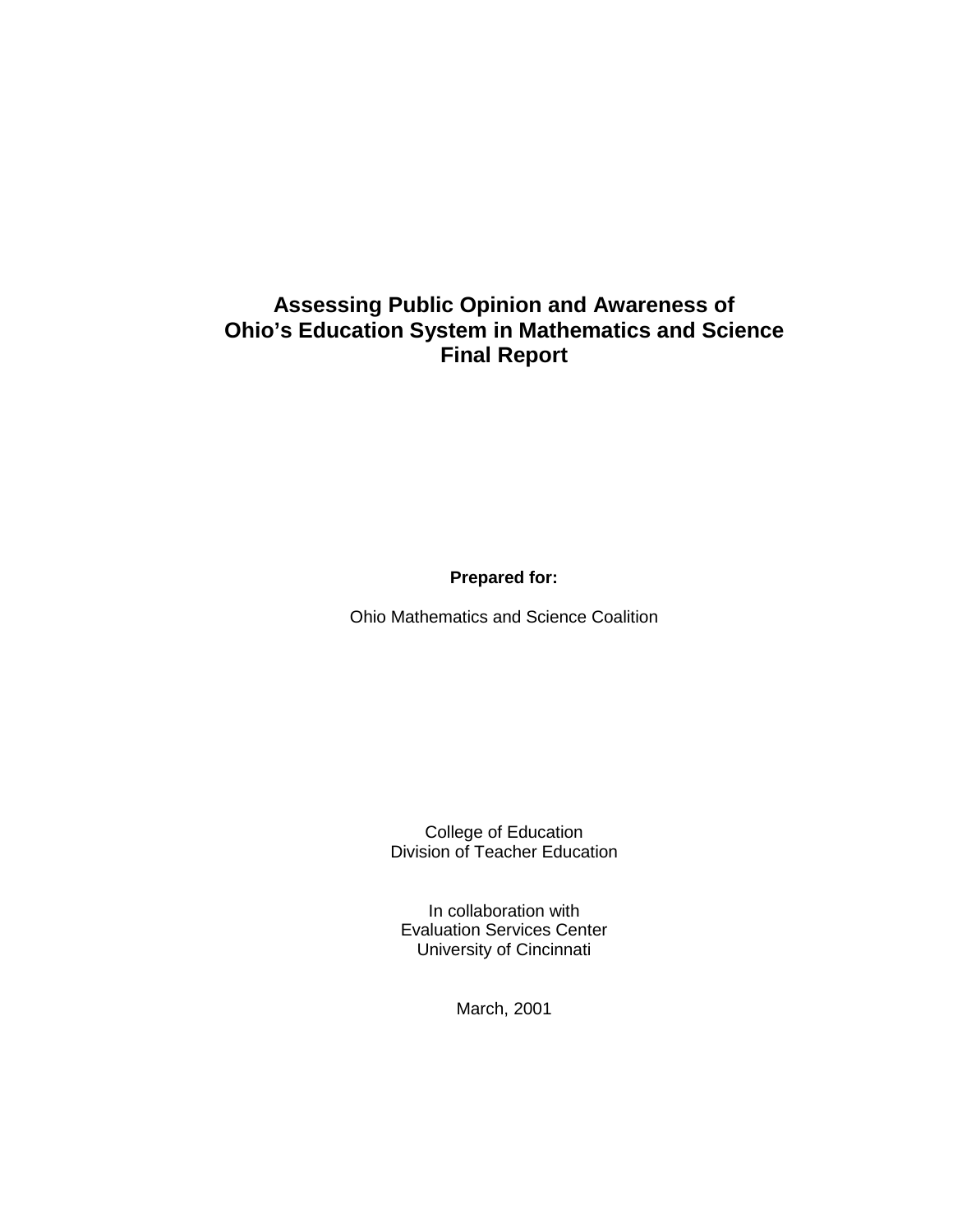# **Assessing Public Opinion and Awareness of Ohio's Education System in Mathematics and Science**

### **Principal Investigator**

Linda Taylor, Head, Division of Teacher Education, College of Education

### **Ohio Mathematics and Science Coalition (OMSC) Vision Document Development Team**

Michael Battista, Professor of Mathematics Education, Kent State University Richard Goetz, Interim Director, OMSC Peter Hewson, Professor of Science Education, University of Wisconsin at Madison William Steenken, General Electric, Aircraft Engines Division; Visioning Team Leader Arie van der Ploeg, North Central Regional Education Laboratory Jennifer E. Williams, University of Cincinnati, Evaluation Services Center

### **Evaluation Services Center**

Deborah Zorn, Director

Jennifer E. Williams, Associate Director

Lawrence J. Johnson, Dean, College of Education Executive Director, Arlitt Child and Family Research and Education Center

### **Report prepared by:**

Janice Noga, Technical and Editing Consultant

**With the assistance of:**  Teri Rysz Ann Wilking Laura Wright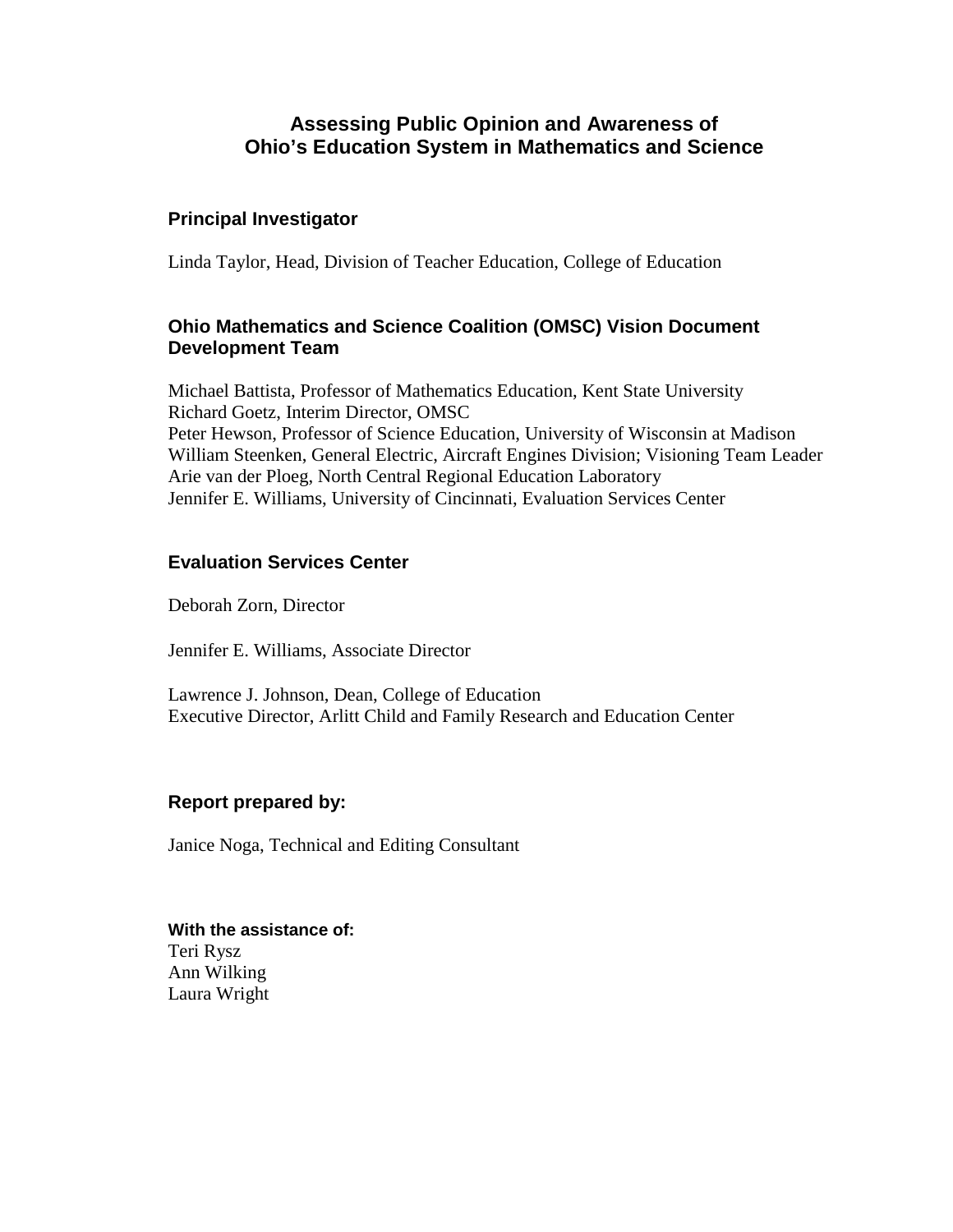# **Assessing Public Opinion and Awareness of Ohio's Education System in Mathematics and Science**

# **Table of Contents**

# **List of Tables**

| Table 3. Respondents with school-aged children by type of school children attend  11  |    |
|---------------------------------------------------------------------------------------|----|
|                                                                                       |    |
| Table 5. Pearson correlations for educational attainment of respondents and agreement |    |
| with statements that mathematics and science have practical value  14                 |    |
| Table 6. Spearman rank correlations for responses to matching mathematics and         |    |
|                                                                                       |    |
| Table 7. Importance of mathematics and science courses and skills by rank order21     |    |
| Table 8. Pearson correlations for respondents' level of educational attainment and    |    |
| belief that course or skill should be required for graduation from high               |    |
|                                                                                       | 24 |
|                                                                                       |    |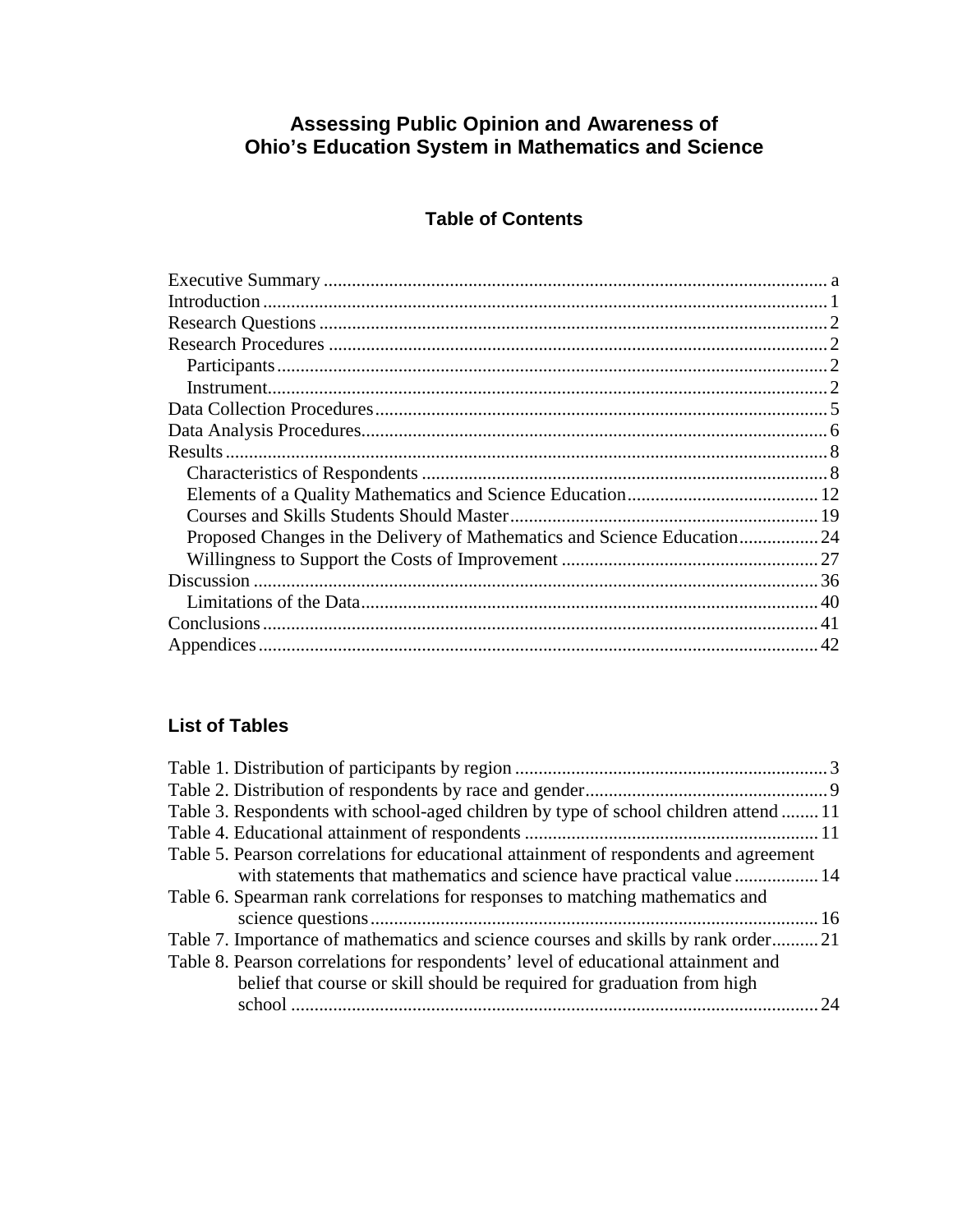# **List of Figures**

| Figure 6. Respondents' beliefs that mathematics has practical value 13                  |    |
|-----------------------------------------------------------------------------------------|----|
|                                                                                         |    |
| Figure 8. Respondents' beliefs about changes in essential mathematics and science       |    |
| Figure 9. Respondents' beliefs about changes in essential mathematics skills by level   |    |
|                                                                                         |    |
| Figure 10. Respondents' beliefs about changes in essential science skills by level of   |    |
|                                                                                         |    |
| Figure 11. Respondents' beliefs concerning teacher preparation and accountability 17    |    |
| Figure 12. Respondents not expressing an opinion on teacher preparation by region       |    |
|                                                                                         |    |
| Figure 13. Respondents' beliefs concerning proficiency tests in mathematics and         |    |
|                                                                                         |    |
| Figure 14. Respondents' beliefs regarding required mathematics coursework and           |    |
|                                                                                         |    |
| Figure 15. Respondents' beliefs regarding required science coursework and skills 20     |    |
|                                                                                         |    |
| Figure 17. Rank ordering of courses by respondents' level of educational attainment  23 |    |
| Figure 18. Rank ordering of skills by respondents' level of educational attainment23    |    |
|                                                                                         |    |
|                                                                                         |    |
| Figure 21. Respondents rating strategies important by type of school child attends26    |    |
| Figure 22. Respondents rating strategies important by their level of willingness to     |    |
|                                                                                         | 27 |
| Figure 23. Respondents rating strategies as not important by their level of willingness |    |
|                                                                                         |    |
|                                                                                         |    |
|                                                                                         |    |
|                                                                                         |    |
| Figure 27. Respondents' willingness to spend tax monies to support improvements in      |    |
|                                                                                         |    |
| Figure 28. Respondents' willingness to spend by voting record over past 4 years  30     |    |
|                                                                                         |    |
| Figure 30. Amount respondents were willing to spend by level of educational             |    |
|                                                                                         |    |
| Figure 31. Amount respondents were willing to spend by level of income31                |    |
| Figure 32. Amount respondents were willing to spend by child's school type 32           |    |
| Figure 33. Respondents who disagree that mathematics and science have practical         |    |
|                                                                                         |    |
|                                                                                         |    |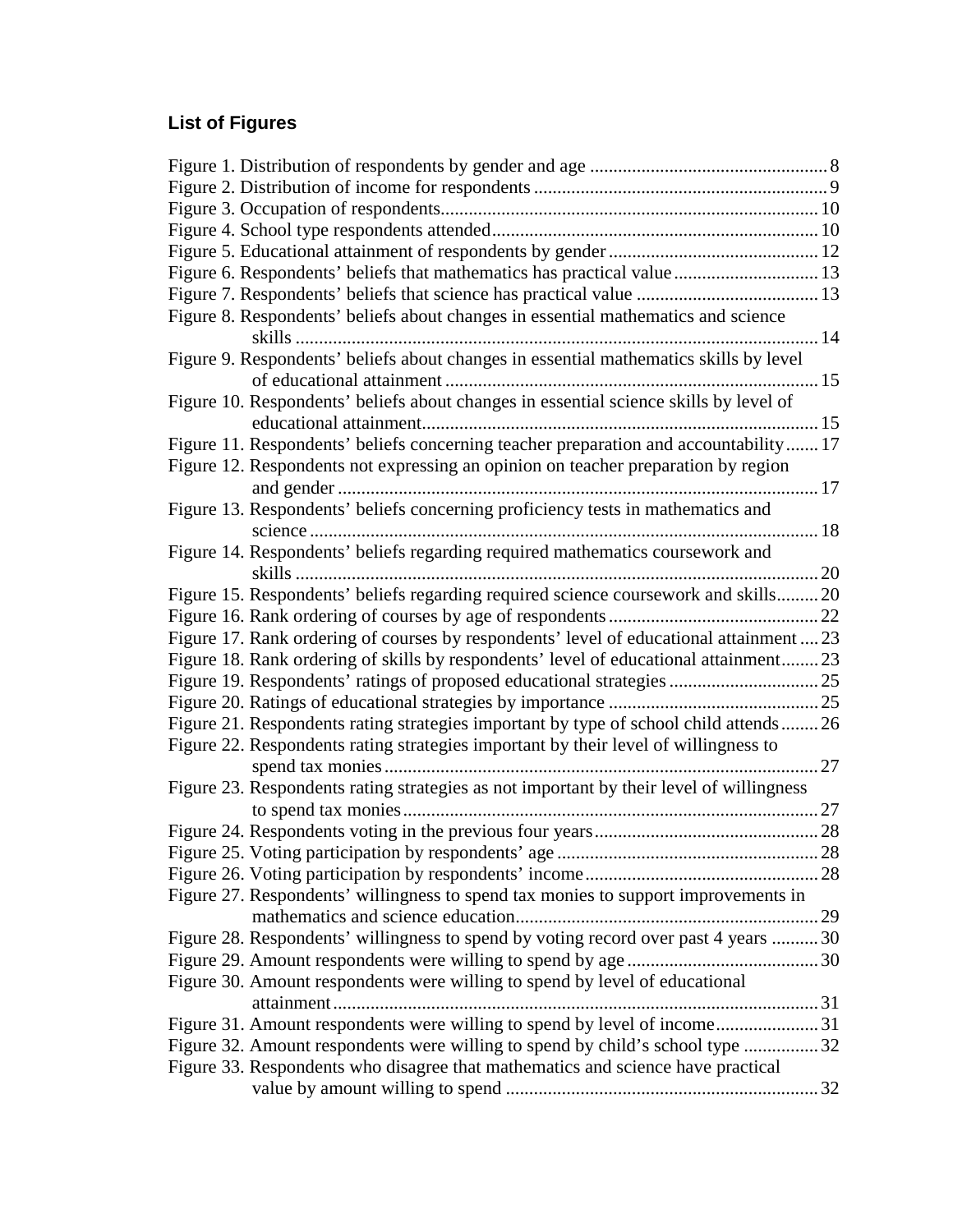| Figure 34. Respondents' beliefs that standards for teaching mathematics and science |  |
|-------------------------------------------------------------------------------------|--|
|                                                                                     |  |
| Figure 35. Respondents' beliefs about where standards should be determined33        |  |
| Figure 36. Respondents' beliefs about where standards should be determined by       |  |
|                                                                                     |  |
| Figure 37. Respondents' beliefs about where standards should be determined by       |  |
|                                                                                     |  |
| Figure 38. Respondents' beliefs about where standards should be determined by       |  |
|                                                                                     |  |
|                                                                                     |  |

# **List of Appendices**

| Appendix A. Premises of the Visioning Project Survey of Public Opinion             |
|------------------------------------------------------------------------------------|
| Appendix B. Public Opinion Survey Instrument                                       |
| Appendix C. Frequency Tables for Survey and Demographic Questions                  |
| Appendix D. Respondents' Agreement with General Statements about Mathematics and   |
| Science Crosstabulated by Gender and Region                                        |
| Appendix E: Respondents' Agreement with General Statements about Mathematics and   |
| Science Crosstabulated by Age of Respondent                                        |
| Appendix F: Respondents' Agreement with Statements about Basic Mathematics and     |
| Science Skills Crosstabulated by Gender and Region                                 |
| Appendix G: Crosstabulations of Matching Mathematics and Science Statements        |
| Appendix H: Crosstabulations of Rankings of Courses and Skills by Educational      |
| Attainment                                                                         |
| Appendix I: Respondents' Beliefs about Proposed Educational Changes Crosstabulated |
| by Type of School Respondents' Children Attend                                     |
| Appendix J: Respondents' Beliefs about Proposed Educational Changes Crosstabulated |
| by Willingness to Support the Overall Cost of Educational Change                   |
|                                                                                    |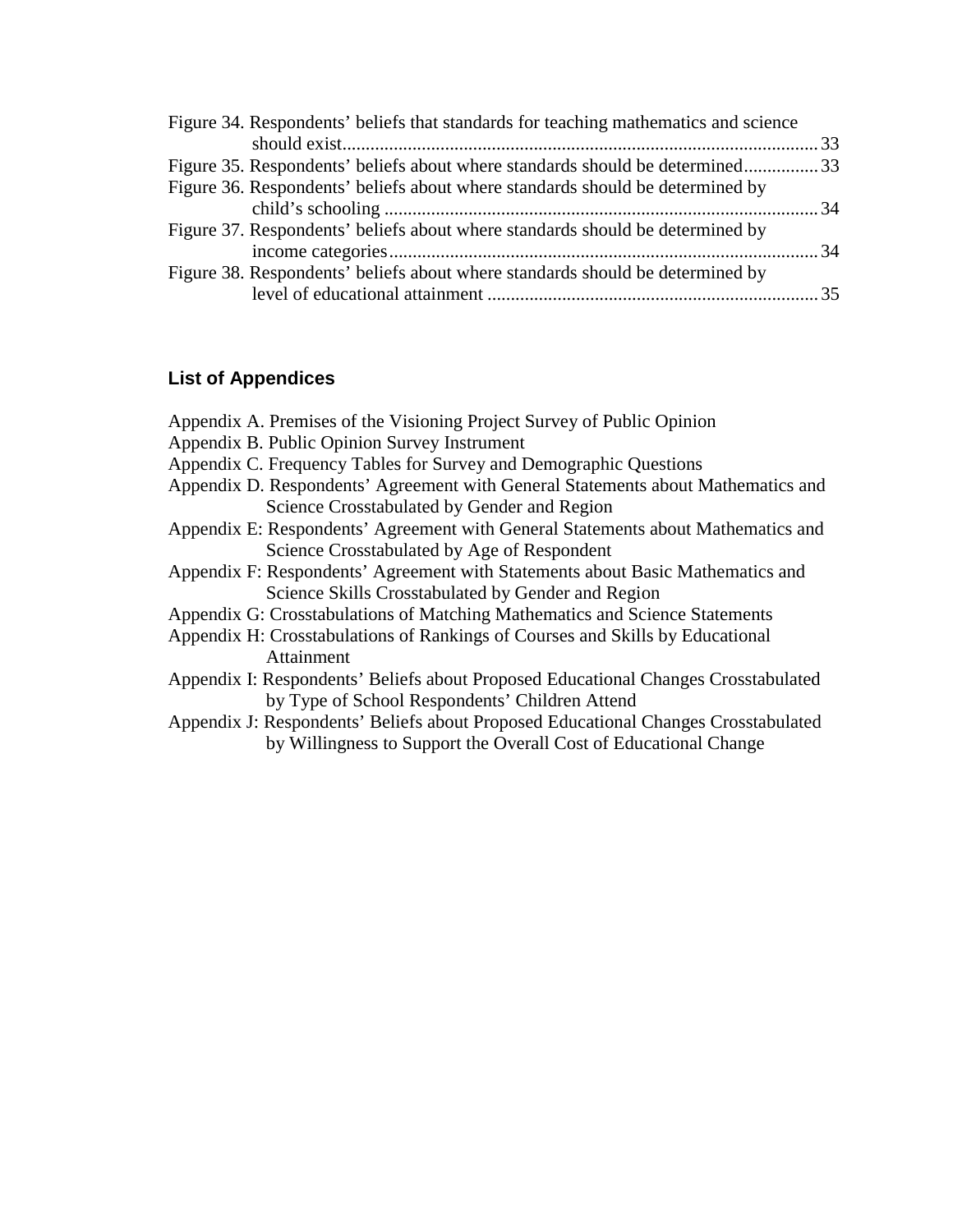# <span id="page-5-0"></span>**Assessing Public Opinion and Awareness of Ohio's Education System in Mathematics and Science**

### **Executive Summary**

The purpose of this project was to assess levels of awareness and opinions of the general public with respect to the teaching and learning of mathematics and science in Ohio public schools. The Ohio Mathematics and Science Coalition (OMSC), established in 1995, has the primary focus of advocating for systemic and sustainable improvement of Pre-K to 16 mathematics and science education. The OMSC has written by-laws, defined goals and activities for its Action Teams, developed brochures for key stakeholders, developed its own web site, and continues to establish and strengthen relationships with educators, industry, government, and the public sector.

The OMSC, in conjunction with the Division of Teacher Education and the Evaluation Services Center of the College of Education at the University of Cincinnati, formed the OMSC Vision Document Development Team to design and administer a public awareness survey to assist in accomplishing its purposes. The survey was designed to substantiate the current "state of the state" related to public perceptions of mathematics and science education in Ohio and to substantiate subsequent recommendations with research-based results and evidence of the levels of stakeholder support for continuous improvement. Data from this survey will be used to inform the development of the OMSC Vision Document.

In light of growing concern in Ohio about the quality of public education in general, and the teaching of mathematics and science in particular, the OMSC Vision Document Development Team identified the following key questions that must be addressed as part of any reform efforts:

- What are the key components of a world-class science and mathematics education?
- What must be done to assist schools in becoming units of change for implementing improvements in performance?
- How can a world-class education be made available to every student in Ohio?
- How can Ohio promote professional development for all teachers?

This study was designed to investigate the following major questions:

1. What do residents of Ohio believe are the most critical elements of a quality education in mathematics and science?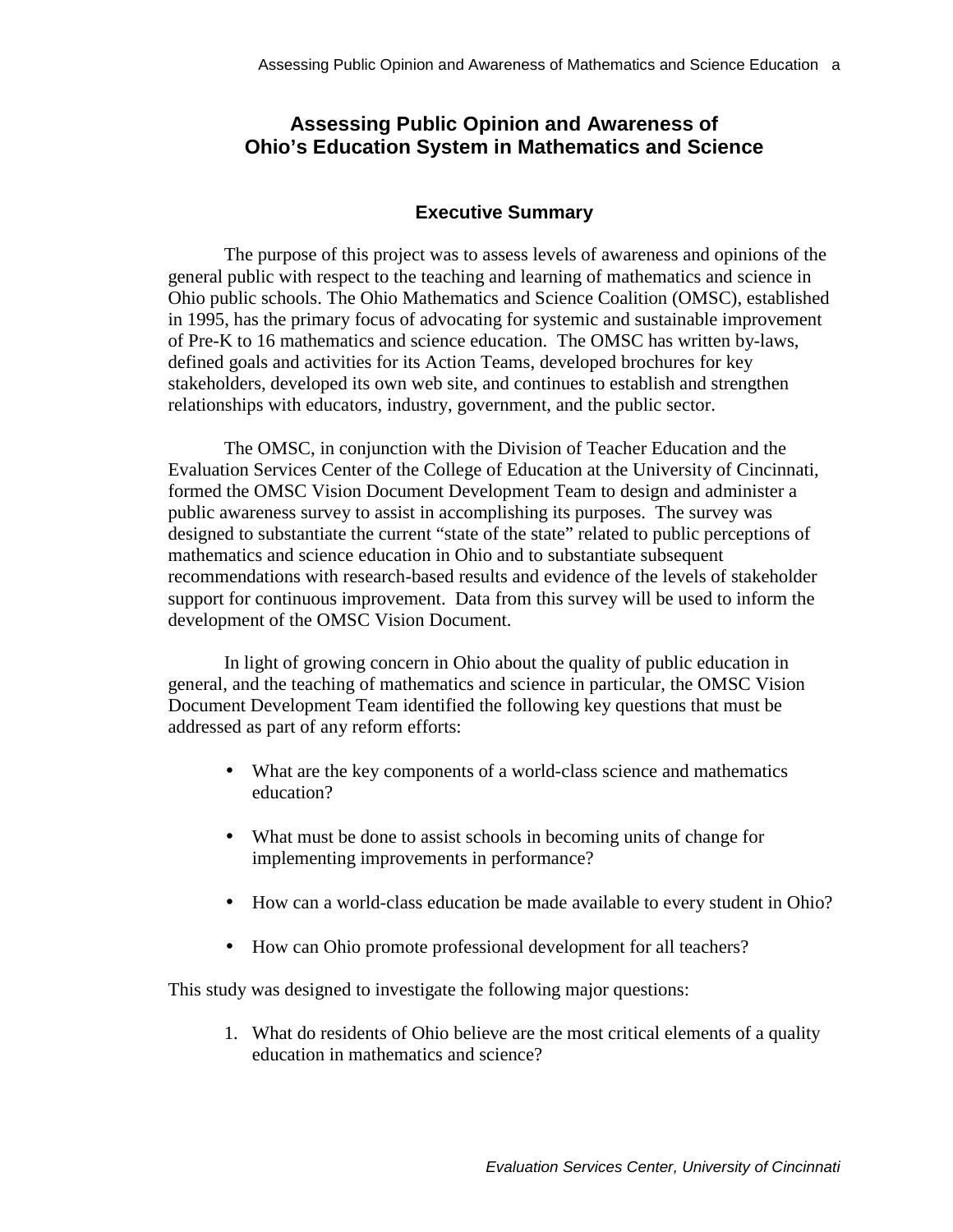- 2. What mathematics and science courses and skills do Ohio residents believe all students should master?
- 3. What possible changes in the delivery of mathematics and science education are valued by residents of Ohio?
- 4. How likely are Ohio residents to support the costs associated with changes in the delivery of mathematics and science education in Ohio public schools?

# **Summary of Results**

### *Elements of a Quality Mathematics and Science Education*

Respondents believed that:

- Mathematics and science should help students make sense of the world around them (94.1%)
- Mathematics has value in the workplace and the economy (92.3%) and will improve students' job opportunities (94.4%)
- Science has value in the workplace and the economy (81.7%) and will improve students' job opportunities (85.2%)
- Basic skills needed in mathematics and science have changed over the past 30 years (67.6% mathematics, 73.1% science)
- Elementary teachers should have specialized training in mathematics and science (86.3%)
- All teachers should be tested periodically to determine their proficiency in mathematics and science (90.9%)

The majority of respondents (84.9%) believed that Ohio's mathematics and science proficiency tests should be comparable to other state and national tests. However, only 49.2% believed that the proficiency tests were a fair measure of student learning.

### *Courses and Skills Students Should Master*

Respondents were asked to identify the mathematics and science courses and skills they believed should be required for graduation from high school:

Mathematics courses and skills were more likely to be identified than were science courses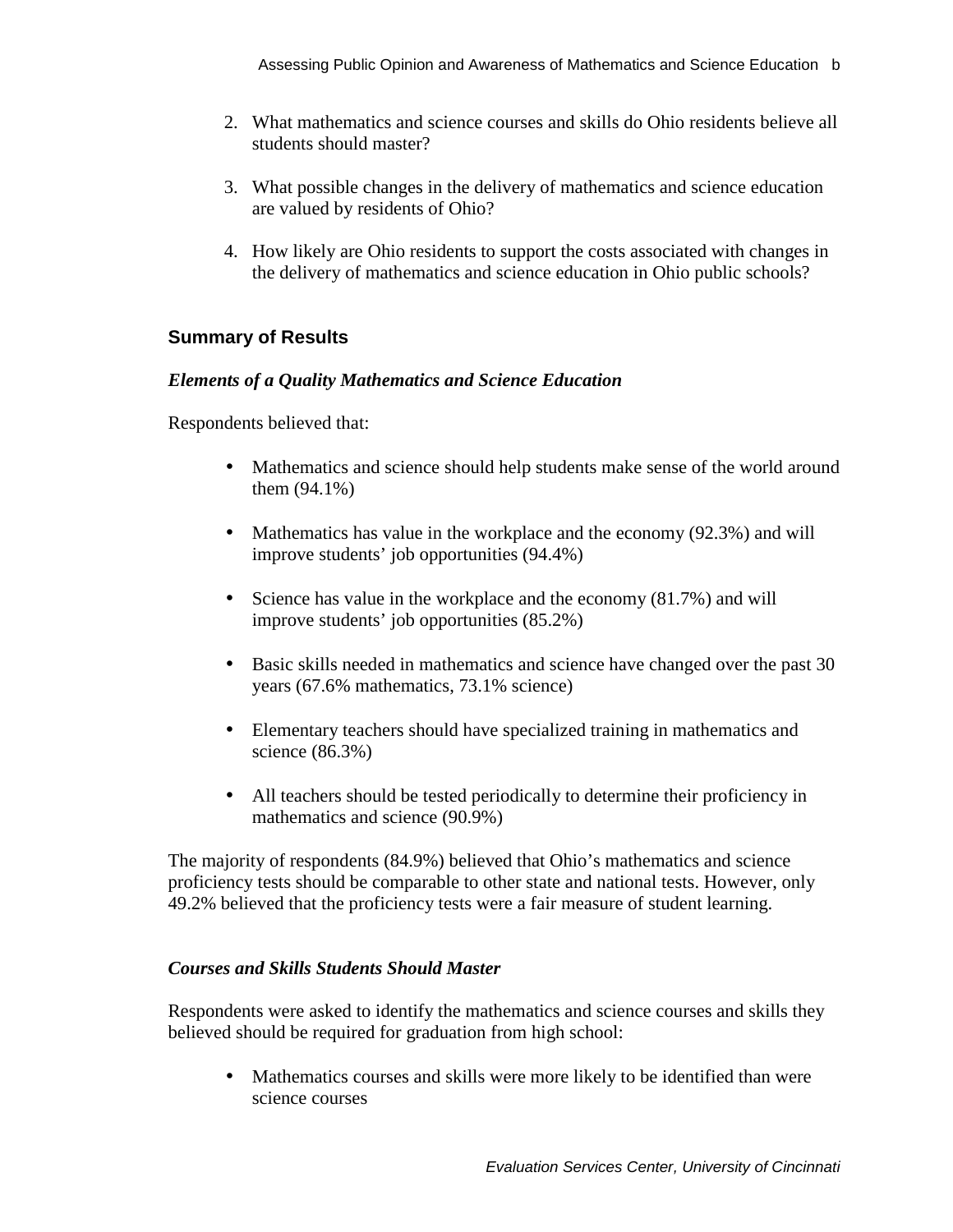- Courses and skills that were more basic and applicable to daily living were more likely to be identified, including: basic arithmetic, biology, algebra, reasoning and problem-solving, knowing how to communicate and explain mathematics, and using calculators and computers to do mathematics
- Courses and skills that were more theoretical and less applicable to daily living were least likely to be identified, including: chemistry, probability and statistics, physics, knowing how to communicate and explain science, and completing a scientific research project

### *Proposed Changes in the Delivery of Mathematics and Science Education*

More than 90% of respondents believed that the following strategies were important to implement in mathematics and science education: professional development for current teachers (97.1%), providing current technology in classrooms (95.3%), improving school to work linkages (95.1%), hiring more teachers (94.3%), and measuring learning better (93.8%)

### *Willingness to Support the Costs of Improvement*

- Few respondents (4.8%) would prefer to spend less in tax money to improve mathematics and science education than they currently spend
- Respondents were closely divided between those who would be willing to spend more (44.6%) and those who would prefer to spend the same (47.2%) to improve mathematics and science education
- Parents of public (51.7%) and private (53.3%) school children were willing to spend more to improve science and mathematics education than to spend the same or less
- Parents of parochial school children (53.7%) would prefer to spend the same to improve science and mathematics education than to spend more
- Respondents support the development of standards for teaching and learning in mathematics and science (92.6%)
- Respondents are fairly evenly divided as to whether standards should be set at the local (29.6%), state (36.1%), or national (30.6%) levels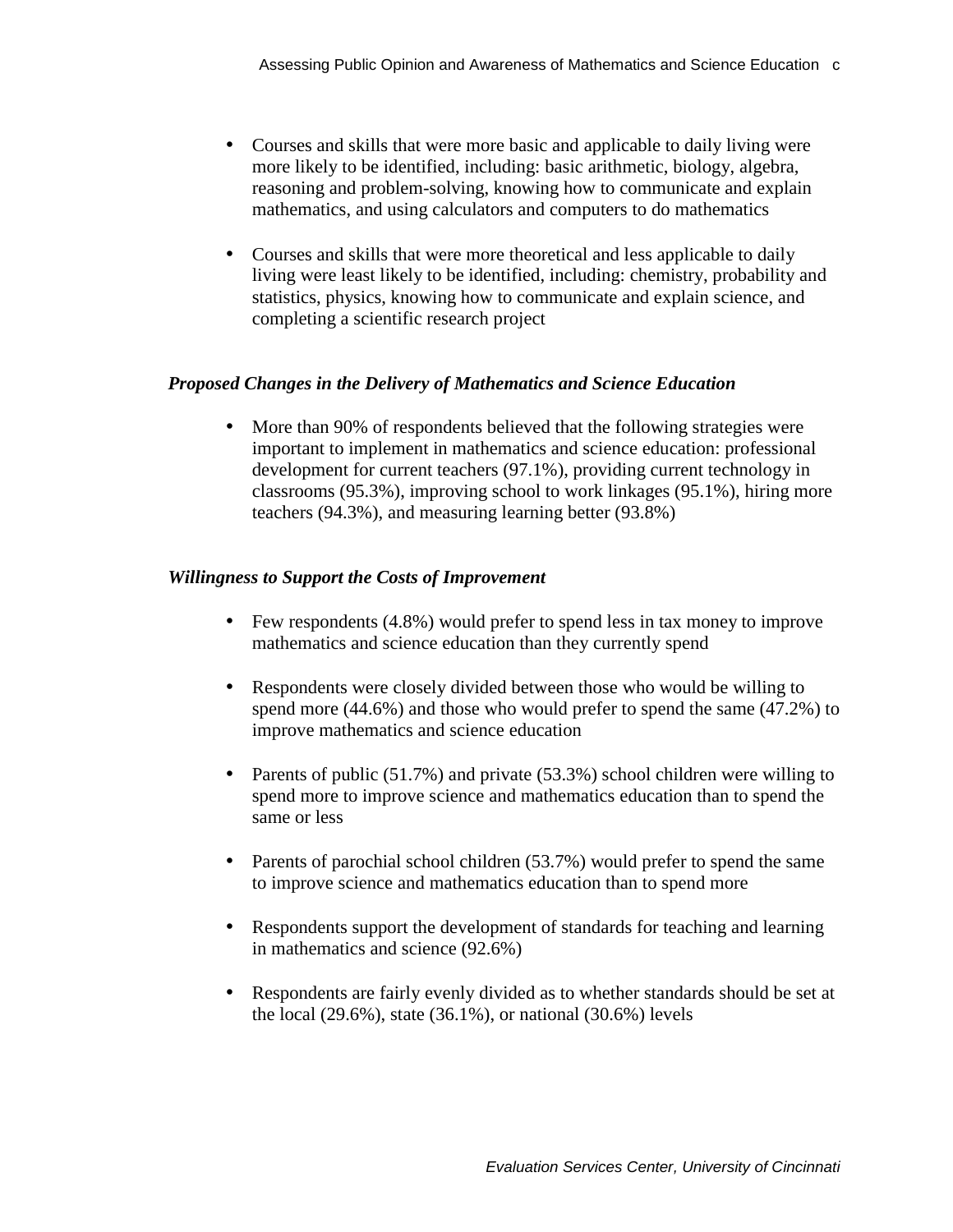### *Demographics of Respondents*

Respondents were evenly distributed across the 12 Ohio regional professional development zones. The following characteristics were noted:

- Of the total sample, 59.7% were male and 40.3% were female
- The largest group of respondents (46.8%) was between the ages of 36 and 55; 26.1% of respondents were age 56 or over; 17.7% were between the ages of 26 and 35; and 8.7% were under age 25
- Most respondents (87.4%) lived in households of one to four people with 32.8% living in two-person households, 19.8% in four-person households, 17.9% in three-person households, and 16.9% in one-person households
- Over one-fifth of respondents (22.1%) reported incomes greater than \$60,000 per year; 18.5% reported incomes of \$25,000-39,999
- The two most commonly reported occupational categories were professional (22.8%) and retired (18.3%); sales/service and trade occupations were reported by approximately 11% of respondents; white-collar occupations were reported by another 10.2% of respondents
- Of respondents reporting incomes of \$50,000 or more, 53.9% identified their occupations as professional
- Of the total sample, 88.9% described themselves as Caucasian, 5.0% as African American, 0.4% as Asian or Pacific Islander, 1.1% as Hispanic, 1.1% as Native American, and 3.8% as other or no answer
- Educational attainment of respondents was fairly evenly distributed among high school graduates (34.4%), some college or technical training (29.1%), or four-year college degrees (30%). Of those with a four-year college degree, about half had also completed graduate school coursework or a graduate degree
- Parents of school-aged children made up 36.3% of the sample
- The majority of respondents (78%) have voted at least once in the past four years
- There is a positive correlation between age and participation in voting and between income and participation in voting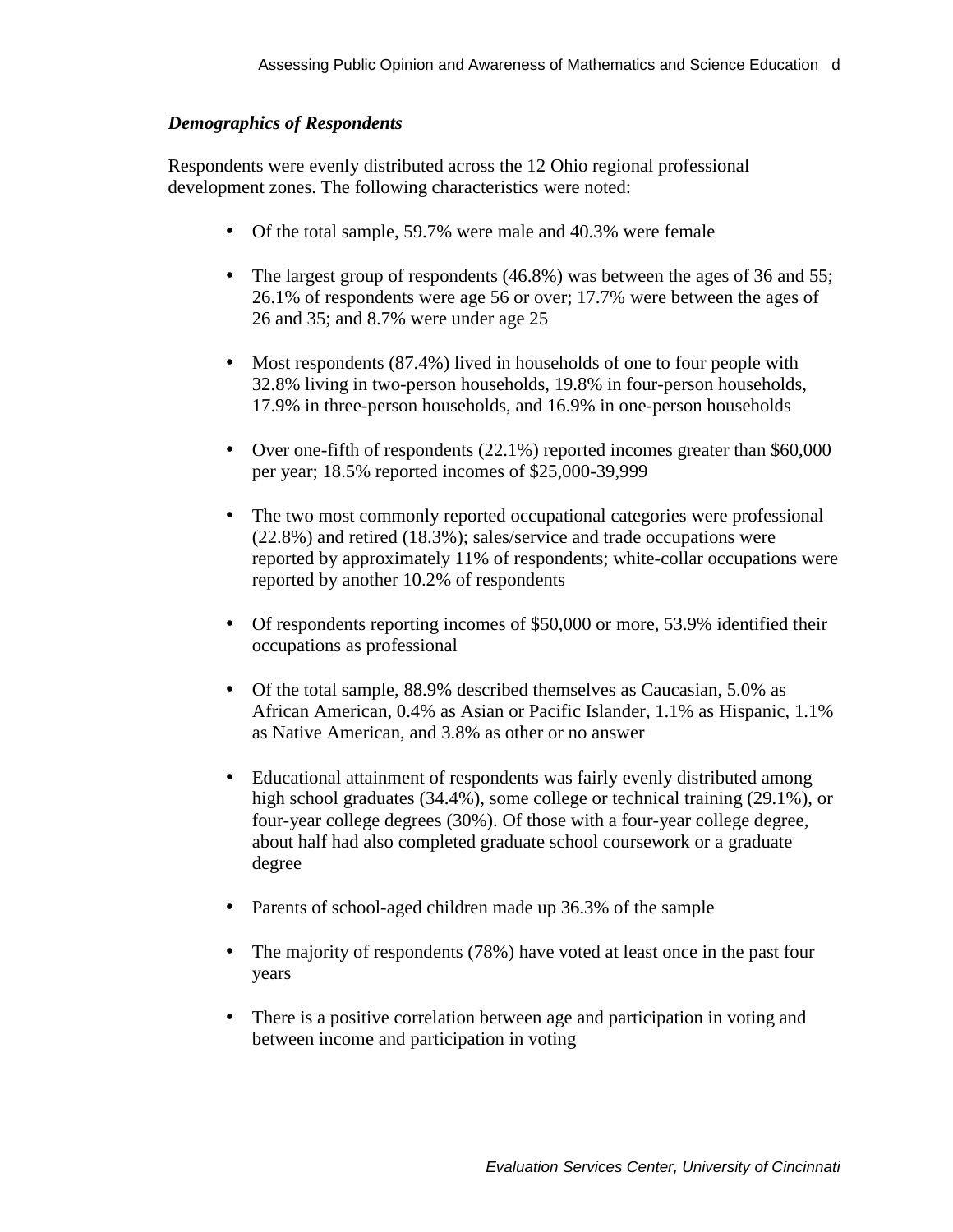### **Conclusions**

Overall, respondents believe in the practical value of mathematics and science education. This is evident in their expressed support for changes in the delivery of mathematics and science education, including increased teacher training and hiring, improved classroom technology, and increased linkages between schools and the workplace.

Respondents believe that a quality education in mathematics and science will result in improved job opportunities for students and allow them to contribute to the workplace and the economy. Respondents believe that mathematics and science must help students make sense of the world around them. To that end, respondents identified courses and skills, particularly in mathematics, that are more commonly associated with practical application than with theory as essential for graduation from high school.

Specialized training for teachers in mathematics and science is also an important element of a quality education in mathematics and science. Respondents believe that training and hiring of new teachers should also be accompanied by professional development opportunities for current teachers to enable them to improve their skills in mathematics and science. Accountability is important, however, and respondents also believe that teachers should be periodically tested with respect to their skills and proficiency in mathematics and science.

Accountability for students was a different matter. While most respondents believe that it is important to measure learning better, a large number did not consider state proficiency tests in mathematics and science a fair measure of student learning. This suggests that alternative means for measuring student learning in mathematics and science be explored and developed for use by schools.

Support for changes in the delivery of mathematics and science education is more problematic. While few respondents indicated a preference for spending fewer tax dollars, the remainder were almost evenly divided between preferring to spend at the same level and willing to spend more. This suggests that additional tax levies to support improvements may not be an effective vehicle for funding changes. Thus, while respondents value and recognize the importance of a quality education in mathematics and science, they are not yet ready to fully support additional costs to implement necessary changes in the delivery of mathematics and science education.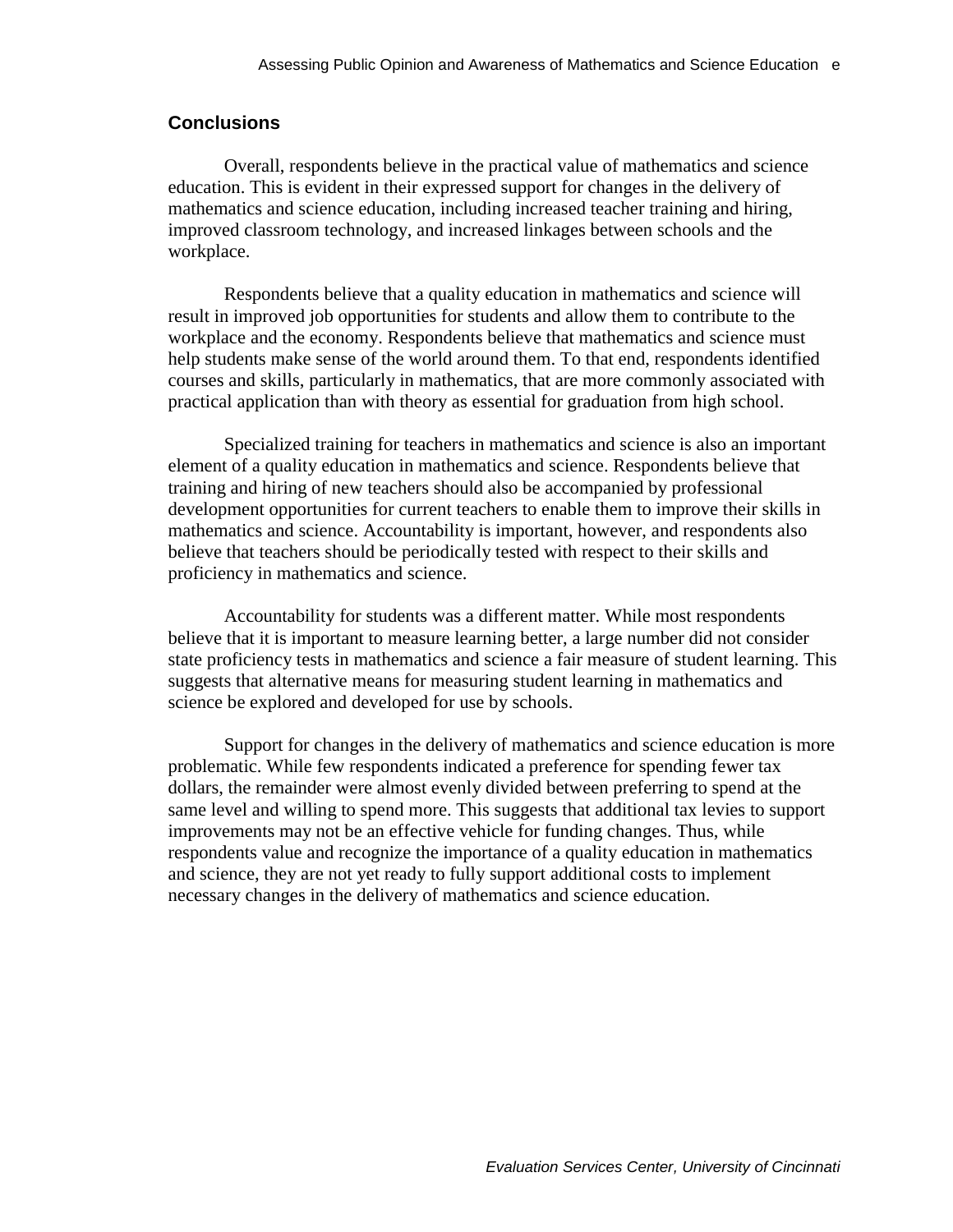# <span id="page-10-0"></span>**Assessing Public Opinion and Awareness of Ohio's Education System in Mathematics and Science**

### **Introduction**

The purpose of this project was to assess levels of awareness and opinions of the general public with respect to the teaching and learning of mathematics and science in Ohio public schools. The Ohio Mathematics and Science Coalition (OMSC), established in 1995, has the primary focus of advocating for systemic and sustainable improvement of Pre-K to 16 mathematics and science education. The OMSC has written by-laws, defined goals and activities for its Action Teams, developed brochures for key stakeholders, developed its own web site, and continues to establish and strengthen relationships with educators, industry, government, and the public sector.

The OMSC, in conjunction with the Division of Teacher Education and the Evaluation Services Center of the College of Education at the University of Cincinnati, formed the OMSC Vision Document Development Team to design and administer a public awareness survey to assist in accomplishing its purposes. The survey was designed to substantiate the current "state of the state" related to public perceptions of mathematics and science education in Ohio and to substantiate subsequent recommendations with research-based results and evidence of the levels of stakeholder support for continuous improvement. Data from this survey will be used to inform the development of the OMSC Vision Document.

In light of growing concern in Ohio about the quality of public education in general, and the teaching of mathematics and science in particular, the OMSC Vision Document Development Team identified the following key questions that must be addressed as part of any reform efforts:

- What are the key components of a world-class science and mathematics education?
- What must be done to assist schools in becoming units of change for implementing improvements in performance?
- How can a world-class education be made available to every student in Ohio?
- How can Ohio promote professional development for all teachers?

Recognizing that major change efforts within the public educational system of this state will directly impact public attitudes and perceptions, it was deemed necessary to first identify public awareness, knowledge, and beliefs with respect to key elements of mathematics and science education in the public schools.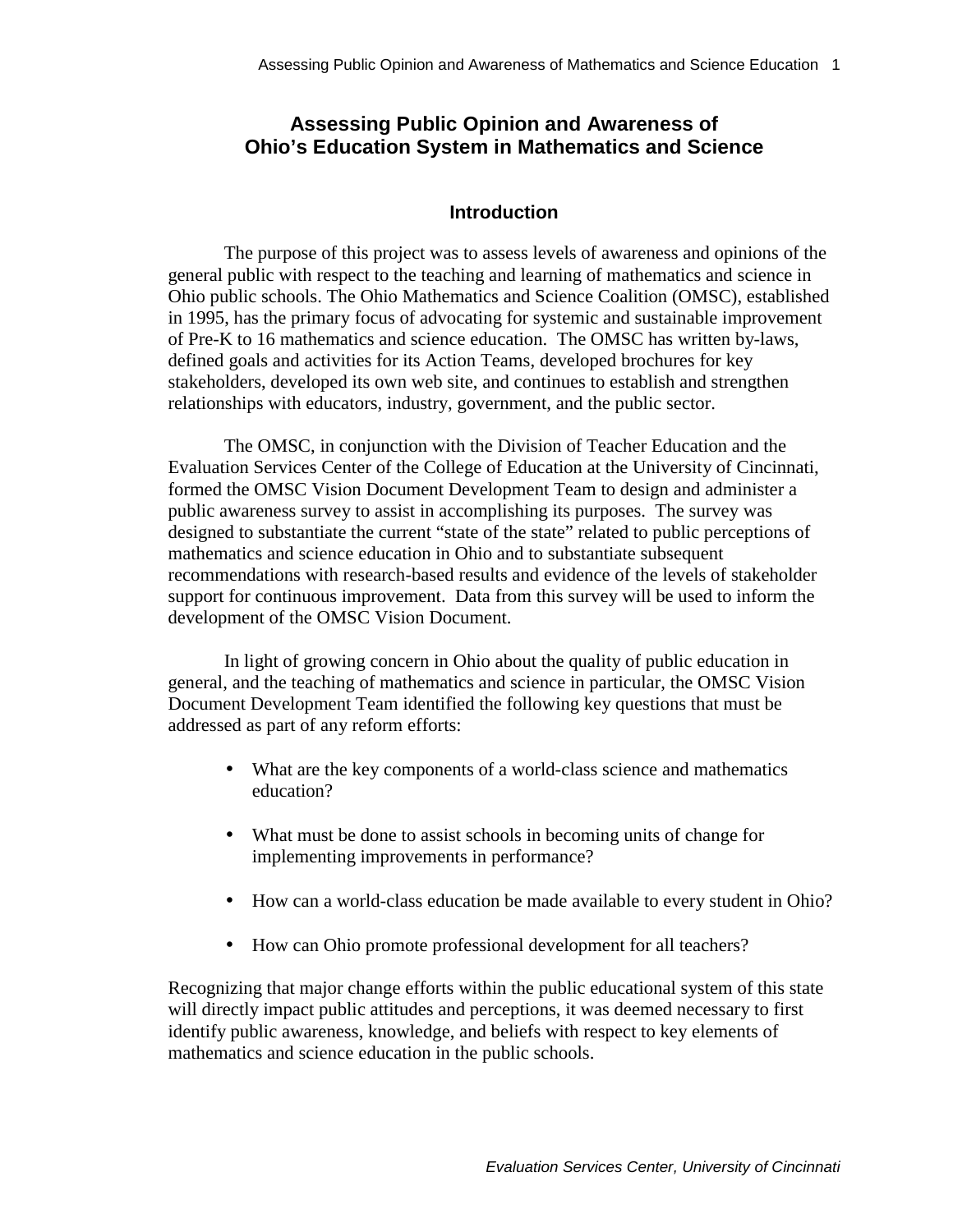<span id="page-11-0"></span>The OMSC Vision Document Development Team conducted this project in three stages. During the initial stage, team members identified the information to be determined from the survey and developed a preliminary version of the instrument. During the second stage, the survey instrument was piloted. The results of the pilot activities were used to further refine the survey. During the final stage, the survey was administered statewide and the results were analyzed. This report details those findings and presents conclusions and recommendations based on those findings.

#### **Research Questions**

This study was designed to investigate the following major questions:

- 1. What do residents of Ohio believe are the most critical elements of a quality education in mathematics and science?
- 2. What mathematics and science courses and skills do Ohio residents believe all students should master?
- 3. What possible changes in the delivery of mathematics and science education are valued by residents of Ohio?
- 4. How likely are Ohio residents to support the costs associated with changes in the delivery of mathematics and science education in Ohio public schools?

### **Research Procedures**

This project utilized a scaled survey administered by telephone to residents across the state of Ohio during the winter of 2000. Respondents were asked to indicate their agreement with a series of questions related to mathematics and science. Respondents were also asked several demographic questions.

#### **Participants**

Participants were contacted by phone during January and February of 2000. Adult residents of Ohio were selected at random and coded by their county of residence. A stratified sampling plan was used to assure even distribution across the 12 Regional Professional Development Center regions. A total of 1527 adults participated in the survey (see Table 1).

#### **Instrument**

Data were collected through the use of a structured survey with scaled responses. Questions addressed the following areas: (a) beliefs about teaching preparation and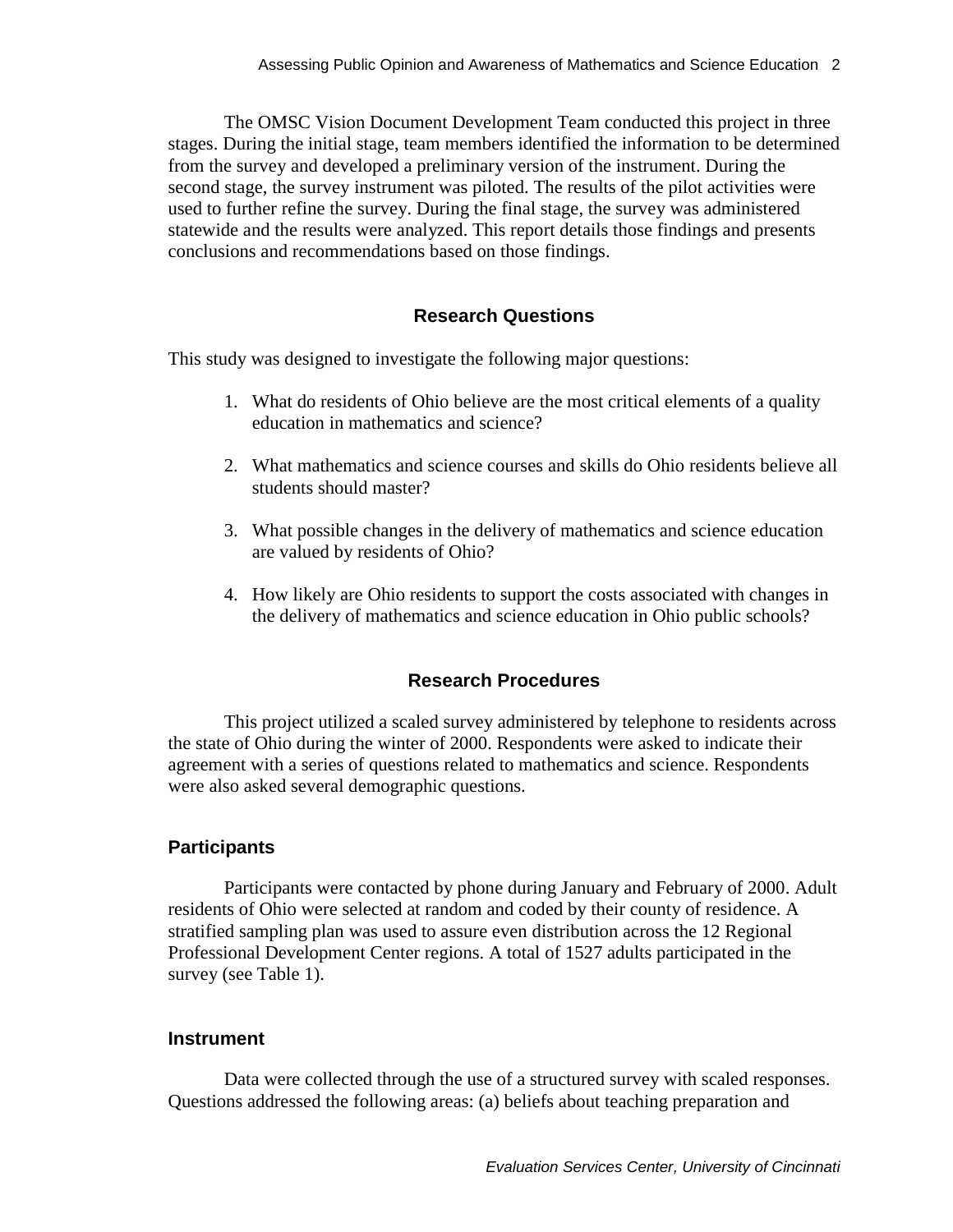<span id="page-12-0"></span>practices; (b) beliefs about necessary coursework; (c) beliefs about possible changes in service delivery; and (d) demographic information.

| <b>Region</b>  | <b>Counties in Region</b>                                                                       | n    | %     |
|----------------|-------------------------------------------------------------------------------------------------|------|-------|
| 1              | Franklin, Delaware, Licking, Union, Madison, and Pickaway                                       | 125  | 8.2   |
| $\overline{2}$ | Williams, Fulton, Lucas, Defiance, Henry, Wood, Ottawa, Sandusky,<br>and Erie                   | 125  | 8.2   |
| 3              | Paulding, Putnam, Hancock, Hardin, Allen, Auglaize, Mercer, and<br>Van Wert                     | 129  | 8.4   |
| 4              | Darke, Preble, Montgomery, Greene, Clark, Champaign, Logan,<br>Shelby, and Miami                | 125  | 8.2   |
| 5              | Butler, Hamilton, Clermont, Brown, Highland, Fayette, Clinton, and<br>Warren                    | 129  | 8.4   |
| 6              | Seneca, Huron, Wyandot, Crawford, Richland, Marion, Morrow, and<br>Knox                         | 131  | 8.6   |
| 7              | Ross, Pike, Jackson, Gallia, Lawrence, Scioto, and Adams                                        | 128  | 8.4   |
| 8              | Lake, Geauga, Cuyahoga, and Lorain                                                              | 126  | 8.3   |
| 9              | Medina, Summit, Portage, Stark, Wayne, Ashland, and Holmes                                      | 126  | 8.3   |
| 10             | Coshocton, Tascarawas, Carroll, Harrison, Jefferson, Belmont,<br>Guernsey, Noble, and Muskingum | 125  | 8.2   |
| 11             | Fairfield, Perry, Morgan, Washington, Monroe, Hocking, Athens,<br>Vinton, and Meigs             | 125  | 8.2   |
| 12             | Trumbull, Mahoning, and Columbiana                                                              | 133  | 8.7   |
|                | <b>Total</b>                                                                                    | 1527 | 100.0 |

### **Table 1. Distribution of participants by region**

*Pilot instrument.* The OMSC Vision Document Development Team conferred several times during the development of the survey. The team first identified the basic premises of the survey: (a) what needed to be learned; (b) target audiences for the results; (c) the population that should be surveyed; and (d) uses for the results of the survey (see Appendix A). The following topics were identified as key areas around which to build questions: (a) curriculum and instruction; (b) accountability; (c) standards; (d) teacher quality; (e) resource allocation; (f) assessment; (g) strategies to improve performance; (h) public support; and (i) technology. Draft questions were developed and reviewed by the team prior to inclusion in the survey instrument.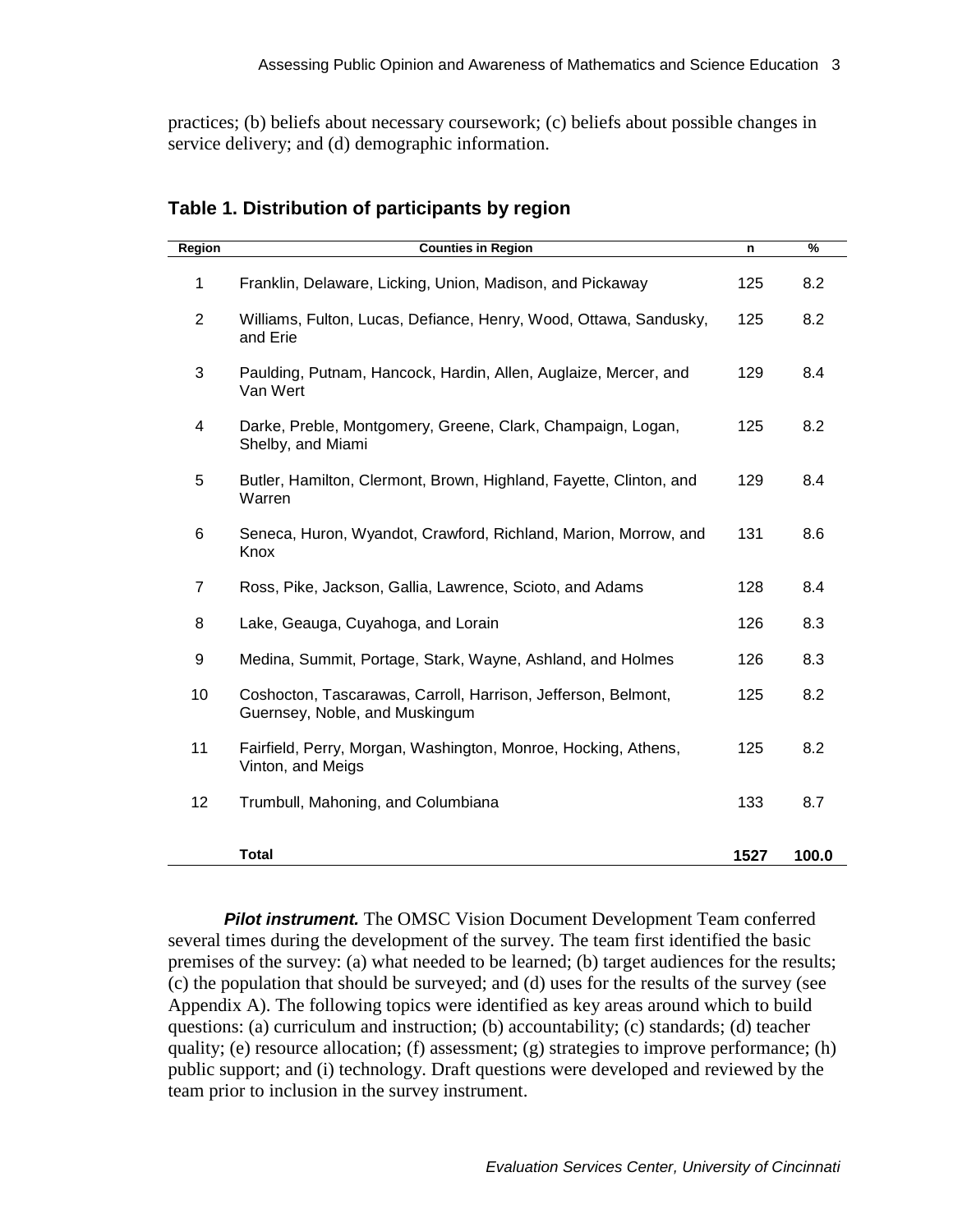An early assessment of survey items and length was conducted in late November, 1999. Six respondents were chosen at random from the Greater Cincinnati telephone book. The questionnaire consisted of 56 questions. Due to the lack of necessary transitional statements between sections of questions, the interviews did not flow smoothly. It was also obvious that that some items were being interpreted much differently than was intended. As an example, a question asking about the need to study "biology or how living organisms continue and change across generations" elicited questions and comments about evolution instead of participants' beliefs with respect to whether or not this course should be required for graduation from high school. On average, this initial survey took 18 minutes to complete.

The Visioning Team used these results and conducted a consensual process of question elimination and refinement. They also added clarifying and transitional statements to the survey. A second pilot version of the survey was tested in early December, 1999. A key concern with this version was its length. Of the 23 survey interviews conducted, all but 5 took 15 minutes or more to complete. Four of the interviews required 20 minutes to complete. Due to budget and interview completion concerns, it was essential that the final instrument take no more than 10 minutes to complete.

Two other key issues that arose during the course of piloting the survey pertained to participant comprehension of the survey instrument and to training of interviewers. It was found that some of the questions were too complex and technical for the general public to understand easily. Educational and technical jargon (e.g. trigonometry, estimation, probability, photosynthesis) needed to be eliminated. Questions needed to be written in a manner that was clear, concise, and easily understood by participants. Key information that needed to be repeated during the survey was identified, and questions were edited accordingly.

The second issue concerned training and monitoring of interviewers. During the pilot, some of the instructions were misunderstood by interviewers. Two groups of questions were designed so that half of each group addressed mathematics and the other half science. In order to control for order effects, interviewers were instructed to alternate the order in which they asked these groups of questions (e.g. mathematics questions followed by science questions alternating with science questions followed by mathematics questions). What actually occurred was that some respondents were asked only the mathematics or the science questions instead of being asked both mathematics and science questions. Additionally, some respondents commented that they had a hard time hearing the difference between questions when the interviewer shifted from asking about mathematics to asking about science. Adjustments were made to the script of the final survey instrument to address these two issues, and interviewers were monitored during the final survey to assure consistency and compliance.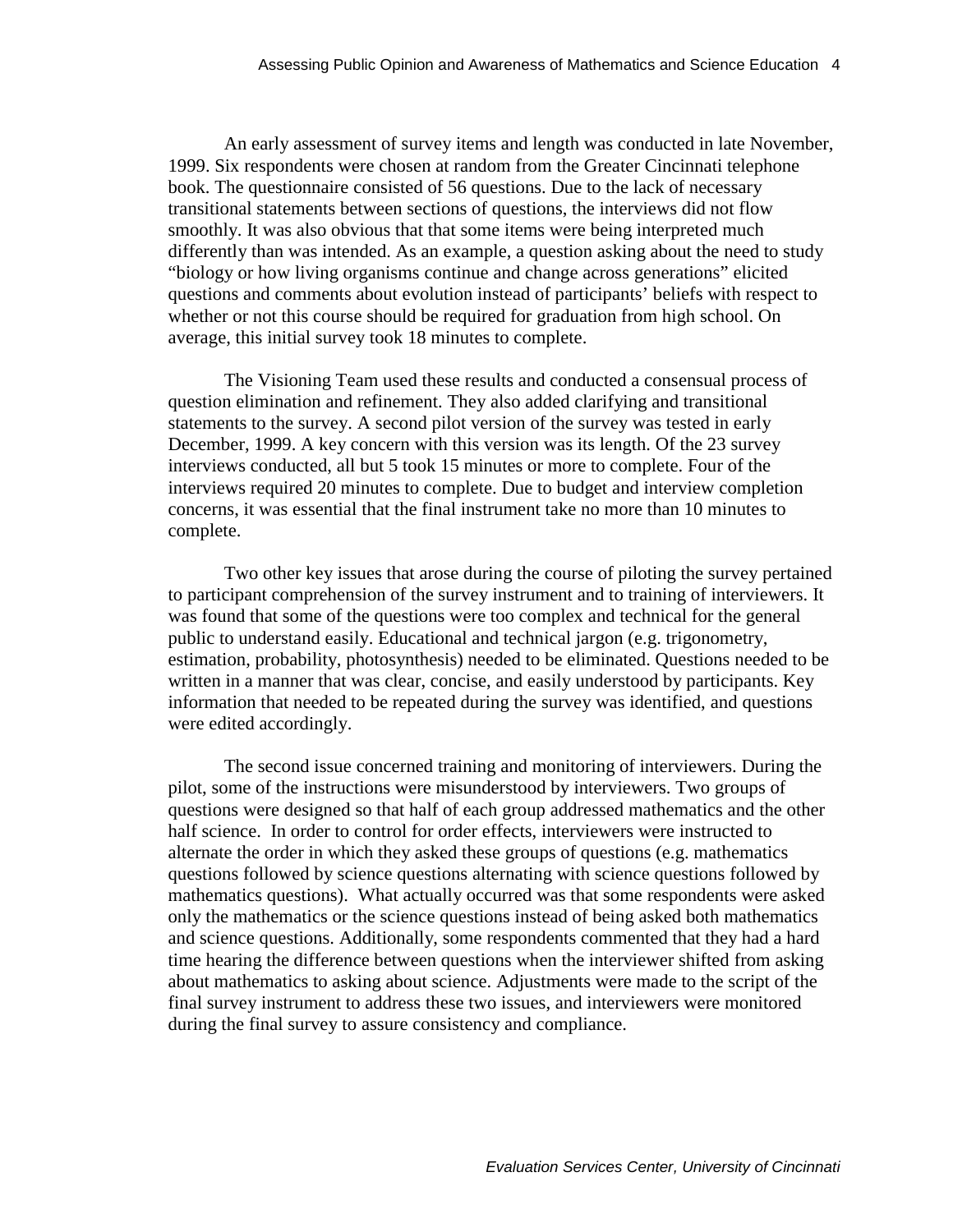<span id="page-14-0"></span>**Final instrument.** The pilot instrument was refined in order to address the issues of timing, comprehension, and interviewer error discussed above. The instrument was also refined to assure more even distribution of topics across the previously identified areas of inquiry. The final instrument consisted of a total of 49 questions of which 11 were demographic and 38 were topical (see Appendix B). Three types of scaled responses were possible depending on the question. Some required only a yes or no response. Some required respondents to rank their degree of agreement with a set of statements on a scale of 1 to 5 (1=disagree a lot; 3=neither agree or disagree; 5=agree a lot). Others required respondents to rank each statement according to their belief in its importance (1=not at all important; 2=somewhat important; 3=very important). Demographic questions required respondents to pick from a list of possible choices.

#### **Data Collection Procedures**

Data were collected through phone interviews during the months of January and February, 2000. Interviewers were trained and rehearsed so that they could administer the survey in 10 minutes or less. Project personnel monitored the interviews to assure consistency, clarity of procedures, and adherence to the ordering of the two specific groups of questions.

The survey was administered by a market research firm using a computer assisted telephone interviewing (CATI) system. Interviewers read from a script displayed on each computer monitor and entered respondents' answers directly into the database. The market research firm accessed the State of Ohio school improvement website (www.ODE.state.oh.us) to obtain information regarding region composition by county. Each region contained from 3 to 11 contiguous counties. Each of Ohio's 88 counties was assigned to one of the regions with the exception of Gallia, which was shared in two regions. For purposes of this study, the decision was made to apply Gallia solely to Region 7. Random Digit Dial (RDD) samples were produced by Survey Sampling, Inc. for each of these 12 sampling regions. With the RDD methodology, numbers within a sampling frame have a known and equal chance of being selected into a sample. The number of records selected from each county was proportionate to the number of estimated household listings in the sampling frame. In other words, the more populated counties in a given region have greater representation in each regional sample than less populated counties in the region. The sample was screened for non-working phone numbers, and known business numbers were excluded. Up to three attempts were placed for each number. Participants were selected at random by the computerized dialing system with a target quota of 100 completed interviews per region.

Demographics were monitored periodically to assure even distribution across gender. During the course of the survey, it became apparent that the bulk of the respondents were male. The original design of the survey called for interviewers to ask alternately for the male or female head of household aged 18 or over. It was discovered, however, that the script interviewers were using did not provide instructions to alternate gender when asking for the head of household. Instead, interviewers first requested the male head of household in all cases. If there was no male head of household present or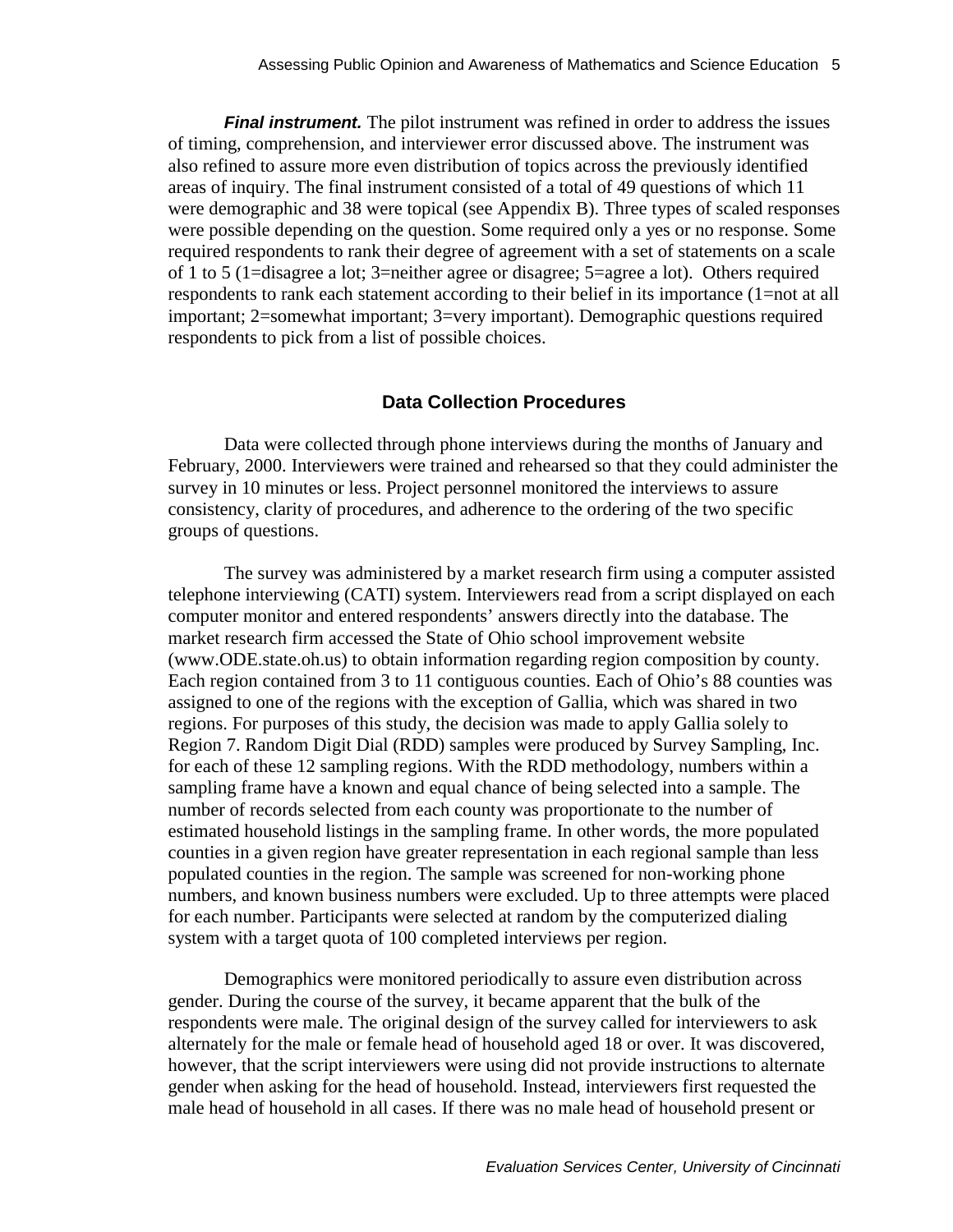<span id="page-15-0"></span>available, interviewers then requested the female head of household. As a result, the decision was made to collect data beyond the original quota of 100 completed interviews per region. For these additional calls, only the female head of household was requested to participate in order to obtain a relatively balanced distribution of male and female respondents. A total of 1527 interviews were completed, of which 912 respondents were male and 615 were female.

#### **Data Analysis Procedures**

Frequencies were calculated for each question of the survey. Additionally, responses to topical questions were cross-tabulated against selected demographic questions to identify possible patterns and trends. The group of questions consisting of the same statements first about mathematics and then about science were cross-tabulated against each other and evaluated for the degree to which mathematics questions correlated with the identical science questions. Statistical analyses, predominantly chisquare, Spearman rank correlations, and binomial tests, were conducted where appropriate.

Chi-square statistics were calculated for cross-tabulated data to determine whether the sample proportions obtained for each descriptive category differed significantly from what would be expected. In the majority of cases, it was assumed that proportions for each category would be equal. When a significant difference was found, the data were examined to identify where the specific differences occurred. Specific cell frequencies were compared to overall proportions for each category of the variable being evaluated to identify obvious discrepancies.

Two types of correlation tests were used. The Pearson correlation (*r*) was utilized to identify whether a linear relationship existed between two variables. This statistic is best used for numerical variables or for a comparison of responses to a question by demographic grouping. A positive correlation indicates that both variables under examination increase or decrease together. A negative correlation indicates an inverse relationship between the variables. Namely, as one increases, the other decreases.

The Spearman rank correlation  $(r_s)$  is used to investigate relationships between ordinal data, a more appropriate test for the many questions in this survey that required respondents to use a rating scale to indicate degree of agreement or strength of belief. The Spearman correlation measures consistency of a relationship, rather than linearity. In comparing responses to two sets of similar questions, a positive Spearman correlation would indicate that respondents used similar ratings across both questions. A negative correlation would indicate that respondents differed in how they ranked each question.

Correlation coefficients were calculated by excluding cases in which no answer was provided for the variables under question. By doing so, it was possible to obtain a more accurate measure of the linear relationship between the variables.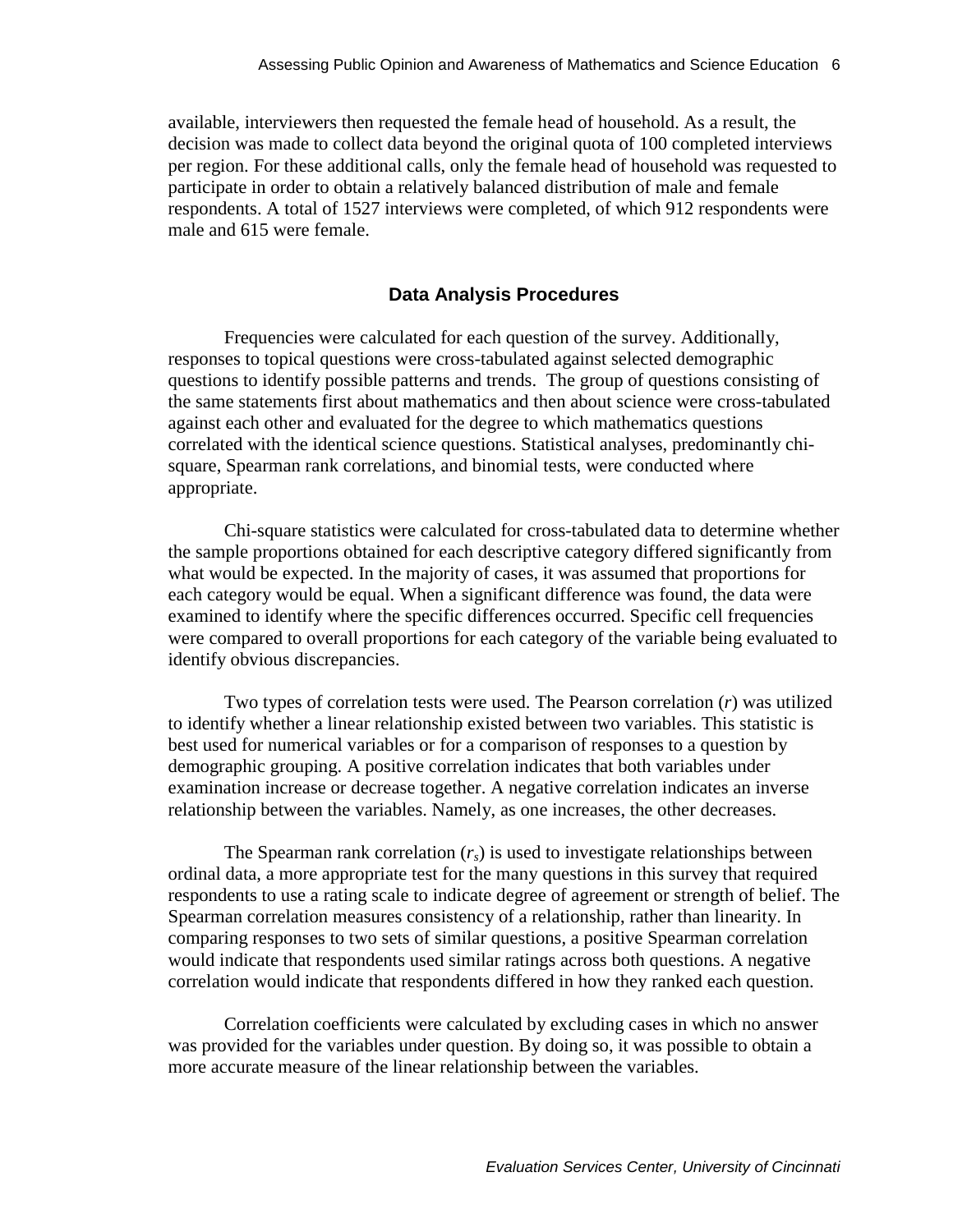Binomial tests of proportionality were used to determine whether observed proportions of a variable differed significantly from what one would expect to observe in the population in general. Specifically, tests of proportionality were used to determine whether the sample of respondents could be considered representative of the population of Ohio by gender and by racial or ethnic background.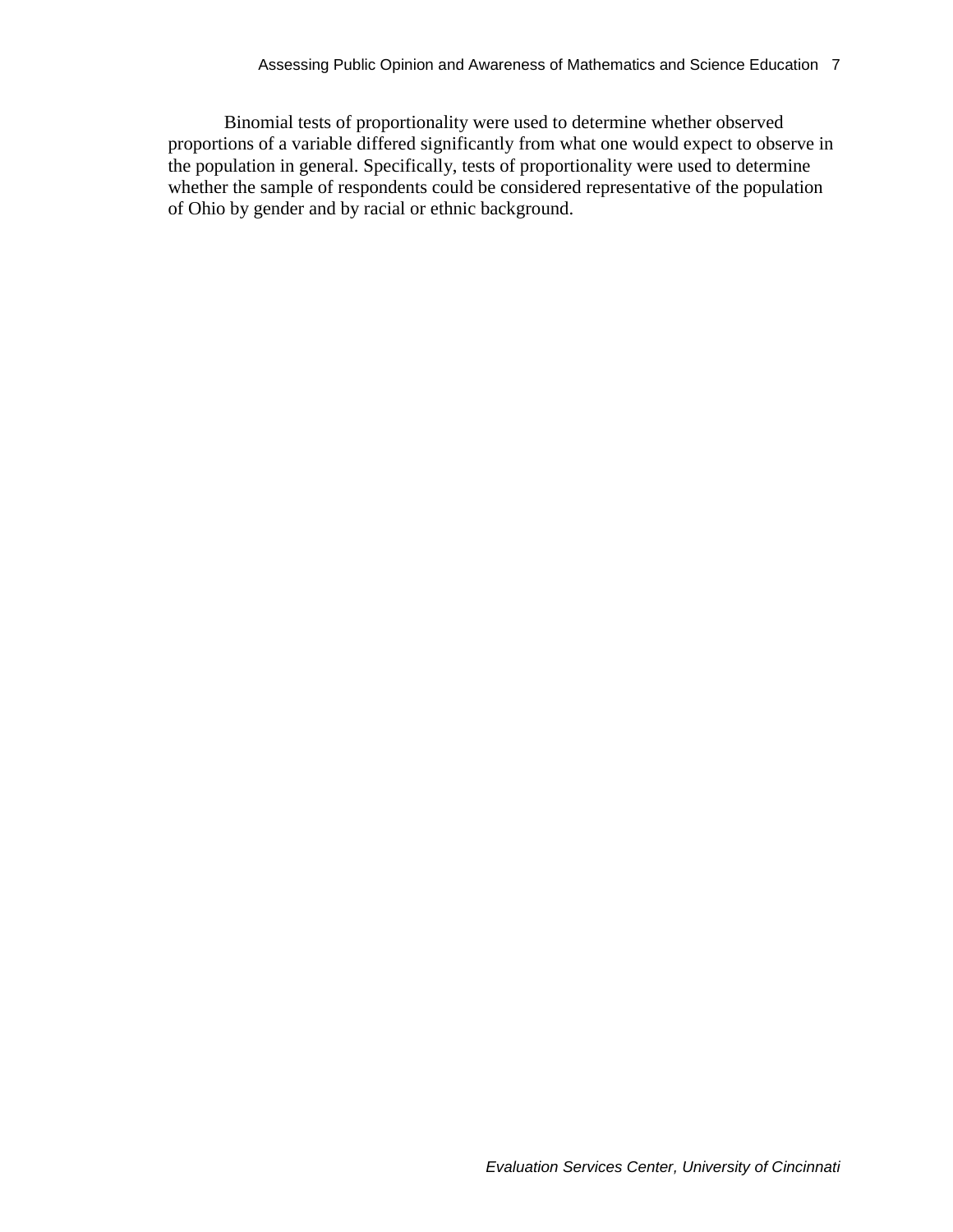#### **Results**

<span id="page-17-0"></span>A total of 1527 individuals responded to the survey. However, missing values within the data set that was provided for analysis resulted in some variables having total frequencies less than 1527. Missing values were not consistent across respondents. Rather than eliminate all respondents with missing values for any variable, it was decided that results for each variable would be reported according to the actual frequencies obtained. The total number of respondents from whom data was available has been reported for each figure and table discussed in this section.

#### **Characteristics of Respondents**

Of the total participants, 59.7% (n=912) were male and 40.3% (n=615) were female. A binomial test revealed that there were significantly more males than females participating in this survey  $(Z = 7.81, p < .01)$ . The majority of respondents were between the ages of 35 and 50 (see Figure 1). See Appendices for detailed demographic information.





Proportions of respondents by race were compared to July, 1998, estimates for the state of Ohio (U.S. Census Bureau, 2000). Most respondents (88.9%) identified themselves as Caucasian, a figure comparable to the estimated proportion of 85.73% (see Table 2). Latino/Hispanic respondents made up 1.1% of respondents, a proportion comparable to the estimated proportion of 1.6%. Only 5.0% of respondents identified themselves as African American, a smaller proportion than estimated for Ohio (11.51%). A test of proportionality reveals that this difference is significant  $(Z = -7.96, p < .001)$ . Asian and Pacific Islander respondents made up 0.4% of the sample compared to an estimate of 1.14% for Ohio. This difference is also significant  $(Z = -2.72, p < 0.01)$ . Thus, the sample underrepresents African American, Asian, and Pacific Islander groups.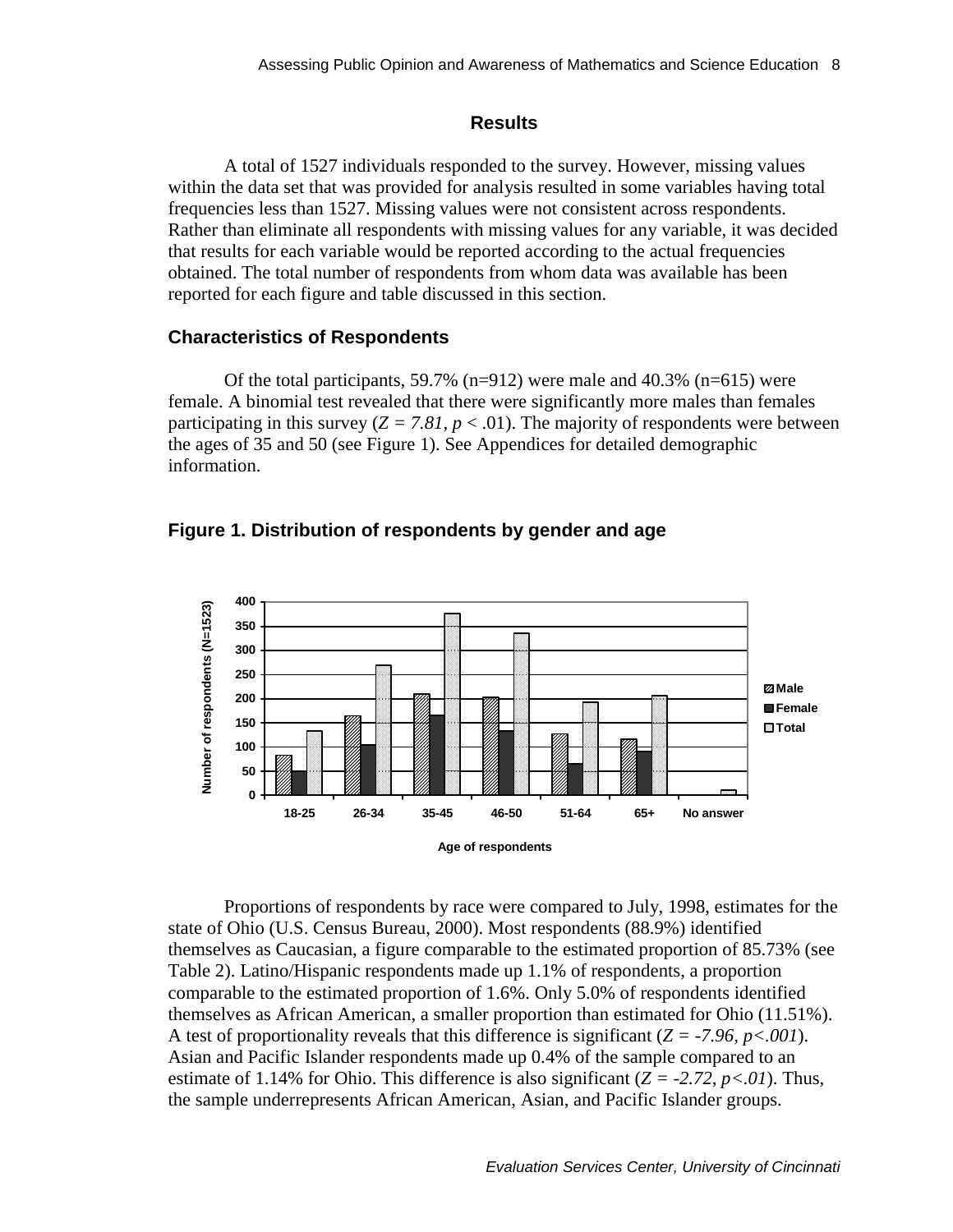|                  |                | <b>Estimated Ohio</b> |                  |      |                |       |                                        |
|------------------|----------------|-----------------------|------------------|------|----------------|-------|----------------------------------------|
|                  |                | <b>Male</b>           | Total*<br>Female |      |                |       | Population*                            |
| Race             | n              | %                     | n                | %    | n              | %     | %                                      |
| African American | 45             | 59.2                  | 31               | 40.8 | 76             | 5.0   | 11.51                                  |
| Caucasian        | 803            | 59.3                  | 550              | 40.7 | 1353           | 88.6  | 85.73                                  |
| Latino/Hispanic  | 11             | 68.8                  | 5                | 31.3 | 16             | 1.1   | 1.6                                    |
| Native American  | 9              | 52.9                  | 8                | 47.1 | 17             | 1.1   | .2                                     |
| Asian American   | 4              | 80.0                  | 1                | 20.0 | 5              | 0.3   | 1.14                                   |
| Pacific Islander | $\overline{2}$ | 100.0                 | 0                | 0    | $\overline{2}$ | 0.1   | (Asian American &<br>Pacific Islander) |
| Other            | 18             | 78.3                  | 5                | 21.7 | 23             | 1.5   |                                        |
| No answer        | 15             | 50.0                  | 15               | 50.0 | 30             | 2.0   |                                        |
| Missing          |                |                       |                  |      | 5              | 0.3   |                                        |
| Total            | 907            | 59.6                  | 615              | 40.4 | 1527           | 100.0 |                                        |

#### <span id="page-18-0"></span>**Table 2. Distribution of respondents by race and gender**

Note: Percentages for gender are reported for each racial category; total percentages are reported for the entire sample

\* source: Population Estimates Program, U.S. Census Bureau (August 30, 2000), www.census.gov/ population/estimates/county/crh/crhoh98.txt

Professionals made up 22.8% of respondents. Over one-fifth of respondents (22.1%) reported incomes greater than \$60,000 per year. Respondents reporting incomes of \$25,000-39,999 made up 18.5% of the distribution while 18.3% chose not to respond (see Figure 2). The two most commonly reported occupational categories were professional (22.8%) and retired (18.3%). Sales/service and trade occupations were reported by approximately 11% of respondents. White-collar occupations were reported by another 10.2% of respondents (see Figure 3). Of respondents reporting income of \$50,000 or more, 53.9% of these identified their occupations as professional.





*Evaluation Services Center, University of Cincinnati*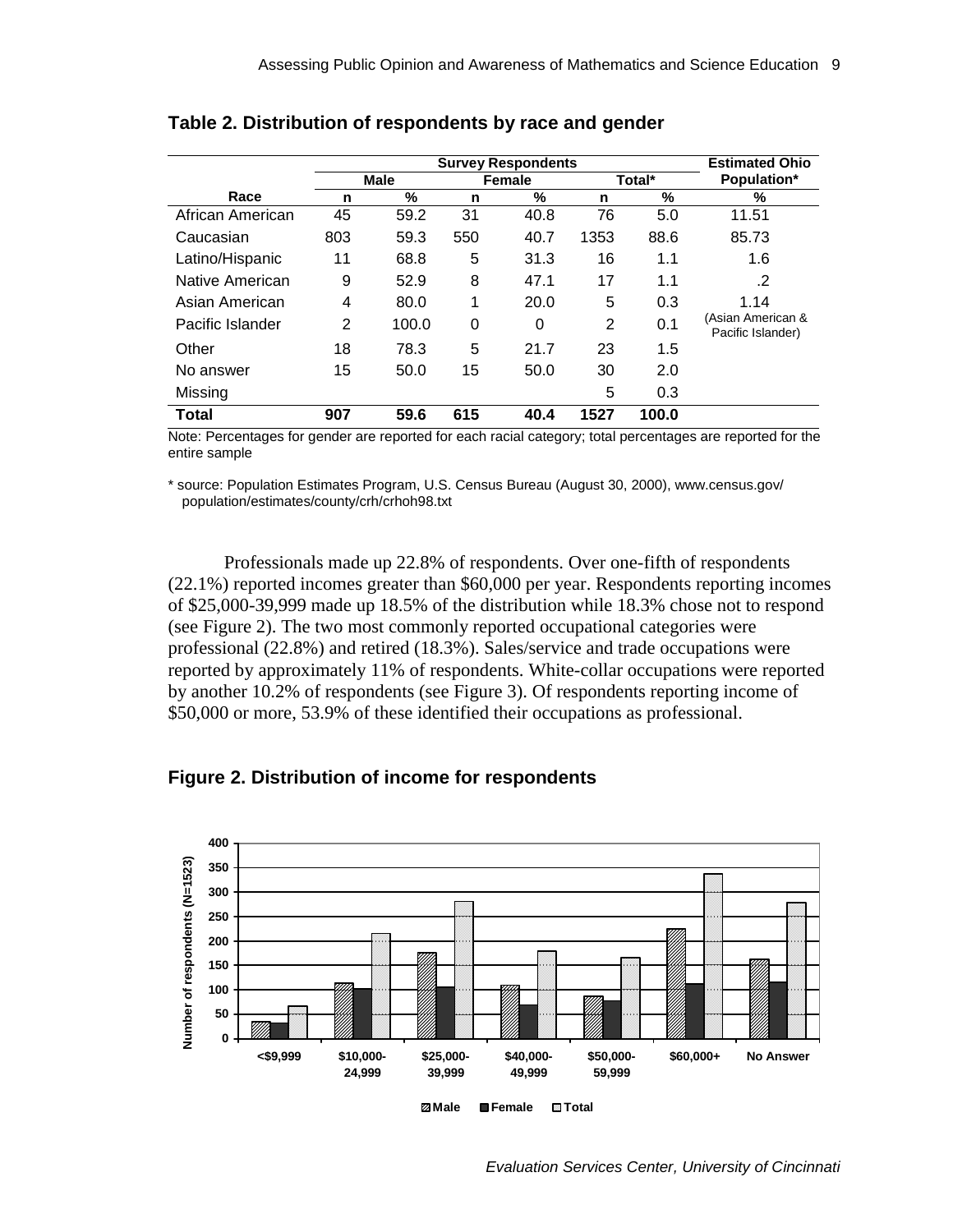<span id="page-19-0"></span>

**Figure 3. Occupation of respondents** 

Most respondents (87.3%) attended public school as children (see Figure 4). Of the 553 respondents with school-aged children, 84.6% currently send their children to public schools (see Table 3). Additionally, 76.8% of parents with school-aged children in public school attended public schools themselves. It should be noted that parents of school-aged children only made up 36.3% of the total sample. There were almost twice as many participants without school-aged children (63.7%).

#### **Figure 4. School type respondents attended**

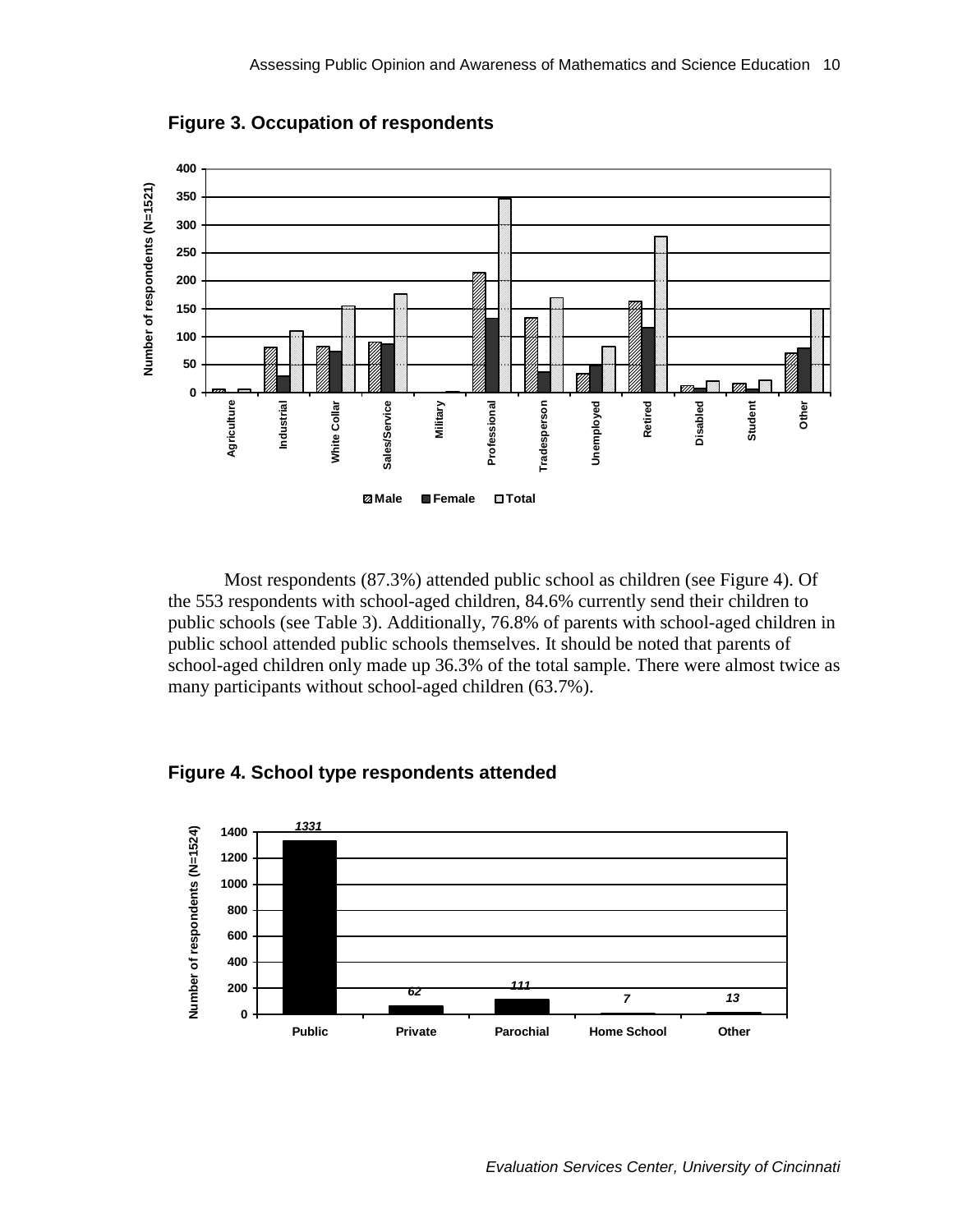| <b>Participant status</b>         | n   | %     | Total | %     |
|-----------------------------------|-----|-------|-------|-------|
| Without school-aged children      |     |       | 967   | 63.5  |
| With school-aged children         |     |       | 553   | 36.3  |
| In public school                  | 468 | 84.6  |       |       |
| In private (non-parochial) school | 30  | 5.4   |       |       |
| In parochial school               | 41  | 7.4   |       |       |
| Home schooled                     | 10  | 1.8   |       |       |
| In other school situation         | 2   | 0.4   |       |       |
| Did not answer                    | 2   | 0.4   | 2     | 0.2   |
| Total                             | 553 | 100.0 | 1523  | 100.0 |

<span id="page-20-0"></span>**Table 3. Respondents with school-aged children by type of school children attend** 

When educational attainment of respondents was evaluated, it was found that the proportions of respondents were fairly evenly distributed among high school graduates (34.4%), some college or technical training (29.1%), or four-year college degrees (30%). Of those with a four-year college degree, about half had also completed graduate school coursework or a graduate degree (see Table 4).

| <b>Highest level of education</b>                              |     | <b>Male</b> |     | Female |     | Total |
|----------------------------------------------------------------|-----|-------------|-----|--------|-----|-------|
| completed                                                      | n   | $\%$        | n   | %      | n   | %     |
| $8^{\text{th}}$<br>grade or less                               | 15  | 1.7         | 9   | 1.5    | 24  | 1.6   |
| Some high school                                               | 30  | 3.3         | 39  | 6.3    | 69  | 4.5   |
| High school graduate/GED                                       | 302 | 33.3        | 222 | 36.1   | 524 | 34.4  |
| Trade, technical, or vocational<br>training beyond high school | 40  | 4.4         | 31  | 5.0    | 71  | 4.7   |
| Some college, including junior,<br>community, or 2-year degree | 206 | 22.7        | 166 | 27.0   | 372 | 24.4  |
| Undergraduate (4-year) degree                                  | 135 | 14.9        | 86  | 14.0   | 221 | 14.5  |
| Graduate coursework or degree                                  | 176 | 19.4        | 60  | 9.8    | 236 | 15.5  |
| No response                                                    | 4   | 0.4         | 2   | 0.3    | 6   | 0.4   |

# **Table 4. Educational attainment of respondents**

Gender differences were significant  $(\chi^2_{\text{(df=7, n=1523)}}=33.76, p<.05)$ . The proportion of male respondents who reported having pursued graduate education was twice that of females (19.4% of males, 9.8% of females). The proportions of respondents with a fouryear degree were similar (14.9% of males, 14% of females). In almost all other categories, the proportion of females was greater than the proportion of males, although not significantly so (see Figure 5).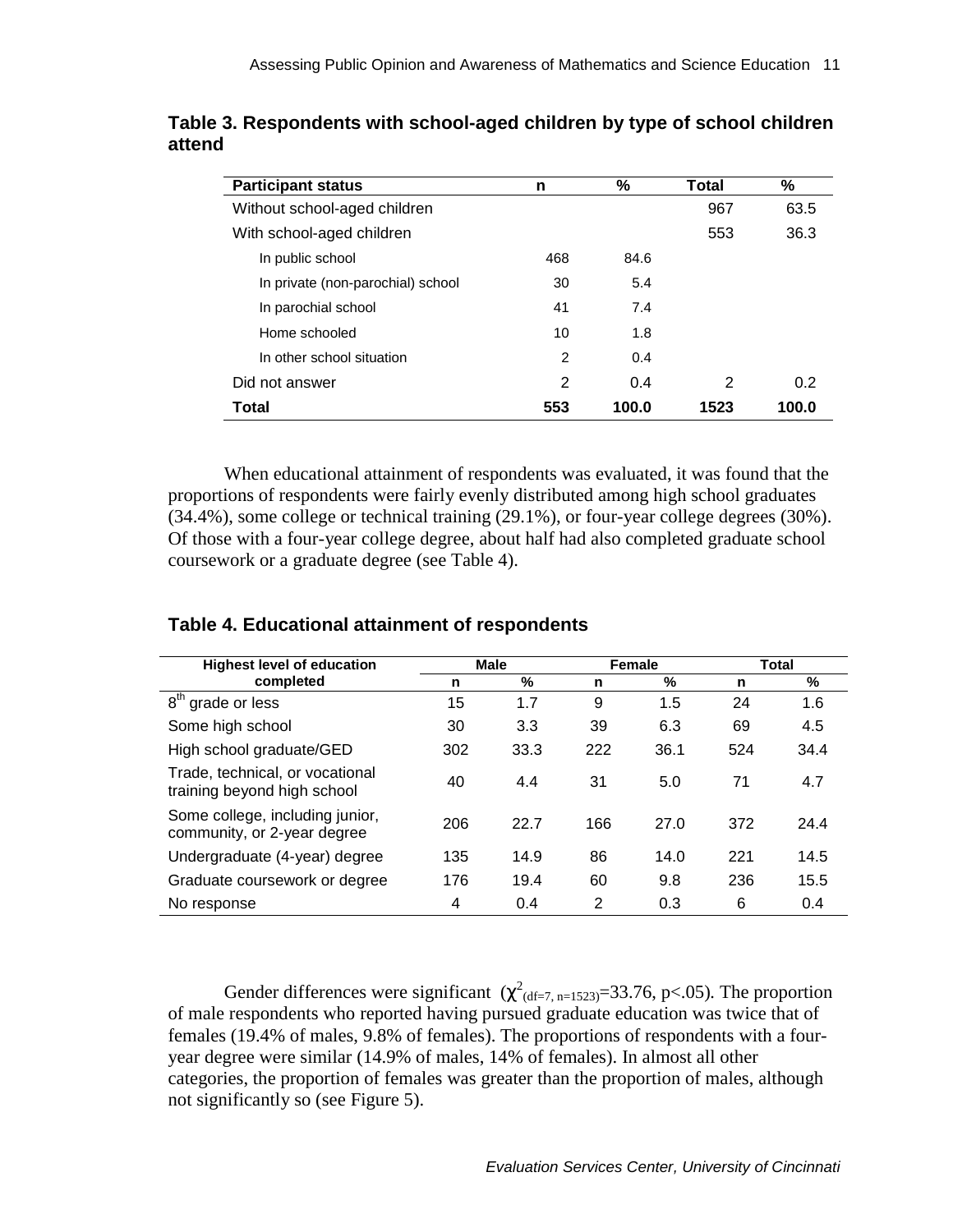

<span id="page-21-0"></span>**Figure 5. Educational attainment of respondents by gender** 

#### **Elements of a Quality Mathematics and Science Education**

Two sets of survey questions addressed this research question. Detailed frequency tables for each question are presented in Appendix C. Cross-tabulations are presented in the Appendices.

The first set of questions required participants to rate their agreement with four statements about teaching, proficiency, and the utility of mathematics and with four matching statements about science. Overall, a large majority of respondents expressed the belief that education in mathematics and science has practical value. They agreed that mathematics and science should help students make sense of the world around them (94.1%). They also agreed that mathematics and science had value in the workplace and the economy (92.3%, math; 81.7% science). Additionally, they expressed the belief that improvements in mathematics and science education would improve children's job opportunities (94.4%, math; 85.2%, science). It should be noted that, on average, mathematics was valued by a slightly higher percentage of respondents than science (see Figures 6 and 7).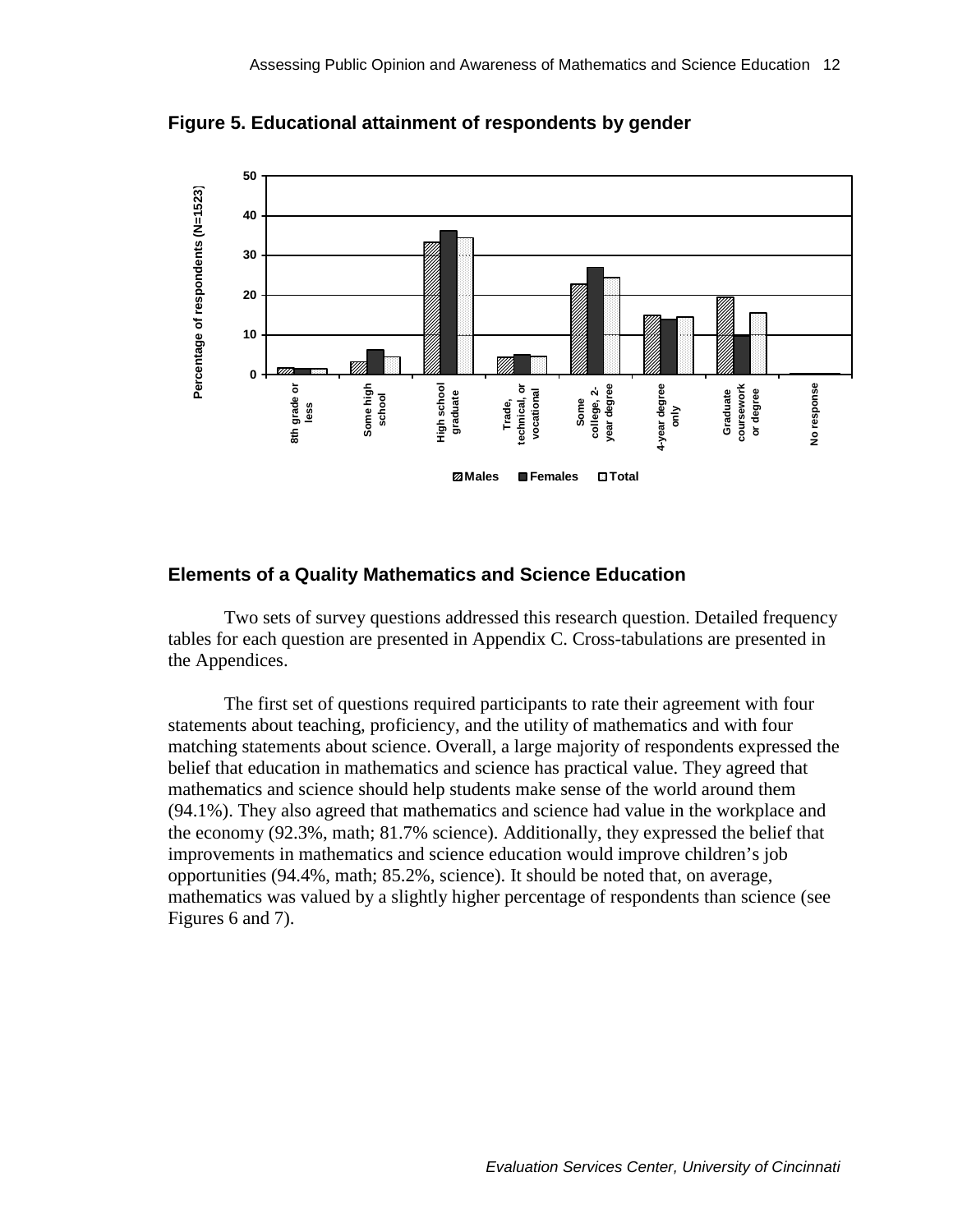<span id="page-22-0"></span>

**Figure 6. Respondents' beliefs that mathematics has practical value** 





Cross-tabulations by gender and region revealed that, while overall gender differences were slight, males in Region 6 (Seneca, Huron, Wyandot, Crawford, Richland, Marion, Morrow, and Knox counties) were more likely than females to agree that mathematics and science had value in the workplace and the economy (males: 97%, mathematics and 87%, science; females: 87.1%, mathematics and 67.8%, science). In fact, females in this region were twice as likely as males to express disagreement with these statements (females: 6.5%, mathematics and 19.4%, science; males: 2%, mathematics and 10%, science). Comparing mathematics and science, larger proportions of both groups indicated agreement that mathematics had value in the workplace and economy.

Analysis of the effects of educational attainment revealed a significant positive correlation between level of education attained by respondents and their ratings of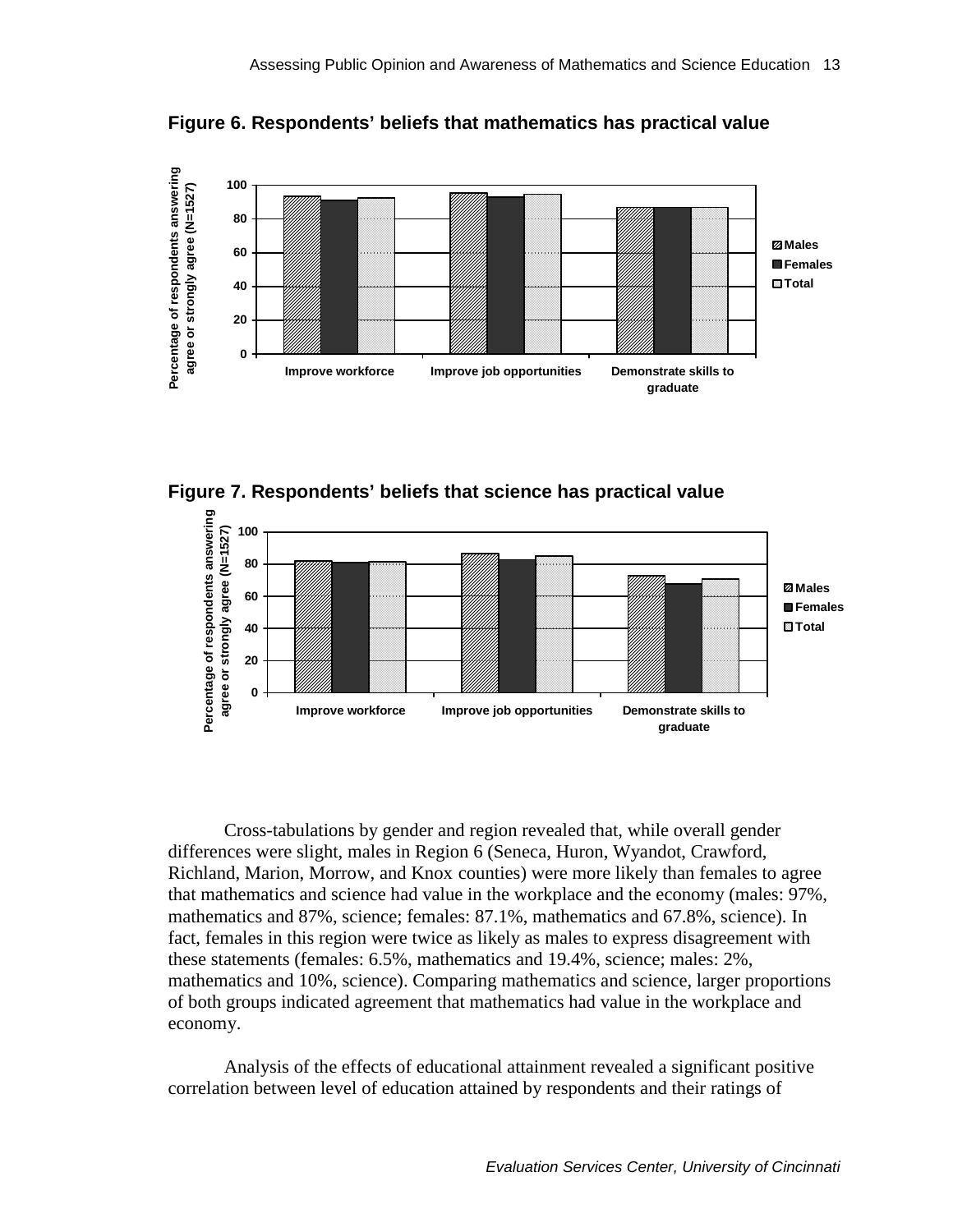<span id="page-23-0"></span>agreement with the three statements about science (see Table 5). Correlations between educational attainment and the three similar statements about mathematics were not significant. In general, the higher the level of educational attainment, the more likely respondents were to agree with these statements. For the science statements, the relationship was significant. For mathematics statements, the relationship was present but was not significant. The one exception concerned the need to demonstrate mathematics skills before graduation. A larger proportion of individuals reporting trade, technical, or vocational training agreed with this statement than any other group (94.4% for trade/technical/vocational; a range from 83.3% to 87.7% for all others).

### **Table 5. Pearson correlations between educational attainment of respondents and agreement with statements that mathematics and science have practical value**

|                                | <b>Mathematics</b> |     | <b>Science</b> |     |
|--------------------------------|--------------------|-----|----------------|-----|
| <b>Statement</b>               | <b>Pearson R</b>   |     |                |     |
| Improve the workforce          | .012               | .64 | .120           | .01 |
| Improve job opportunities      | .011               | .68 | .113           | .00 |
| Demonstrate skills to graduate | $-022$             | .39 | .102           | .00 |

Correlations are considered significant at p<.05

When asked whether they believed that basic mathematics and science skills have changed over the past 30 years, a little over two-thirds of the respondents expressed the belief that the basic skills needed in mathematics and science have changed (67.6%, math; 73.1% science). Approximately one-fourth of respondents (28.8%, math; 21.3%, science) did express the belief that the basic skills needed have not changed over the past 30 years (see Figure 8).

### **Figure 8. Respondents' beliefs about changes in essential mathematics and science skills**

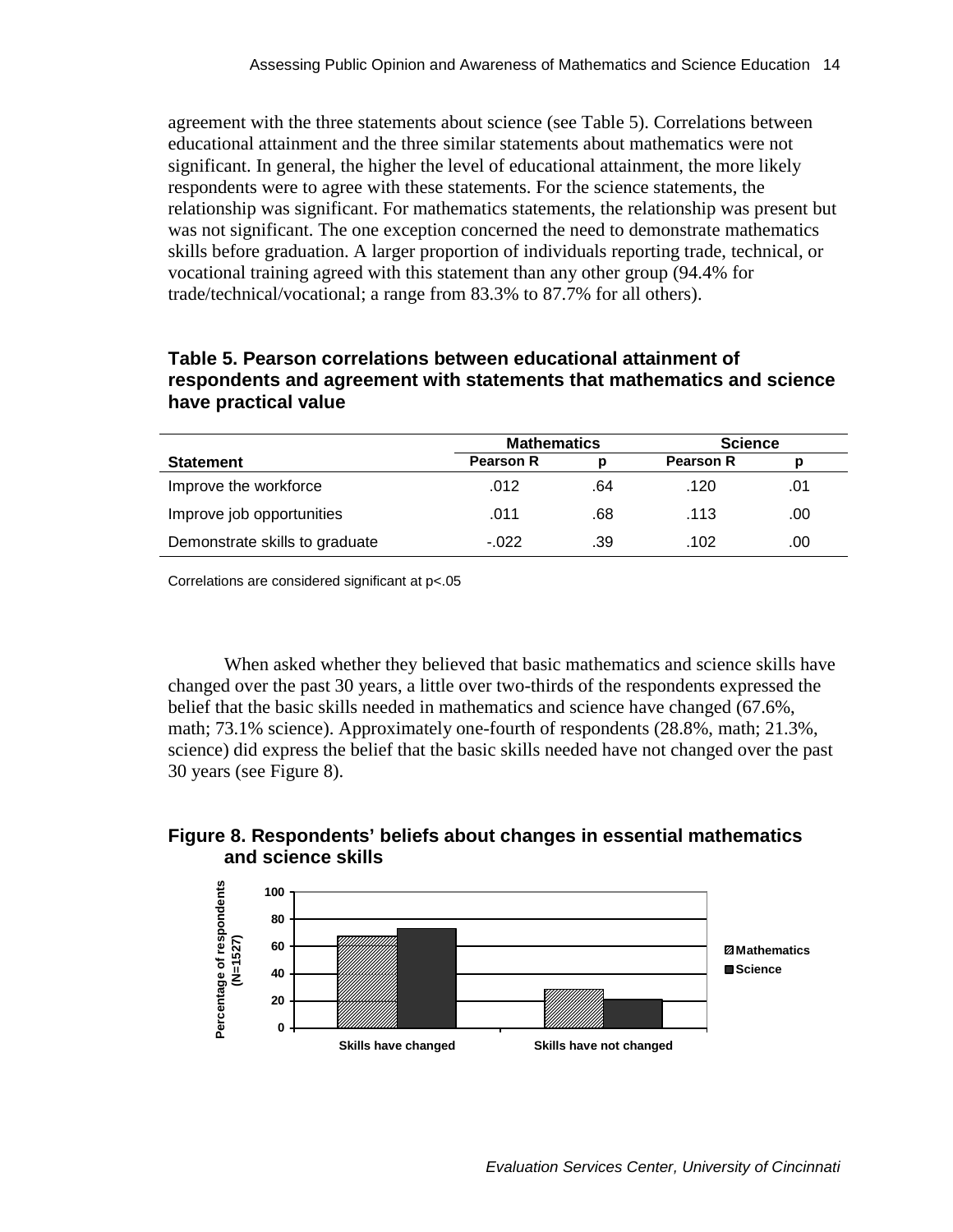<span id="page-24-0"></span>When educational attainment was taken into account, differences emerged between respondents' beliefs about changes in basic skills for mathematics and science (see Figures 9 and 10). The higher the level of educational attainment, the less likely respondents were to express the belief that science skills have not changed in the past 30 years ( $r = -0.094$ ,  $n = 1517$ ,  $p < 0.01$ , two tails). With respect to mathematics skills, a larger proportion of respondents with technical, trade, or vocational training or with some college expressed the belief that those skills had changed in the past 30 years. Additionally, for both subject areas a larger percentage of individuals with educational attainment of  $8<sup>th</sup>$  grade or less chose not to answer this question than any other group (8.3% for mathematics and 25.0% for science versus a range from 0.4% to 4.2% for mathematics and 1.3% to 5.6% for science).

### **Figure 9. Respondents' beliefs about changes in essential mathematics skills by level of educational attainment**



### **Figure 10. Respondents' beliefs about changes in essential science skills by level of educational attainment**



Cross-tabulation of the four mathematics questions to the four science questions revealed an expected overall pattern of similar responses to the mathematics-science matches. Spearman rank correlations for each matching pair confirmed that respondents

*Evaluation Services Center, University of Cincinnati*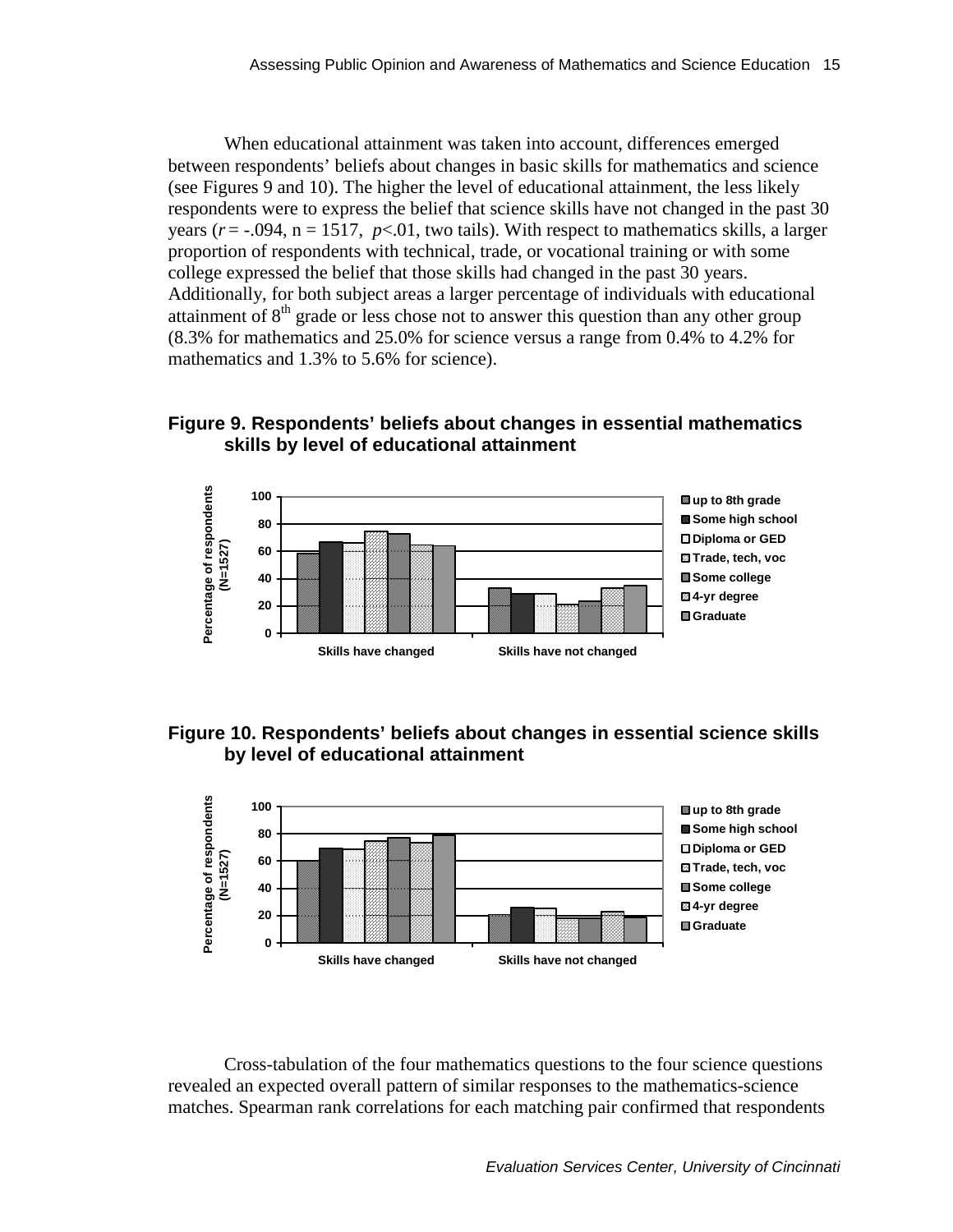<span id="page-25-0"></span>expressed similar beliefs for mathematics as they did for science (see Table 6). No patterns were revealed with respect to specific demographic factors. However, a gender by region analysis did reveal that males in Region 4 (Darke, Preble, Montgomery, Greene, Clark, Champaign, Logan, Shelby, and Miami counties) were much more likely than females in that region to express the belief that science skills had not changed significantly in the past 30 years (31.8%, males; 13.6% females). This did not hold for mathematics skills. In the case of mathematics skills, males in Region 3 (Paulding, Putnam, Hancock, Hardin, Allen, Auglaize, Mercer, and VanWert counties) were more likely than females in that region to express the belief that mathematics skills had not changed (40% males; 23.1% females).

| <b>Matched Questions</b>                                                                                               | Spearman<br><b>Correlation</b> | <b>Significance</b> |
|------------------------------------------------------------------------------------------------------------------------|--------------------------------|---------------------|
| Improving (science/mathematics) education will<br>improve the quality of Ohio's workforce and economy                  | .382                           | p < .01             |
| The basic (science/mathematics) skills that all<br>students need are no different today than they were<br>30 years ago | .458                           | p < .01             |
| Students should be required to show that they have<br>strong (science/mathematics) skills before they<br>graduate      | .474                           | p < .01             |
| Improving (science/mathematics) in our schools will<br>improve my children's chances to have better jobs               | .364                           | p < .01             |

### **Table 6. Spearman rank correlations for responses to matching mathematics and science questions**

With respect to teaching mathematics and science, 86.3% of respondents felt that elementary teachers should have specialized training to teach mathematics and science (see Figure 11). Agreement with this statement increased as respondent age increased. The Pearson correlation for responses by age was significant ( $r = +0.097$ ,  $n = 1527$ ,  $p <$ .01, two tails). However, agreement with this statement decreased as level of educational attainment increased. The Pearson correlation for responses by education was significant  $(r = -0.059, n = 1527, p < 0.02$ , two tails). In general, as level of educational attainment increased, respondents were less likely to agree that teachers should have specialized training to teach mathematics and science.

In general, respondents expressed the belief that teachers should be periodically tested with respect to their knowledge and teaching of mathematics and science (90.9%). However, as level of educational attainment increased, respondents were less likely to agree with this statement  $(r = -.165, n = 1527, p < .01$ , two tails).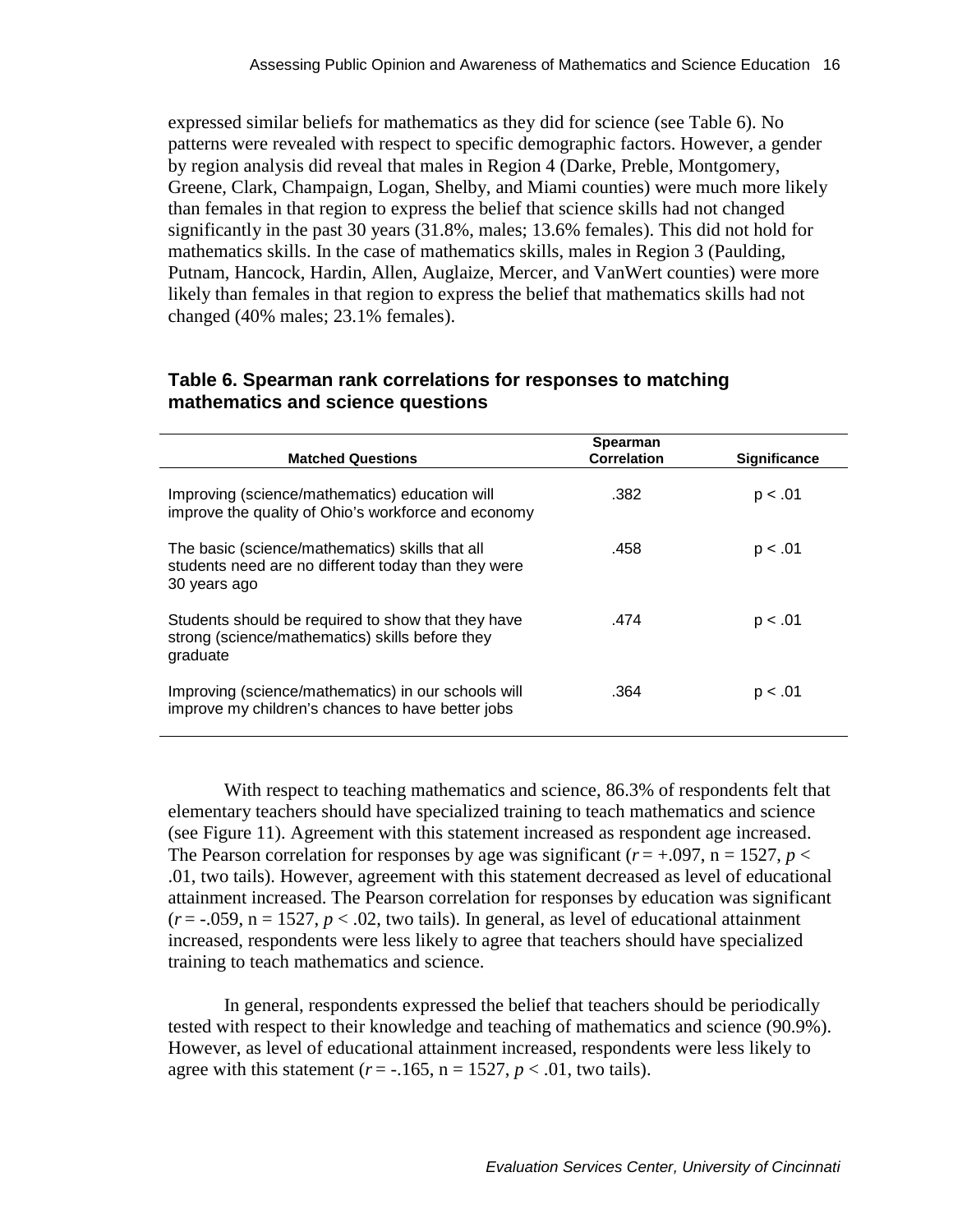<span id="page-26-0"></span>



Only 50% of respondents expressed the belief that colleges and universities were doing a good job of preparing teachers in mathematics and science. It should be noted that 26.8% of respondents were either neutral or chose not to answer this question, as compared to 3.7% or less for the others (see Figure 12).





Cross-tabulations on demographic factors revealed that respondents aged 65 and older were more likely than other age groups to be neutral or to not answer this question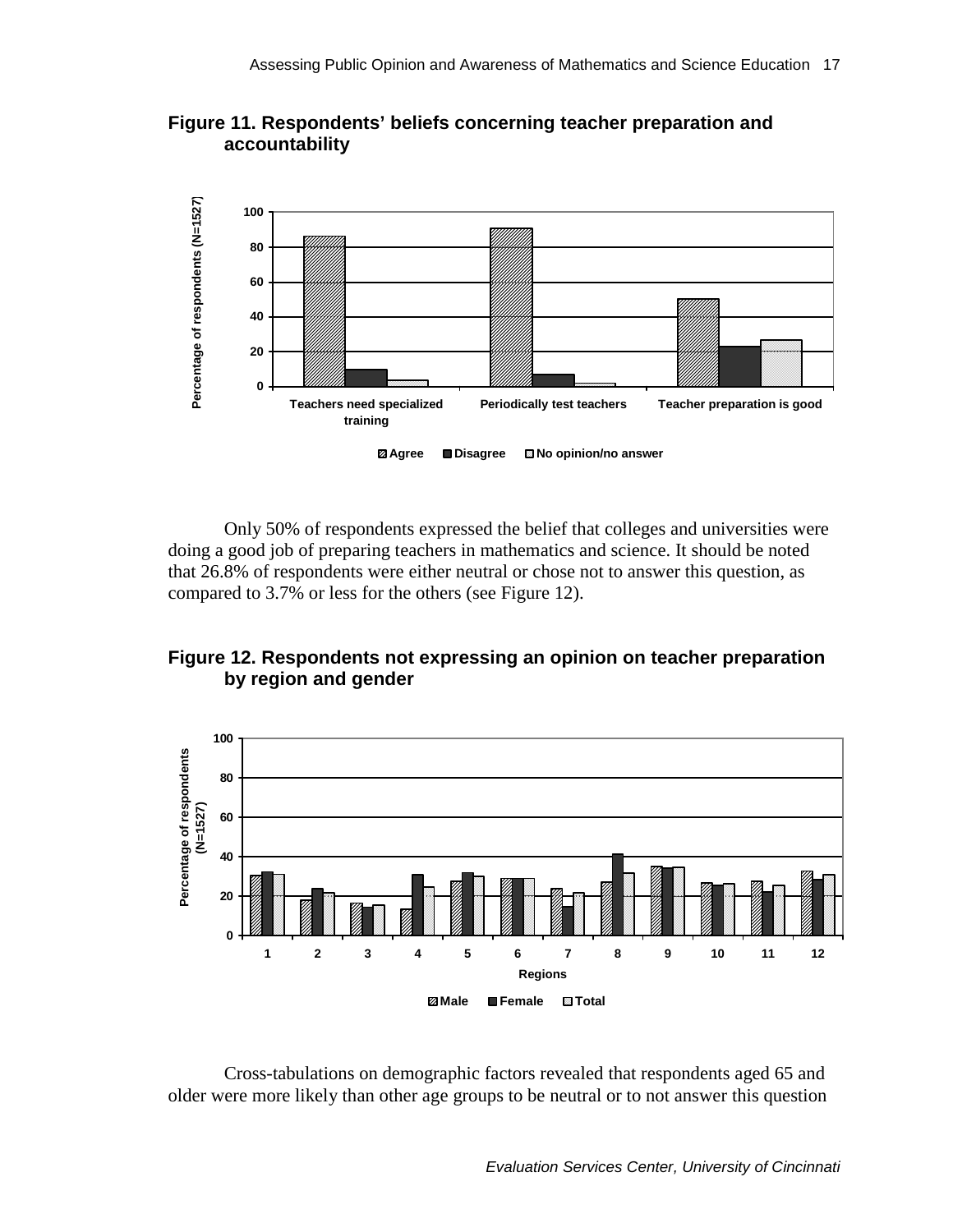<span id="page-27-0"></span>(37.9% compared to 27.1% or less for the other age groups). Additionally, respondents with college degrees were most likely to be neutral or to not answer this question  $(32.1\%)$ compared to a range of 21.2-29.2% for other levels of educational attainment). More than 20% of respondents in all regions with the exception of Region 3 (Paulding, Putnam, Hancock, Hardin, Allen, Auglaize, Mercer, and VanWert counties) were either neutral or chose not to answer this question (Region 3: 15.5%). In general, relatively equal proportions of males and females in each region were either neutral or chose not to respond (see Figure 9) with the exception of females in Regions 4 (Darke, Preble, Montgomery, Greene, Clark, Champaign, Logan, Shelby, and Miami counties) and 8 (Lake, Geauga, Cuyahoga, and Lorain counties), who were much more likely than males to be neutral or to choose not to answer this question (Region 4: 41.4% females, 27.1% males; Region 8: 30.8% females, 13.6% males).

When asked, respondents most commonly indicated that they felt they lacked the expertise to judge whether or not colleges and universities were doing a good job of preparing teachers. Cross-tabulations also revealed that individuals wishing to spend less money on school tax support were also more likely to disagree that teachers were being adequately prepared (31.5% for those wishing to spend less versus 24.9% and 20.3% for those willing to spend more or the same, respectively).

While 84.9% of respondents expressed the belief that Ohio's mathematics and science proficiency tests (OPT) should be comparable with other state and national tests, only 49.2% felt that the proficiency tests were a fair measure of how well students actually learn science and mathematics (see Figure 13). In fact, of the 37.4% who disagreed with this statement, 61.3% of these respondents (22.9% overall) expressed strong disagreement that proficiency tests were a fair measure of student learning, an equivalent proportion to those expressing strong agreement.



### **Figure 13. Respondents' beliefs concerning proficiency tests in mathematics and science**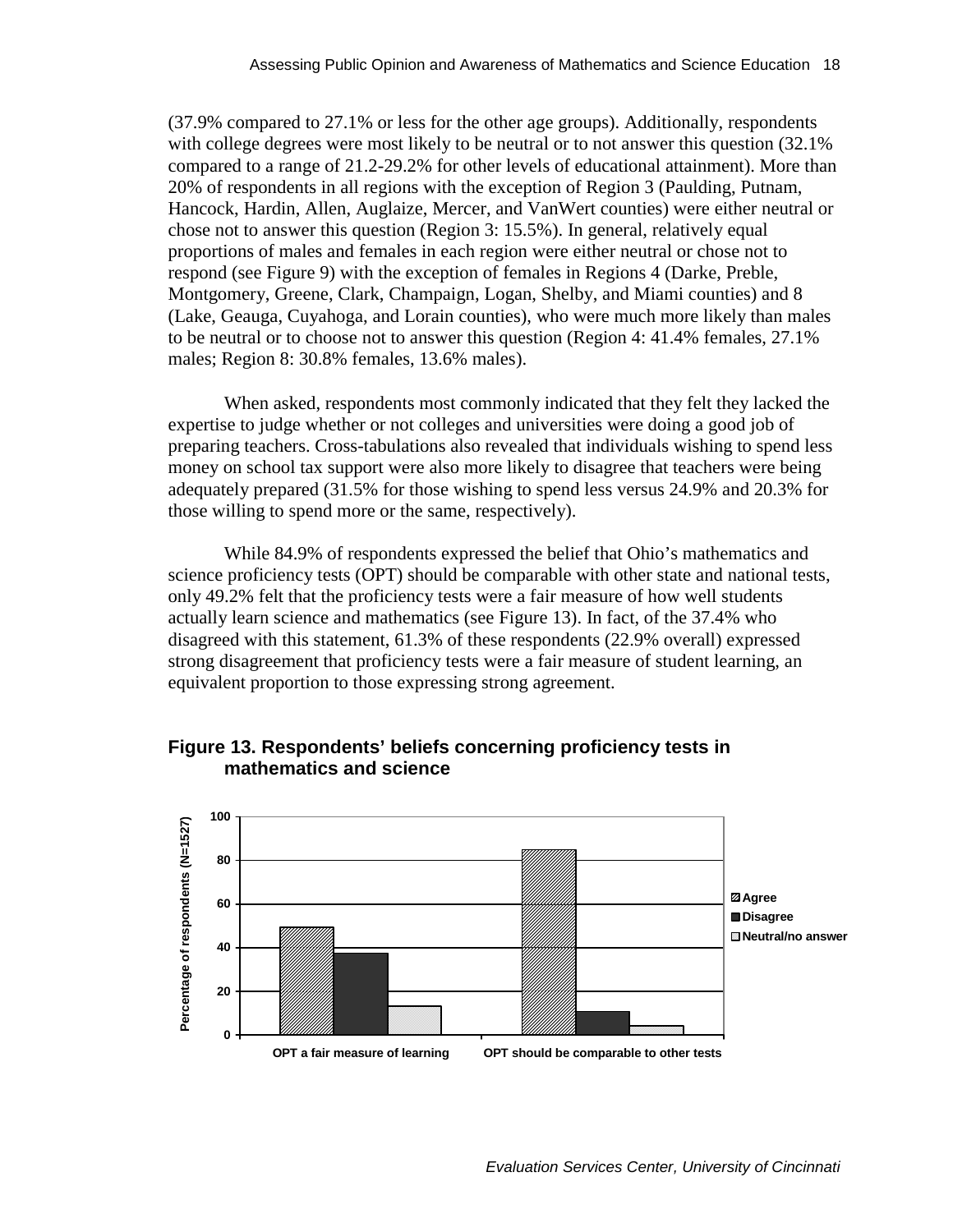<span id="page-28-0"></span>Analysis by education revealed a significant negative correlation between level of educational attainment and agreement that proficiency tests are a fair measure of student learning  $(r = -.130, n = 1361, p < .01,$  two tails). The higher the level of educational attainment, the greater the proportion of respondents disagreeing with this statement.

Cross-tabulations revealed that individuals preferring to spend less money on school tax support were somewhat more likely to express disagreement that proficiency tests are a fair measure of student learning (45.2% versus 37.9% and 36.6% for those willing to spend more or the same). Additionally, as respondents' age increased, so did their likelihood of choosing not to answer this question. Parents of school-aged children also disagreed with this question (40.7% disagree, 50.3% agree).

Analysis by gender and region did not show overall gender effects but did reveal that males in Regions 1 (Franklin, Delaware, Licking, Union, Madison, and Pickaway counties) and 6 (Seneca, Huron, Wyandot, Crawford, Richland, Marion, Morrow, and Knox counties) were much more likely than females to agree that proficiency tests were a fair measure of student learning (Region 1: 51.8% males versus 30% females; Region 6: 51% males versus 29.1% females). The reverse held true for Region 4 (61.8% females versus 45.4% males). Overall, with the exception of Region 11 (Fairfield, Perry, Morgan, Washington, Monroe, Hocking, Athens, Vinton, and Meigs counties), more respondents in all regions expressed agreement with this statement than disagreement. The reverse was true in Region 11, where 45.2% expressed disagreement versus 36% expressing agreement. In the case of Region 11, the largest proportion of respondents who disagreed that proficiency tests are a fair measure of learning were parents of school-aged children (Parents: 56.4% disagree, 30.7% agree; Non-parents: 41.2% disagree, 38.8% agree). When income was also considered, the parents of school-aged children with annual incomes less than \$10,000 (62.5% disagree, 37.5% agree) or more than \$50,000 (66.6% disagree, 25% agree) had the largest proportion in disagreement with this question.

#### **Courses and Skills Students Should Master**

Almost all respondents identified basic arithmetic (97.9%) as coursework that should be required for all students before graduation from high school. A large majority of respondents identified biology (73.6%) and algebra (71.5%) as essential courses (see Figures 14 and 15). Statistics, physics, and chemistry were more likely to be identified as not necessary for graduation. The most important skills identified were reasoning and problem-solving (94.7%). Knowing how to communicate and explain mathematics (74.9%) and using calculators and computers to do mathematics (70.7%) were identified by most respondents. Respondents were almost equally divided as to the importance of completing a scientific research project before graduation (52.1%, yes; 45.6%, no). Courses and skills by rank order may be found in Table 7.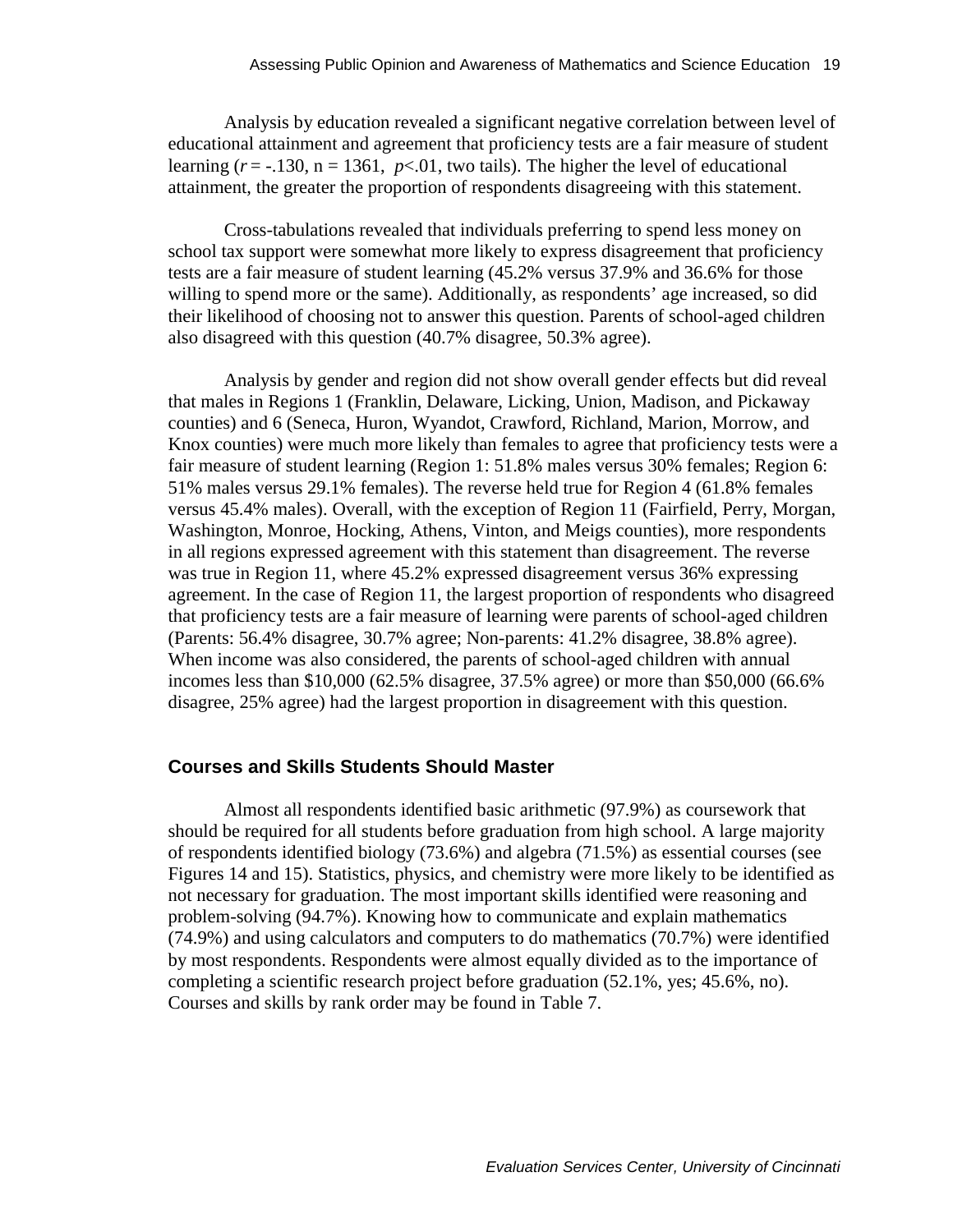

<span id="page-29-0"></span>**Figure 14. Respondents' beliefs regarding required mathematics coursework and skills** 





**Yes No**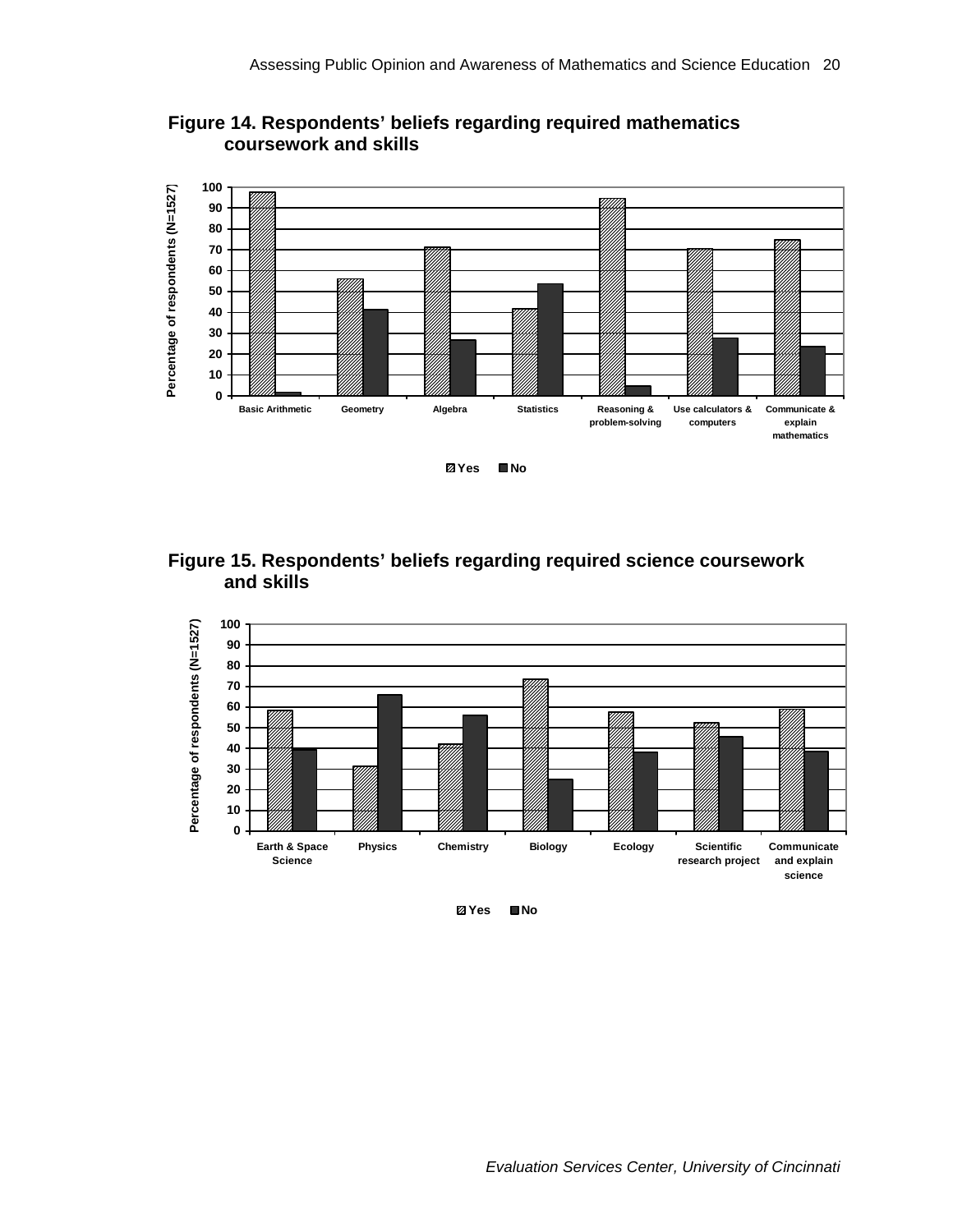|                                                     | <b>Yes</b> |      | <b>No</b> |      | <b>No Answer</b> |            |
|-----------------------------------------------------|------------|------|-----------|------|------------------|------------|
| <b>Item</b>                                         | n          | $\%$ | n         | $\%$ | n                | $\%$       |
| <b>Coursework</b>                                   |            |      |           |      |                  |            |
| <b>Basic Arithmetic</b>                             | 1495       | 97.9 | 28        | 1.8  | 4                | $\cdot$ .2 |
| <b>Biology</b>                                      | 1124       | 73.6 | 382       | 25.0 | 21               | 1.4        |
| Algebra                                             | 1092       | 71.5 | 406       | 26.6 | 29               | 1.9        |
| Earth & Space Science                               | 891        | 58.3 | 599       | 39.2 | 37               | 2.5        |
| Ecology                                             | 879        | 57.6 | 584       | 38.2 | 64               | 4.2        |
| Geometry                                            | 856        | 56.1 | 633       | 41.5 | 38               | 2.5        |
| Chemistry                                           | 645        | 42.2 | 852       | 55.8 | 30               | 2.0        |
| <b>Probability &amp; Statistics</b>                 | 637        | 41.7 | 821       | 53.8 | 69               | 4.5        |
| Physics                                             | 476        | 31.2 | 1008      | 66.0 | 43               | 2.8        |
| <b>Skills</b>                                       |            |      |           |      |                  |            |
| Reasoning and problem-solving                       | 1446       | 94.7 | 72        | 4.7  | 9                | .6         |
| Knowing how to communicate &<br>explain mathematics | 1143       | 74.9 | 361       | 23.6 | 23               | 1.5        |
| Using calculators & computers<br>to do mathematics  | 1080       | 70.7 | 423       | 27.7 | 24               | 1.6        |
| Knowing how to communicate &<br>explain science     | 900        | 58.9 | 589       | 38.6 | 38               | 2.5        |
| Completing a scientific research<br>project         | 795        | 52.1 | 697       | 45.6 | 35               | 2.3        |

<span id="page-30-0"></span>**Table 7. Importance of mathematics and science courses and skills by rank order** 

Analysis of responses by age group revealed that arithmetic was consistently ranked first as a course that should be required for graduation from high school (see Figure 16). Physics was ranked last with the majority of respondents in all age groups believing that it should not be a required course. Each group identified the same top three courses – arithmetic, algebra, and biology – although not necessarily in the same order. Ecology was more likely to be identified by older respondents as an important skill. Younger respondents were more likely to prefer geometry over ecology. Earth and space science were more highly preferred by those age 50 and under. Only individuals age 65 and above ranked statistics among the top 6 courses. Cross-tabulations on other variables did not produce rankings that differed by demographic group.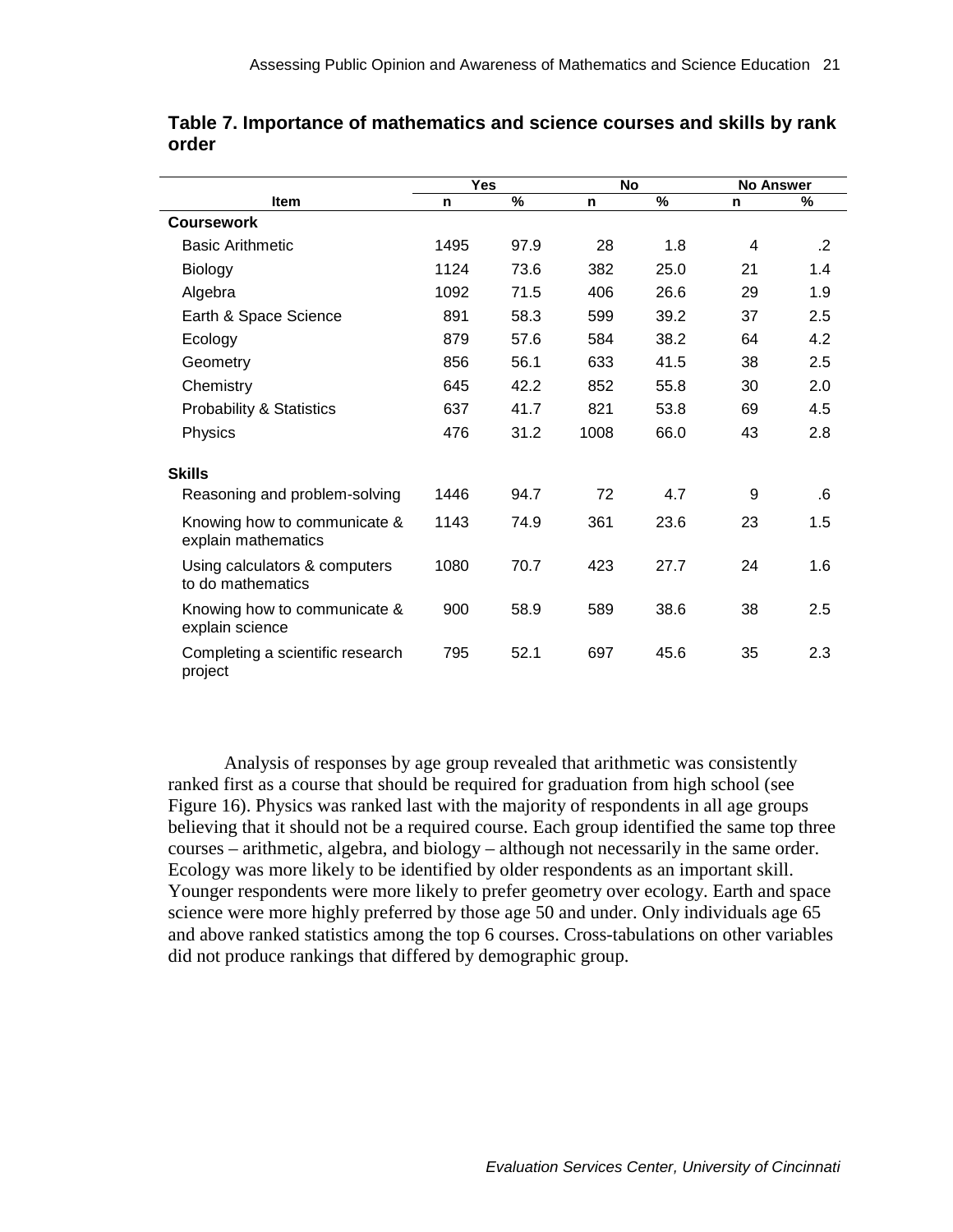| $18 - 25$             | 26-34                 | 35-45                 |
|-----------------------|-----------------------|-----------------------|
| Arithmetic            | Arithmetic            | Arithmetic            |
| Algebra               | Algebra               | Algebra               |
| <b>Biology</b>        | <b>Biology</b>        | Biology               |
| Geometry              | Geometry              | Ecology               |
| Earth & Space Science | Earth & Space Science | Earth & Space Science |
| Chemistry             | Ecology               | Geometry              |
| <b>Statistics</b>     | Chemistry             | Chemistry             |
| Ecology               | <b>Statistics</b>     | <b>Statistics</b>     |
| Physics               | Physics               | Physics               |
| 46-50                 | $51 - 64$             | $65+$                 |
| Arithmetic            | Arithmetic            | Arithmetic            |
| <b>Biology</b>        | Biology               | Biology               |
| Algebra               | Algebra               | Algebra               |
| Ecology               | Ecology               | Ecology               |
| Earth & Space Science | Geometry              | Geometry              |
| Geometry              | Earth & Space Science | <b>Statistics</b>     |
| Chemistry             | Chemistry             | Earth & Space Science |
| <b>Statistics</b>     | <b>Statistics</b>     | Chemistry             |
|                       |                       |                       |

<span id="page-31-0"></span>**Figure 16. Rank ordering of courses by age of respondents** 

Analysis of course rankings by level of educational attainment revealed that, again, arithmetic was consistently ranked first by all groups (see Figure 17 for ranks and Appendix H for details by level of education). With the exception of respondents with an  $8<sup>th</sup>$  grade education or less, arithmetic, algebra, and biology were consistently ranked as the top three courses that should be required for graduation. Physics was consistently ranked last with less than half of those groups agreeing that this course should be required for graduation. Statistics and chemistry also ranked low on the list for each group. Individuals with an  $8<sup>th</sup>$  education or less ranked the four mathematics courses highest. Physics and biology, the highest ranked of the science courses, received the next highest rankings.

The three skills considered the most important by all groups with the exception of those with some high school and those with  $8<sup>th</sup>$  grade or less, were reasoning and problem-solving, knowing how to communicate and explain mathematics, and using calculators and computers to do mathematics. Knowing how to communicate and explain science and completing a scientific research project were considered important for graduation by 48-60% of respondents within those same groups. Completing a research project was ranked last by those in the  $8<sup>th</sup>$  grade group. Respondents with some high school felt that using calculators and computers and knowing how to communicate and explain science were the least important of the skills (see Figure 18).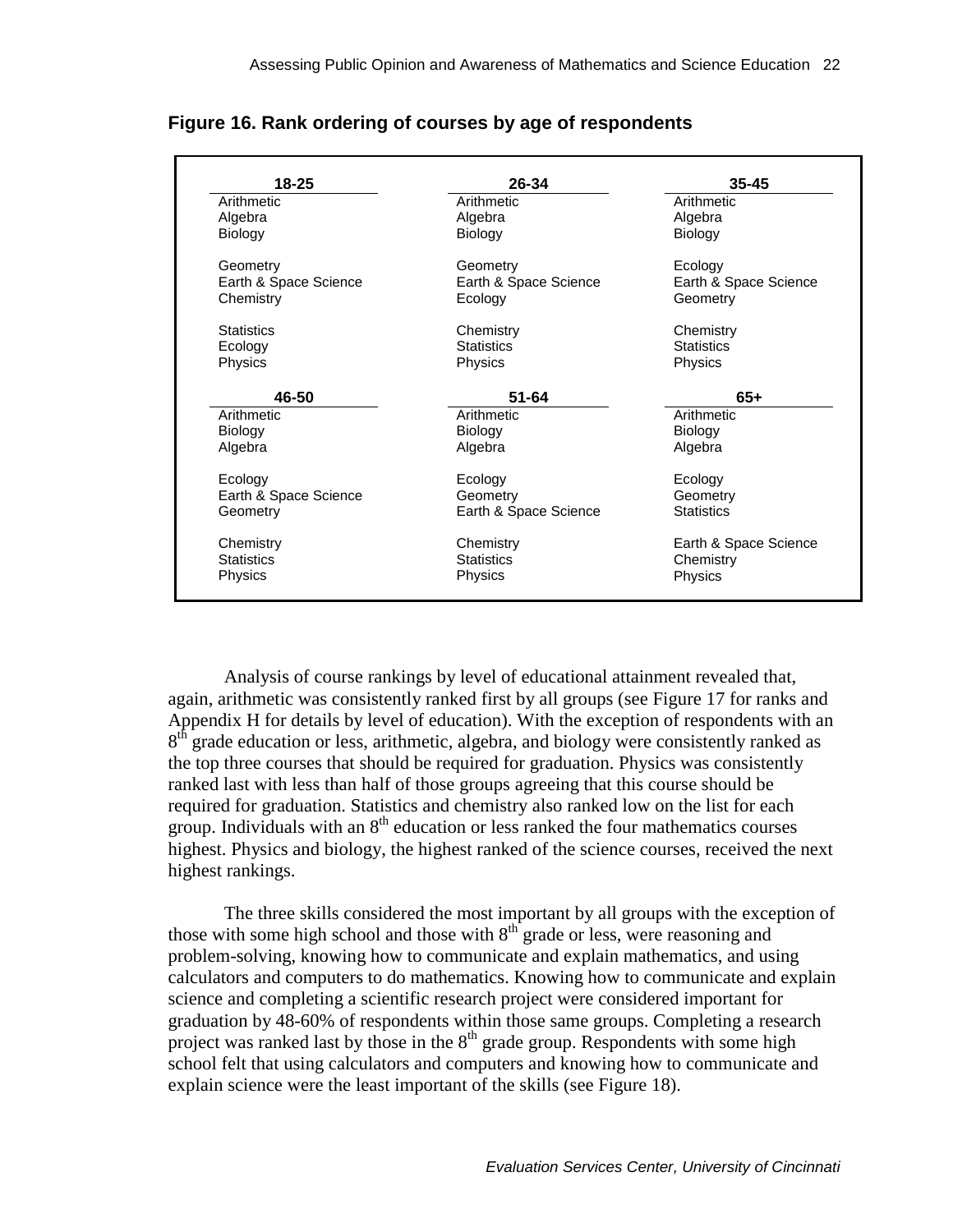<span id="page-32-0"></span>

| Figure 17. Rank ordering of courses by respondents' level of educational |  |
|--------------------------------------------------------------------------|--|
| attainment                                                               |  |

| Up to $8^{th}$ grade | Some HS           | HS diploma/GED    | Trade/tech/voc    |
|----------------------|-------------------|-------------------|-------------------|
| Arithmetic           | Arithmetic        | Arithmetic        | Arithmetic        |
| Algebra              | Algebra           | <b>Biology</b>    | Algebra/Biology   |
| Geometry/            | <b>Biology</b>    | Algebra           | (tie)             |
| Statistics (tie)     | Geometry          | Ecology           | Earth & Space     |
| Biology/Physics      | Earth & Space     | Earth & Space     | Science           |
| (tie)                | Science           | Science           | Ecology/Geometry  |
| Chemistry            | <b>Statistics</b> | Geometry          | (tie)             |
| Earth & Space        | Chemistry         | <b>Statistics</b> | <b>Statistics</b> |
| Science              | Ecology/Physics   | Chemistry         | Chemistry         |
| Ecology              | (tie)             | <b>Physics</b>    | Physics           |
| 2-yr college         | 4-yr degree       | <b>Graduate</b>   |                   |
| Arithmetic           | Arithmetic        | Arithmetic        |                   |
| Biology/Algebra      | <b>Biology</b>    | <b>Biology</b>    |                   |
| (tie)                | Algebra           | Algebra           |                   |
| Earth & Space        | Earth & Space     | Ecology           |                   |
| Science              | Science           | Earth & Space     |                   |
| Ecology              | Geometry          | Science           |                   |
| Geometry             | Ecology           | Geometry          |                   |
| Chemistry            | Chemistry         | Chemistry         |                   |
| <b>Statistics</b>    | <b>Statistics</b> | <b>Statistics</b> |                   |
| Physics              | <b>Physics</b>    | <b>Physics</b>    |                   |

# **Figure 18. Rank ordering of skills by respondents' level of educational attainment**

| Up to $8th$ grade | Some HS           | HS diploma/GED    | Trade/tech/voc    |
|-------------------|-------------------|-------------------|-------------------|
| Communicate &     | Reasoning &       | Reasoning &       | Reasoning &       |
| explain math      | problem-solving   | problem-solving   | problem-solving   |
| Reasoning &       | Communicate &     | Communicate &     | Communicate &     |
| problem-solving   | explain math      | explain math      | explain math      |
| Communicate &     | Completing a      | Using calculators | Using calculators |
| explain science   | research project  | & computers for   | & computers for   |
| Using calculators | Communicate &     | math              | math              |
| & computers for   | explain science   | Communicate &     | Completing a      |
| math              | Using calculators | explain science   | research project  |
| Completing a      | & computers for   | Completing a      | Communicate &     |
| research project  | math              | research project  | explain science   |
| 2-yr college      | 4-yr degree       | Graduate          |                   |
| Reasoning &       | Reasoning &       | Reasoning &       |                   |
| problem-solving   | problem-solving   | problem-solving   |                   |
| Communicate &     | Using calculators | Using calculators |                   |
| explain math      | & computers for   | & computers for   |                   |
| Using calculators | math              | math              |                   |
| & computers for   | Communicate &     | Communicate &     |                   |
| math              | explain math      | explain math      |                   |
| Communicate &     | Communicate &     | Communicate &     |                   |
| explain science   | explain science   | explain science   |                   |
| Completing a      | Completing a      | Completing a      |                   |
|                   |                   |                   |                   |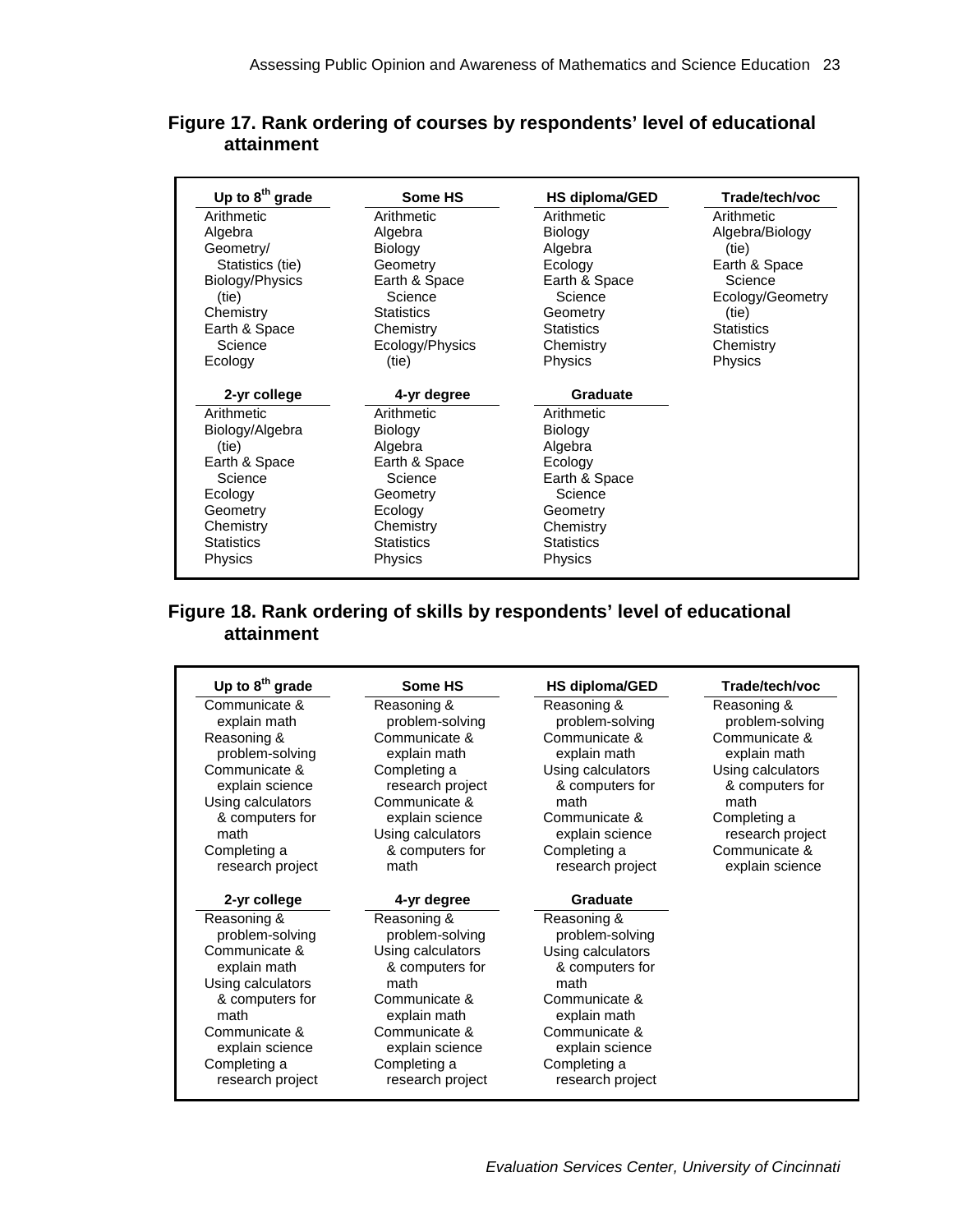<span id="page-33-0"></span>Analysis of the relationship between educational attainment and belief that a course should be required for graduation from high school revealed significant negative correlations between the two variables for seven courses (see Table 8). That is, the higher the level of educational attainment, the more likely a respondent was to believe a course should be required for graduation for high school. Significant negative correlations were also found to exist for two skills. Significant positive correlations were found for one skill and one course. In this case, the higher the level of educational attainment, the less likely a respondent was to believe a course or skill should be required for graduation.

| <b>Item</b>                                      | Pearson r | р    |
|--------------------------------------------------|-----------|------|
| <b>Coursework</b>                                |           |      |
| <b>Basic Arithmetic</b>                          | $-.074$   | .01  |
| <b>Biology</b>                                   | $-126$    | .00  |
| Algebra                                          | $-113$    | .00  |
| Earth & Space Science                            | $-140$    | .00  |
| Ecology                                          | $-.116$   | .00  |
| Geometry                                         | $-.115$   | .00  |
| Chemistry                                        | $-108$    | .00. |
| <b>Probability &amp; Statistics</b>              | $+.134$   | .00  |
| Physics                                          | $+.046$   | .10  |
|                                                  |           |      |
| <b>Skills</b>                                    |           |      |
| Reasoning and problem-solving                    | $-0.083$  | .00  |
| Knowing how to communicate & explain mathematics | $+.086$   | .00  |
| Using calculators & computers to do mathematics  | $-133$    | .00  |
| Knowing how to communicate & explain science     | $-0.030$  | .29  |
| Completing a scientific research project         | $-.002$   | .95  |

### **Table 8. Pearson correlations between respondents' level of educational attainment and belief that course or skill should be required for graduation from high school**

Correlation is significant at p<.05

### **Proposed Changes in the Delivery of Mathematics and Science Education**

Overall, respondents felt that the most important changes that should be made in the delivery of mathematics and science education were to provide teachers with professional training to update their skills (82.6%), provide up-to-date computers and other technology in mathematics and science rooms (76.8%), and to hire more teachers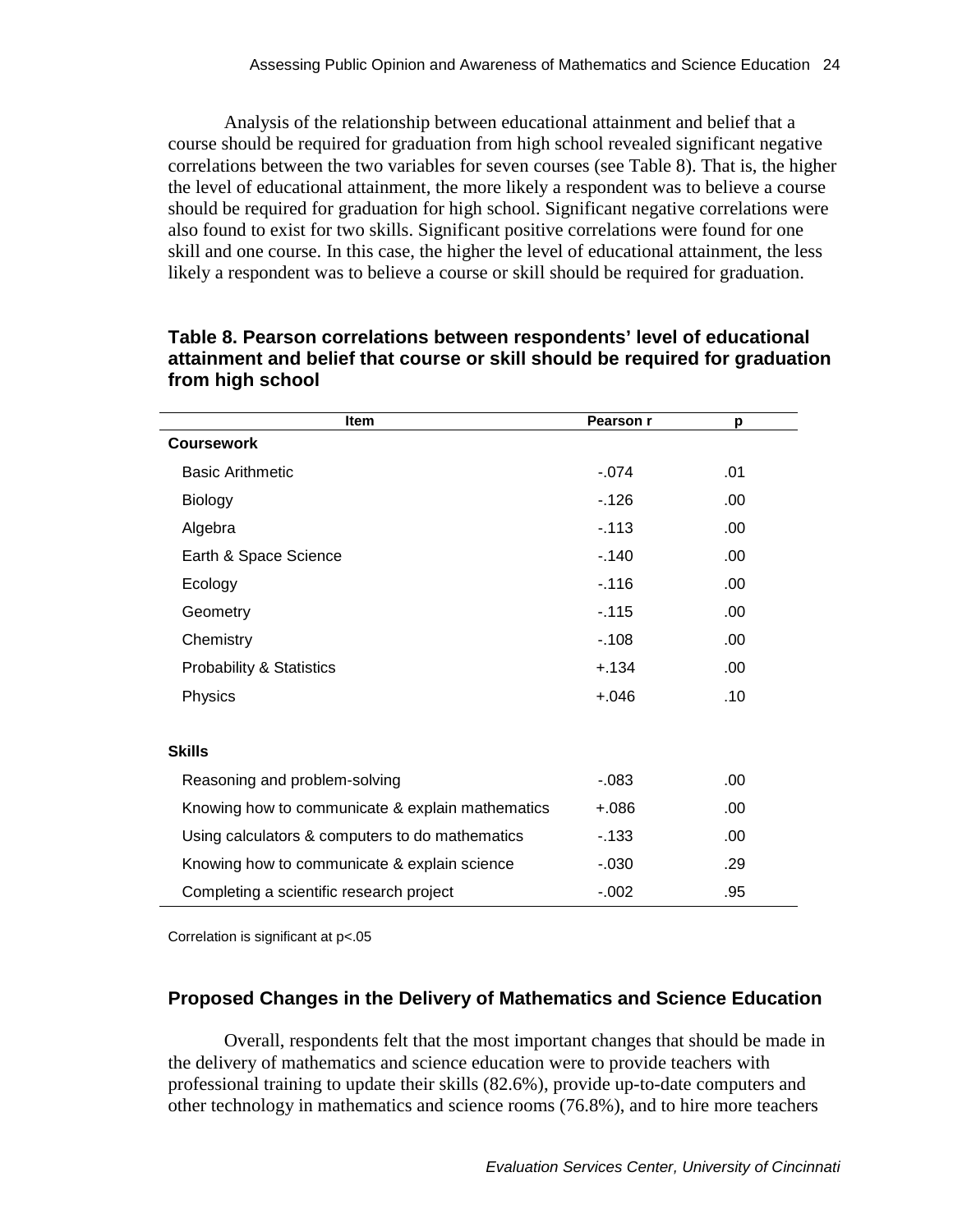<span id="page-34-0"></span>with strong backgrounds in mathematics and science (67.1%). Fewer than half (44.4%) felt that it was very important to provide teachers with more planning time (see Figure 19).



**Figure 19. Respondents' ratings of proposed educational strategies** 

When the proportions of participants who responded with very important and somewhat important are combined, it was found that almost all respondents (97.1%) felt that professional training for teachers was an important strategy. All but one of the remaining strategies were rated as very or somewhat important by more than 90% of the respondents (hiring more teachers, 94.3%; improved technology, 95.3%; measure learning better, 93.8%; improve school to work linkages, 95.1%). More planning time for teachers was considered at least somewhat important by 83.6% of respondents (see Figure 20).





**Z** Very important/Somewhat important ■ Not important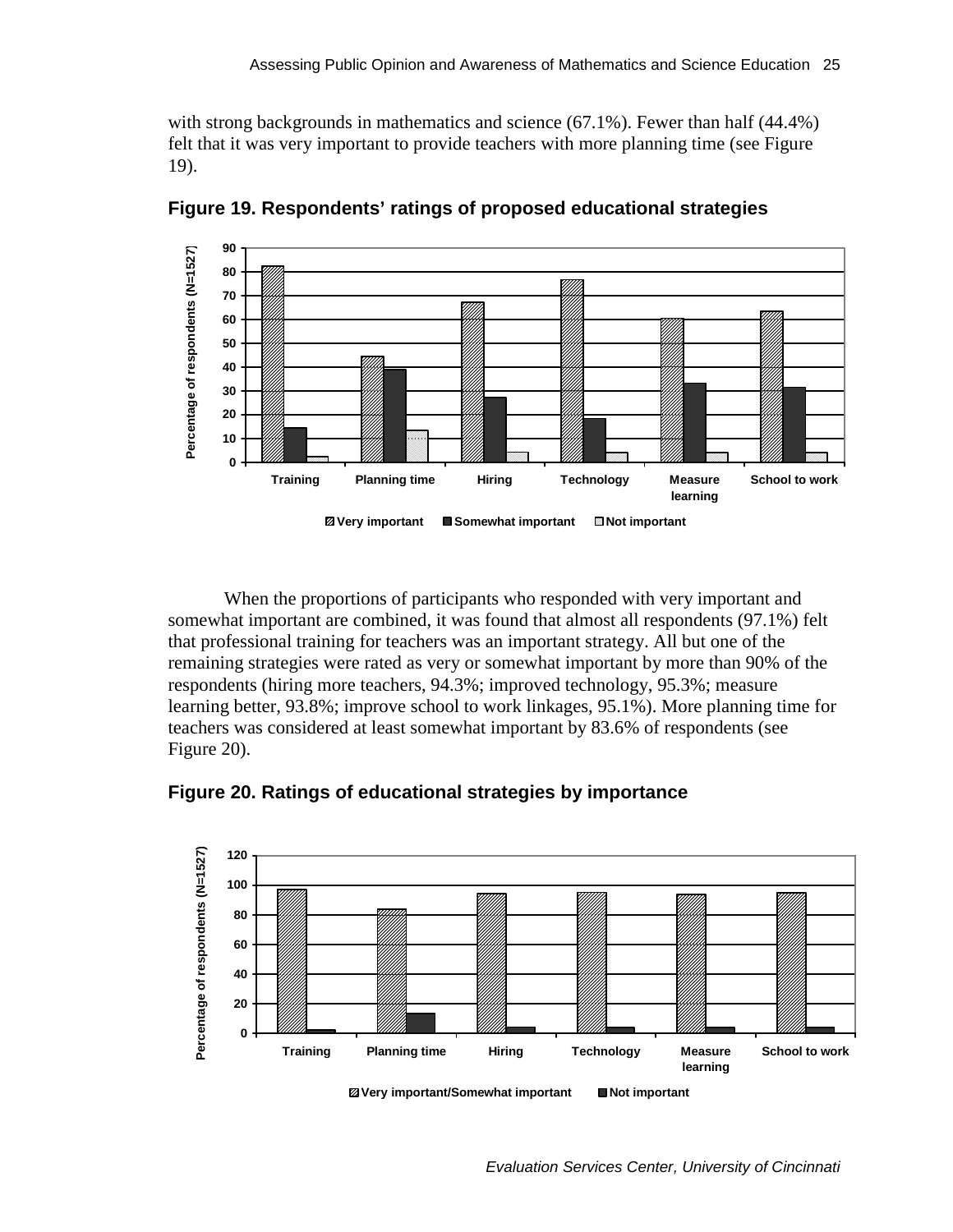<span id="page-35-0"></span>Cross-tabulation analyses yielded differences in respondent priorities on only two dimensions – type of school attended by respondent's child and level of support respondents were willing to provide to fund educational change. Parents of school-aged children made up 36.3% of the respondents (N=553). Of this group, almost all utilized some form of formal schooling. Only 10 respondents indicated that they were home schooling their children (1.8%). This proportion is so small that responses for home schoolers, although they will be presented in this analysis, should not be considered representative of home schooling parents.

All parents, except those of children in parochial schools, felt that professional training for teachers was the most important strategy (see Figure 21). Parents of private school children felt training, improved technology, and school to work linkages were equally important. Parents of parochial school children felt it was more important to build school to work linkages and to measure learning better. All but parents of home schooled children ranked increased planning time as the least important of the six options. Parents of home schooled children ranked this second along with improved technology. Parents of public school children ranked improved technology second.





While rankings remained reasonably similar, a smaller proportion of respondents who indicated they would prefer to spend less tax money than those who would spend the same or more to support changes or improvements rated any of the proposed options as important (see Figure 22). Those willing to spend more or the same were fairly consistent in their ratings of important, with increased training ranking first among the strategies. Increased planning time ranked lowest for all groups. Those preferring to spend less were also more likely to rate the options as not important than respondents who indicated they were willing to spend at levels that were either higher or the same as they were currently experiencing (see Figure 23).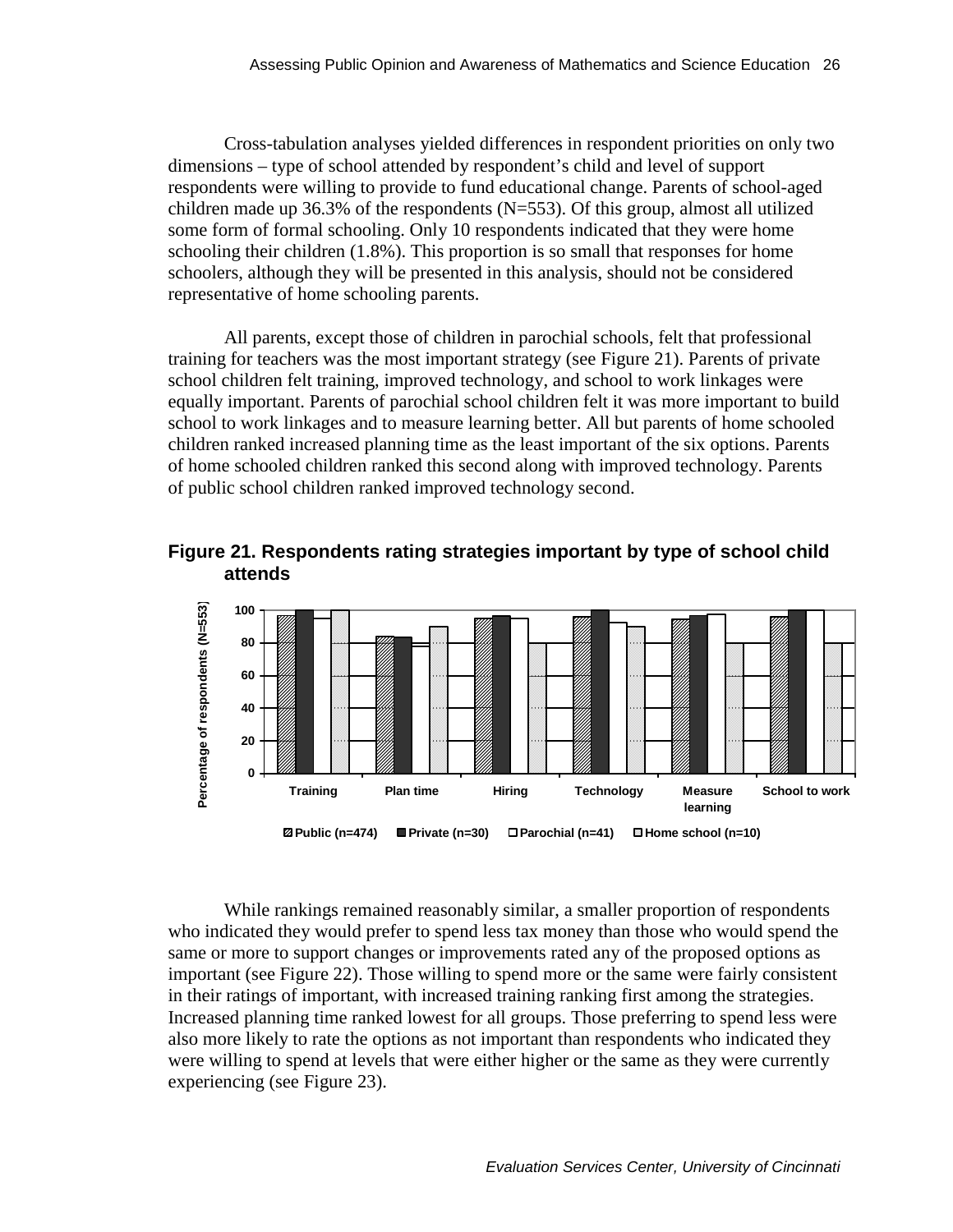<span id="page-36-0"></span>



### **Figure 23. Respondents rating strategies as not important by their level of willingness to spend tax monies**



#### **Willingness to Support the Costs of Improvement**

When asked if they had voted in the past four years, 78% of respondents indicated that they had voted at least once (see Figure 24). Cross-tabulations revealed no effects by gender or region. However, cross-tab analysis did reveal that, as respondents aged, smaller proportions of each group reported that they had not voted in the past four years (see Figure 25). Voters aged 18-25 were the only group in which a larger proportion of the group reported that they had not voted in the past four years. However, this result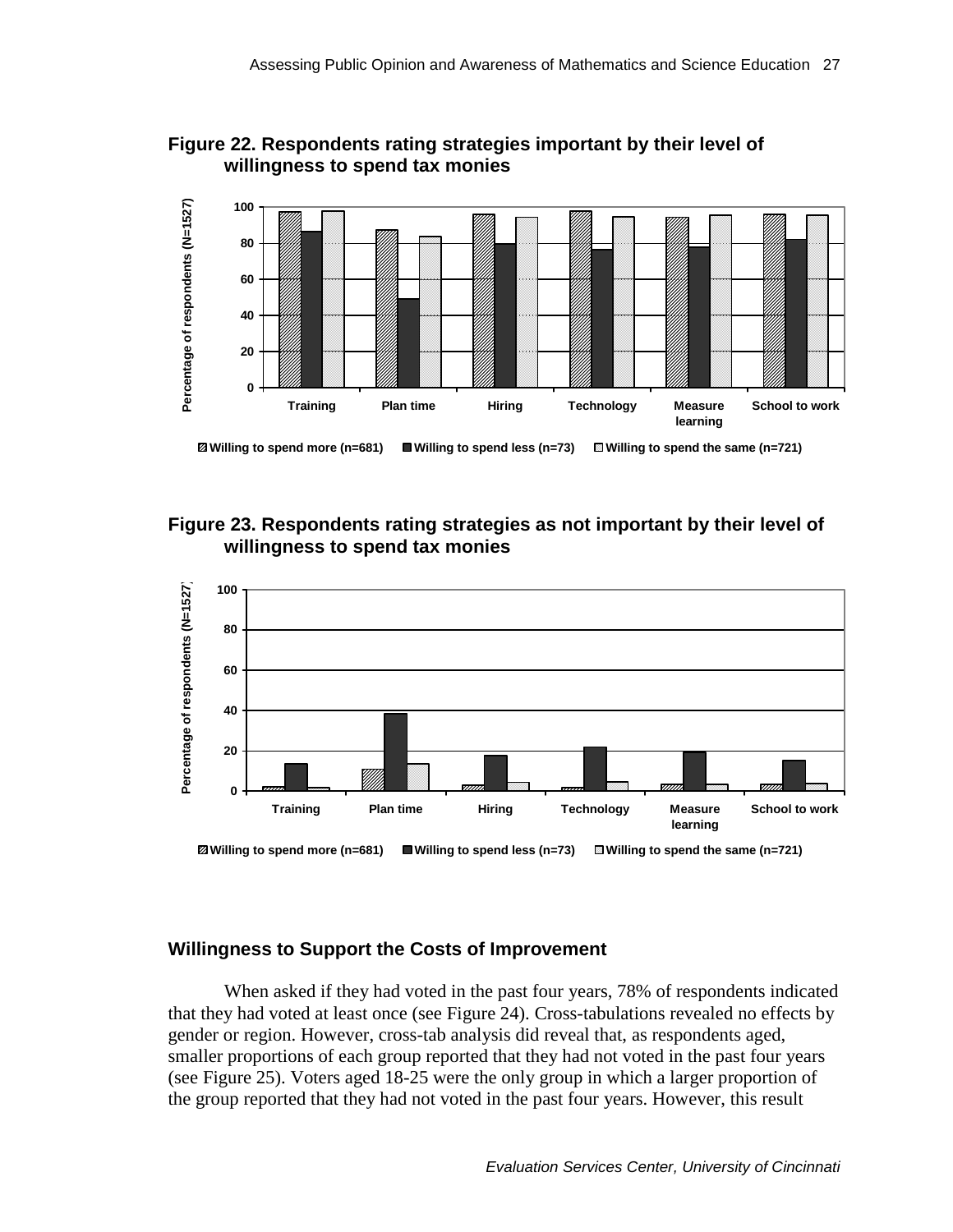<span id="page-37-0"></span>could very well be due to the possibility that many in this age group were not old enough to vote during some or all of the four years prior to this survey.

**Figure 24. Respondents voting in the previous four years** 



**Figure 25. Voting participation by respondents' age** 



As income increased, a larger proportion of respondents reported that they had voted in the past 4 years (see Figure 26). The Pearson correlation for income and voting record was significant  $(r = -.14, n = 1521, p < .01$ , two tails).



**Figure 26. Voting participation by respondents' income** 

*Evaluation Services Center, University of Cincinnati*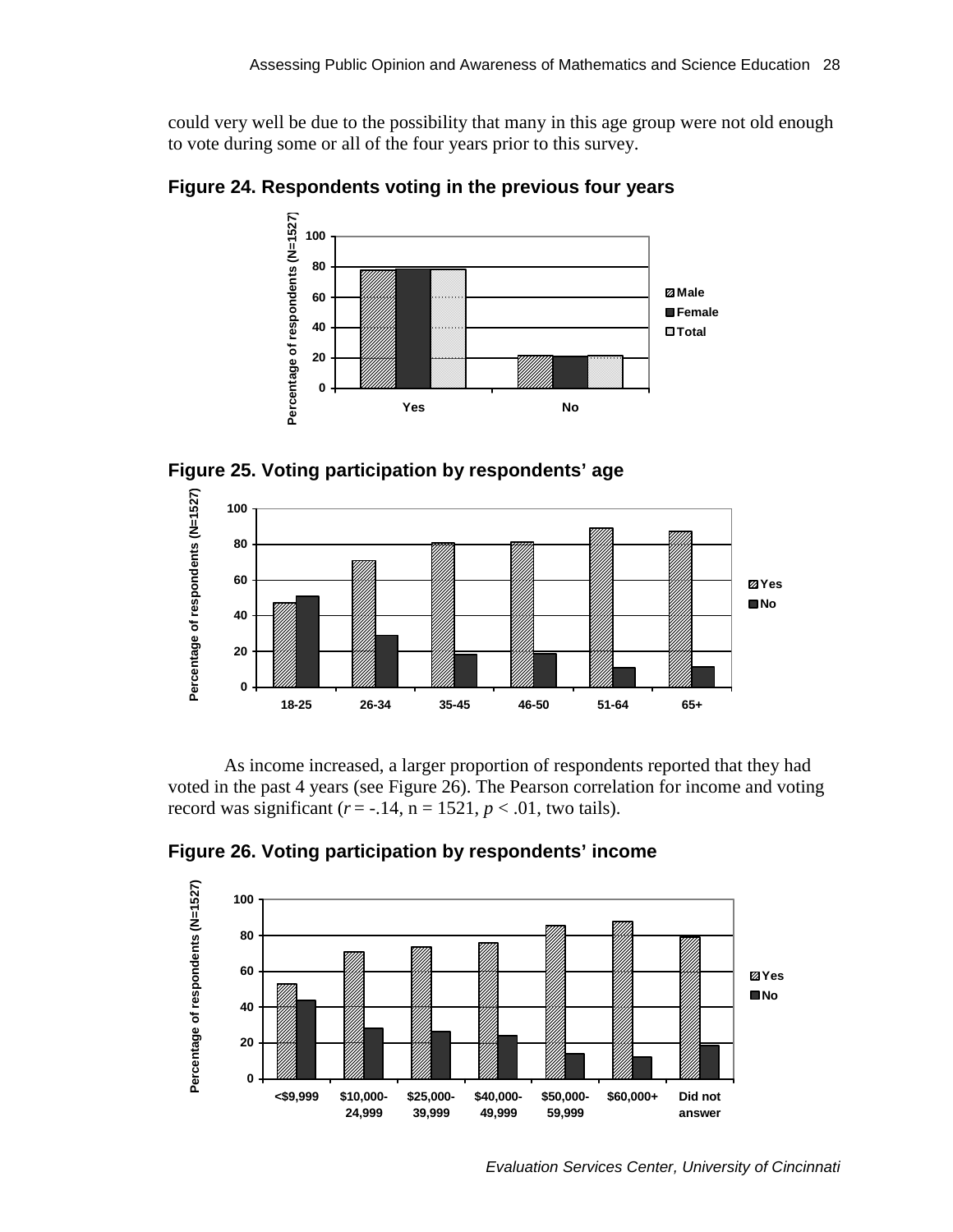<span id="page-38-0"></span>Additionally, as level of educational attainment increased, a larger proportion of respondents reported that they had voted in the past four years. The Pearson correlation for educational attainment and voting record was then calculated with a filter included to pull out individuals aged 18-25 whose voting participation may have been out of their control. The correlation was significant  $(r = -.112, n = 1390, p < .01$ , two tails).

Overall, very few respondents (4.8%) indicated that they would be unwilling to spend the same or more tax money to improve mathematics and science education in the state (see Figure 27). Slightly more women than men indicated they would prefer to spend the same (51.9%, women; 44.1%, men) while slightly more men indicated that they would spend more (46.2%, men; 42.3%, women). In general, though, gender differences were not significant.

### **Figure 27. Respondents' willingness to spend tax monies to support improvements in mathematics and science education**



Respondents who had voted in the past four years were somewhat more likely to be willing to spend more to support improvements than those who had not (voters, 46.3%; non-voters, 39.9%). Few indicated they would prefer to spend less (see Figure 28).

Cross-tabulation analysis revealed that more respondents aged 18 to 45 reported that they would be willing to spend more to support educational improvements than respondents over the age of 46 (see Figure 29). This was also the group with more school-aged children (80.1% of the respondents reporting school-aged children in the home). For respondents aged 65 or older, the proportions differ greatly, with the majority preferring to spend the same. A larger proportion of older adults also indicated they would prefer to spend less (6.8%, adults 51-64 years of age; 6.3%, adults 65 and older; 4.7%, all respondents).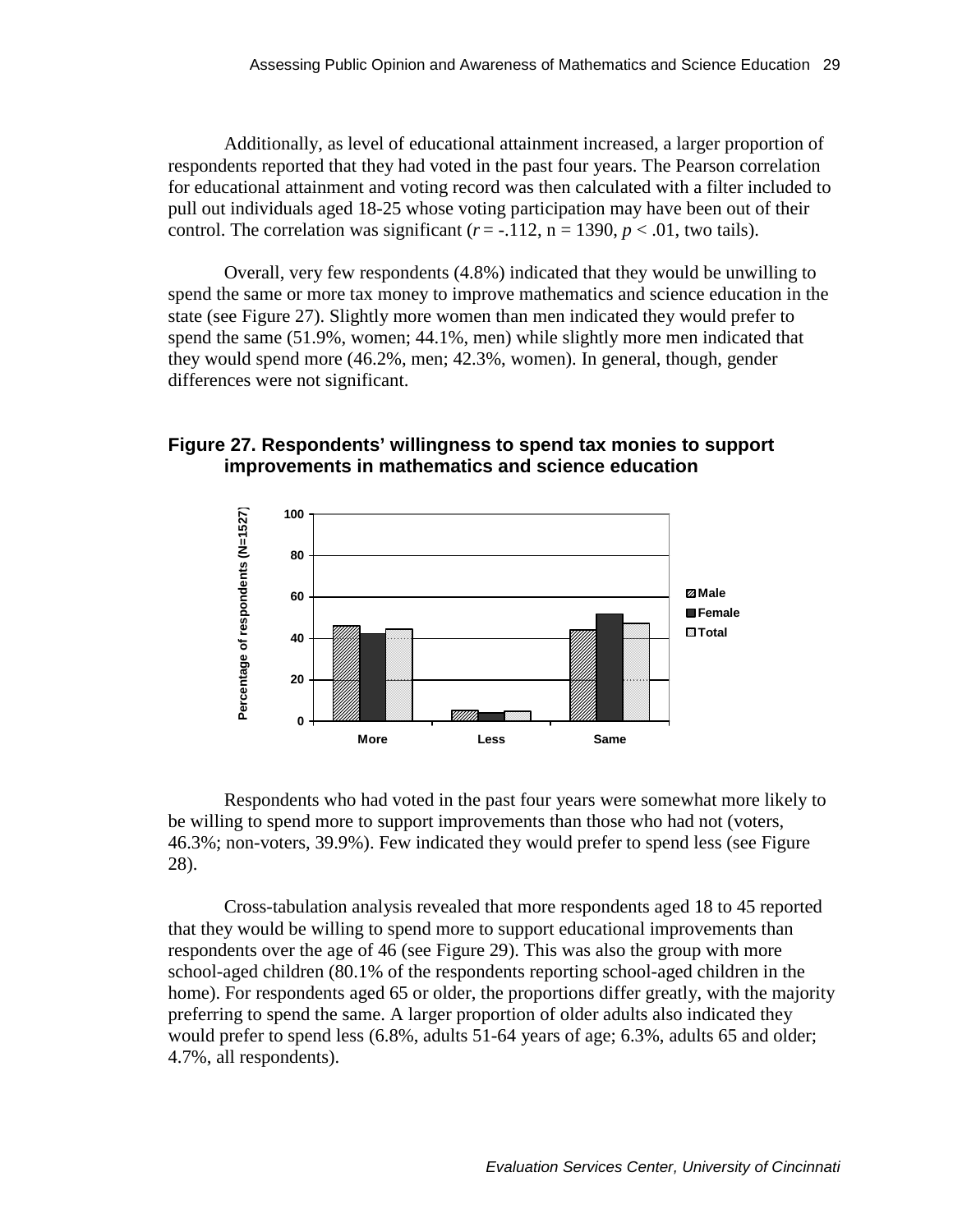<span id="page-39-0"></span>



**Figure 29. Amount respondents were willing to spend by age** 



As level of educational attainment increased, the proportion of respondents willing to spend more generally increased. At least 36% of each group, with the exception of those attaining only  $8<sup>th</sup>$  grade (16.7%), expressed willingness to spend more (see Figure 30). Conversely, those with lower levels of educational attainment expressed a greater preference for spending to remain the same.

As income level increased, the proportion of respondents willing to spend more also increased to a high of 54.6% for respondents with incomes in excess of \$60,000 (see Figure 31). On average, as income increased, fewer respondents indicated that they would be unwilling to spend more or the same tax monies on educational improvements for mathematics and science. Income was not a significant factor for those respondents who indicated they would prefer to spend less on improvements.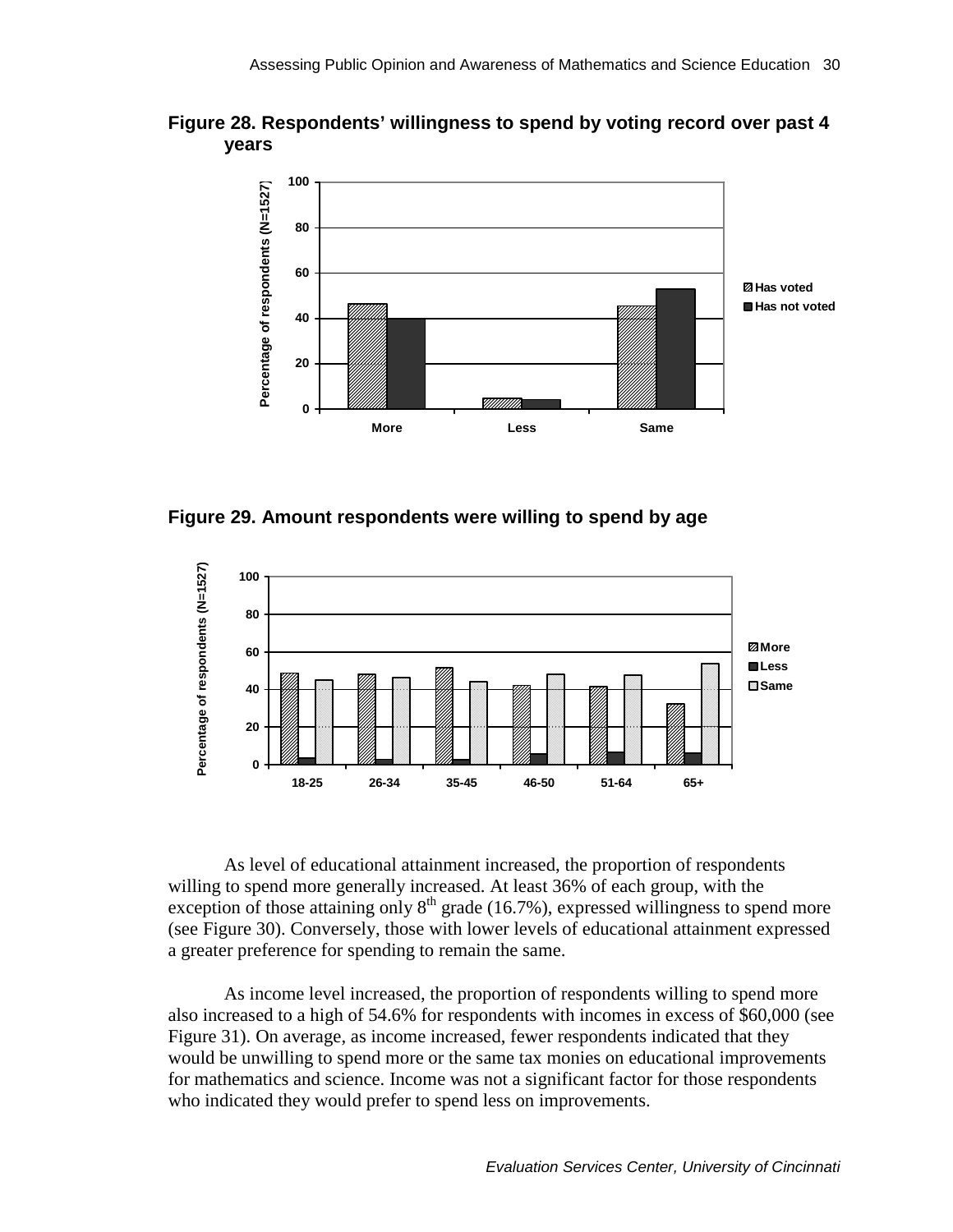

<span id="page-40-0"></span>**Figure 30. Amount respondents were willing to spend by level of educational attainment** 

**Figure 31. Amount respondents were willing to spend by level of income** 



Responses of parents with school-aged children (N=553) were analyzed according to the type of schools respondents' children were attending (see Figure 32). The group that preferred spending less to support improvements were those respondents with children in private or parochial schools (6.7%, private; 7.3%, parochial). A large percentage of parents of children in private schools indicated that they would be willing to spend more tax monies on improvements. This proportion was actually greater than parents of children in public schools (53.3% private; 51.7% public; 39% parochial). Of the small group of parents who were home schooling their children  $(N=10)$ , almost half (40%) would prefer to spend the same, while even proportions (30% for each) indicated they would either spend more or less.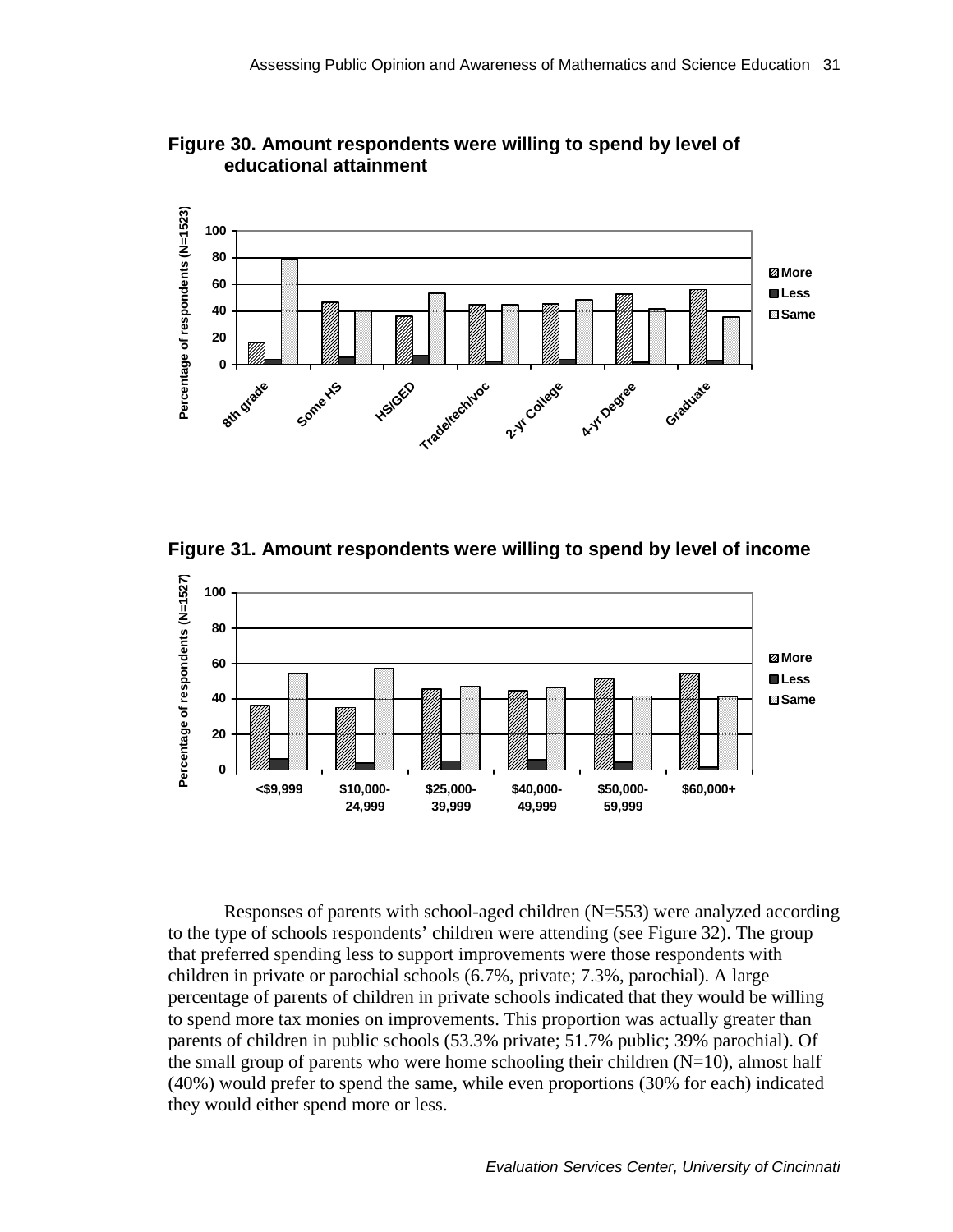<span id="page-41-0"></span>



While few respondents indicated that they would prefer to spend less tax money to support improvements, those who did were more likely to disagree with statements concerning the practical value of mathematics and science with respect to contributions to job opportunities for students and to the quality of the workforce and economy. On average, the difference between the two exceeded 10% (see Figure 33).

**Figure 33. Respondents who disagree that mathematics and science have practical value by amount willing to spend** 



Almost all respondents (92.6%) indicated that they supported standards for teaching and learning in mathematics and science (see Figure 34). Proportions were fairly similar with a preference for standards set at the state level. Overall, 36.1% believed that standards should be set at the state level, 30.6% believed that standards should be set at the national level, and 29.6% believed that standards should be set locally (see Figure 35). Patterns of response by gender were similar. Patterns of response by region were also similar with the exception of Regions 8 (Lake, Geauga, Cuyahoga, and Lorain counties)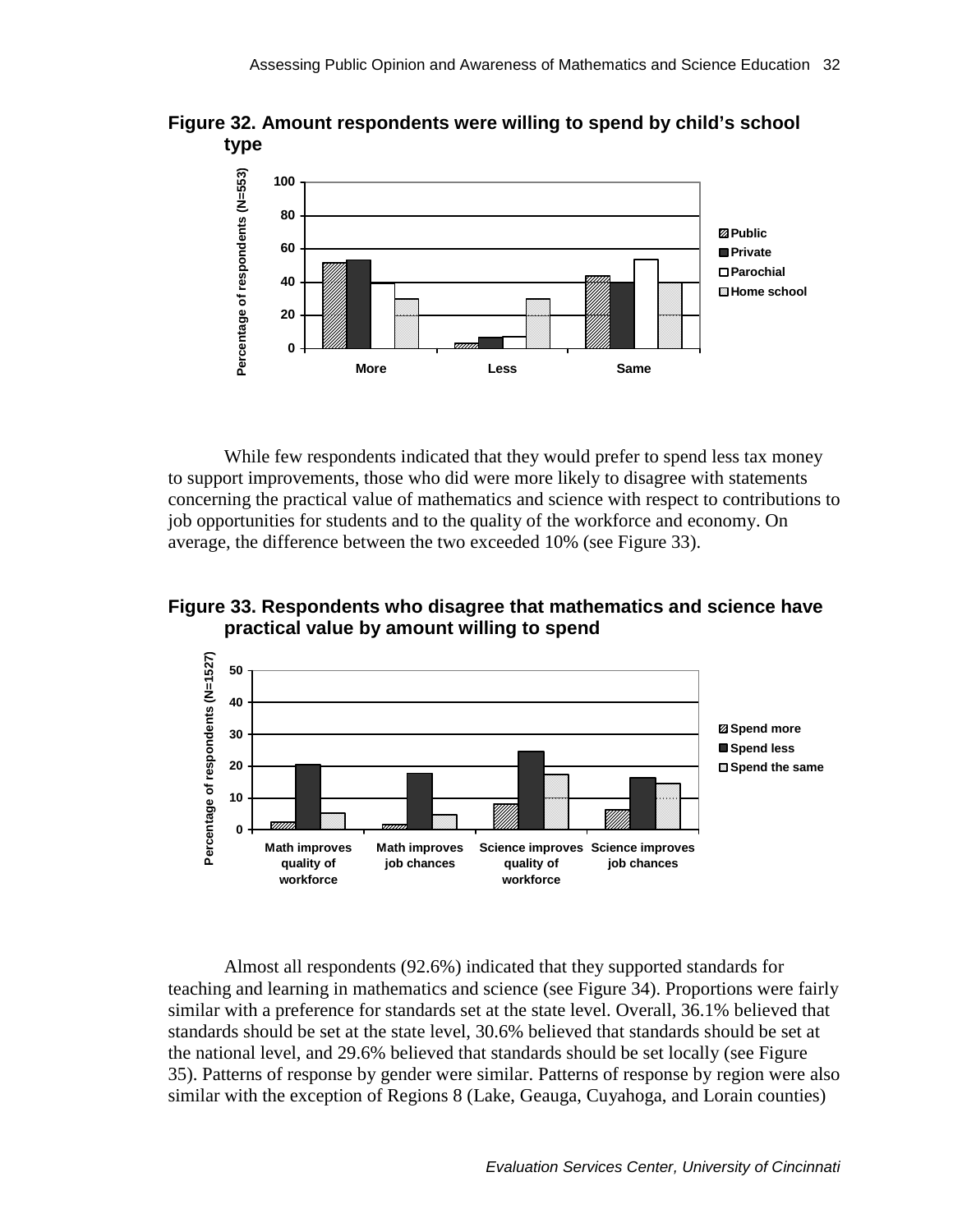<span id="page-42-0"></span>and 9 (Medina, Summit, Portage, Stark, Wayne, Ashland, and Holmes counties). Respondents from Region 8 indicated a preference for setting standards at the local level (36.8%) rather than state (31.6%) or national levels (28.2%). Respondents from Region 9 indicated the reverse. They preferred that standards be set at the national level (43.6%) rather than at local (23.9%) or state levels (23.1%).

### **Figure 34. Respondents' beliefs that standards for teaching mathematics and science should exist**



### **Figure 35. Respondents' beliefs about where standards should be determined**



Respondents with school-aged children in public and private, non-parochial schools were fairly evenly divided with respect to where they believed standards should be set (see Figure 36). Parents of children in parochial schools preferred that standards be set at the state level (42.5%, state; 37.5%, national; 20%, local). The seven home schooling parents who answered this question were predominantly in favor of setting standards at the local level (85.7%) rather than at the state level (14.3%). No parents of home schooled children preferred that standards be set at a national level.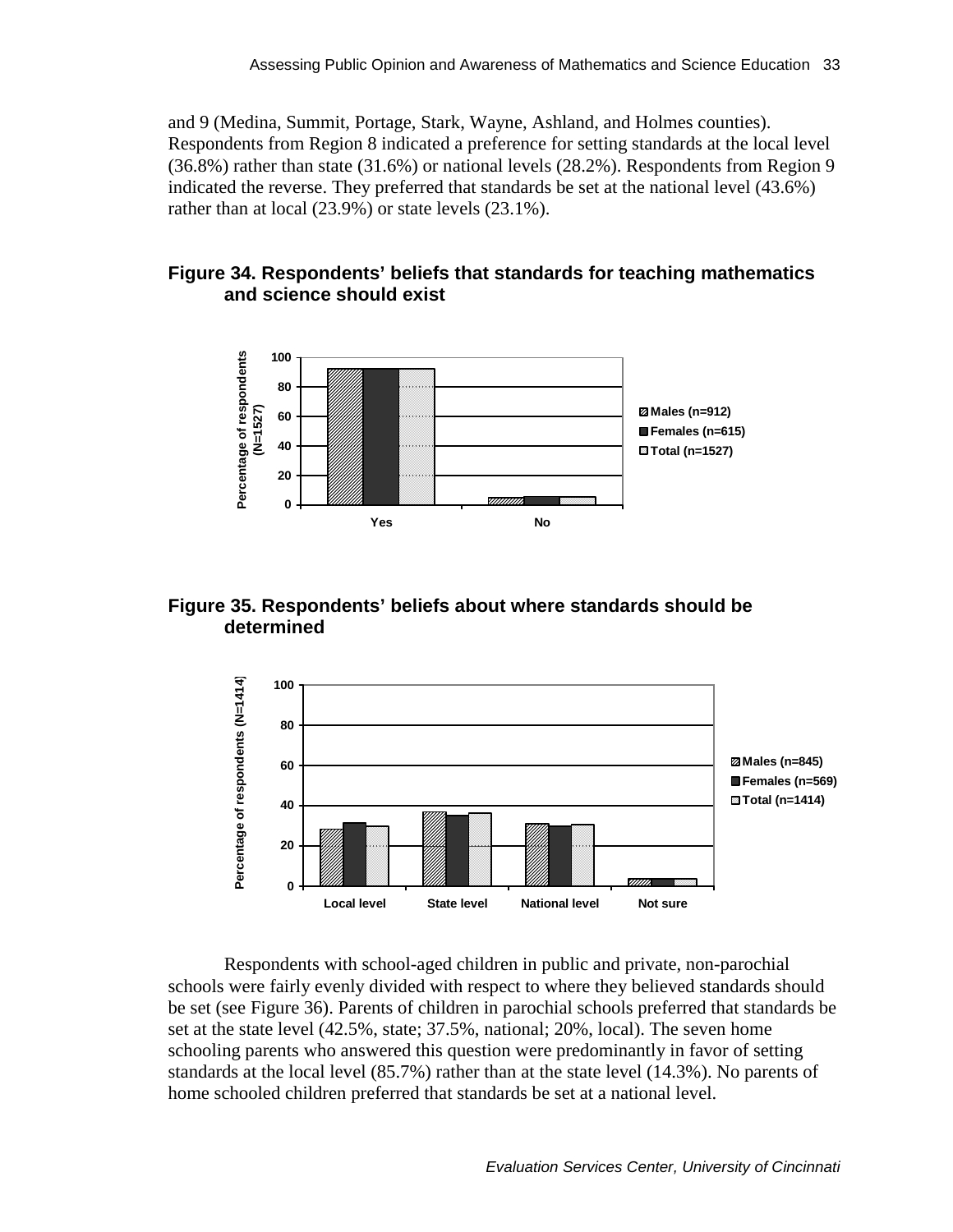

<span id="page-43-0"></span>**Figure 36. Respondents' beliefs about where standards should be determined by child's schooling** 

Respondents reporting incomes of less than \$10,000 per year preferred that standards be set at the local level (see Figure 37). Respondents making less than \$25,000 per year preferred that standards be set at local or national levels rather than at state levels. The difference was most pronounced for those with annual incomes less than \$10,000. Respondents with annual incomes exceeding \$50,000 and those who chose not to identify their income expressed a preference for state-level standards.



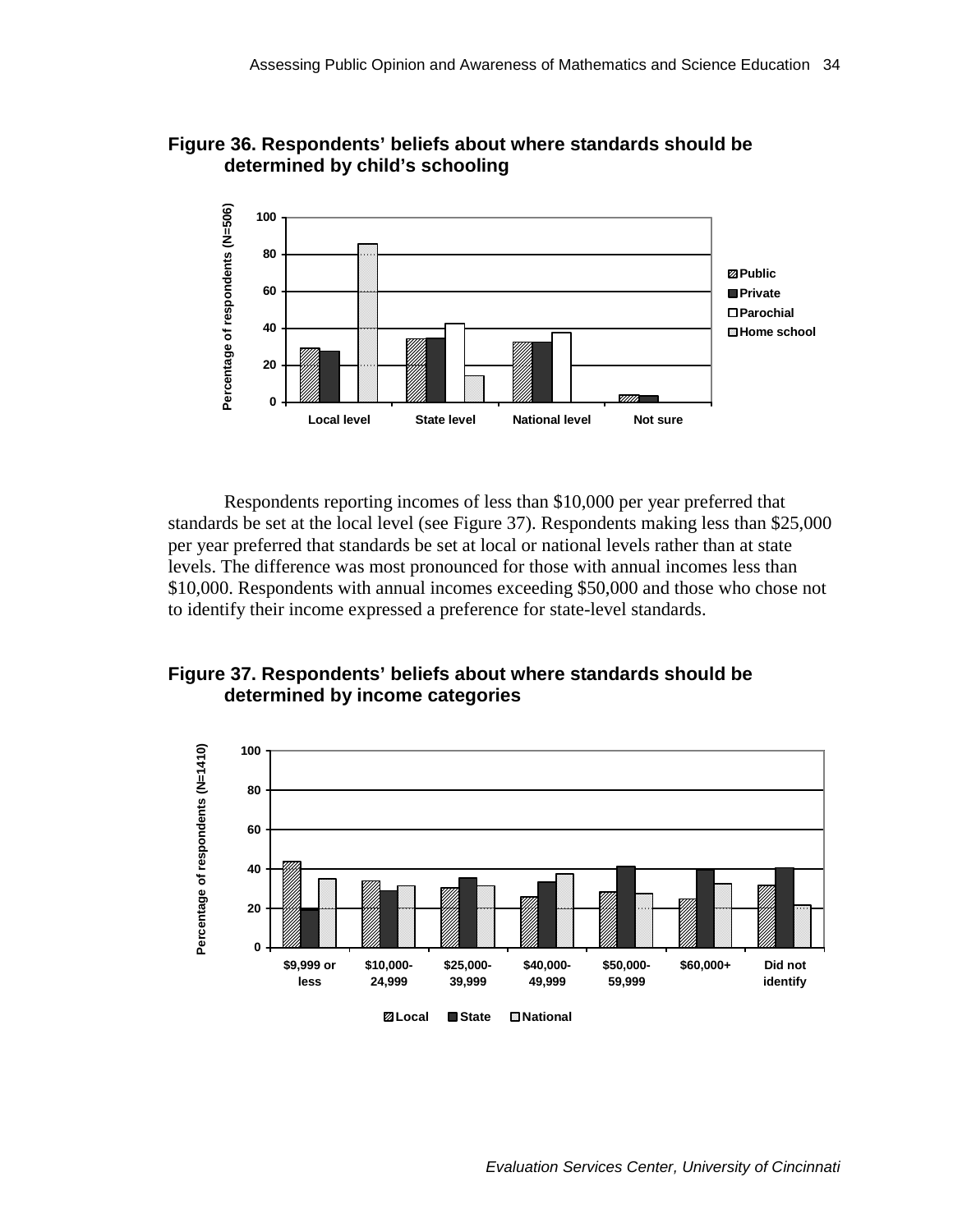<span id="page-44-0"></span>Respondents with levels of educational attainment of high school, trade, or less preferred that standards be set at the local level (see Figure 38). Respondents with college or graduate degrees preferred that standards be set at the state level.



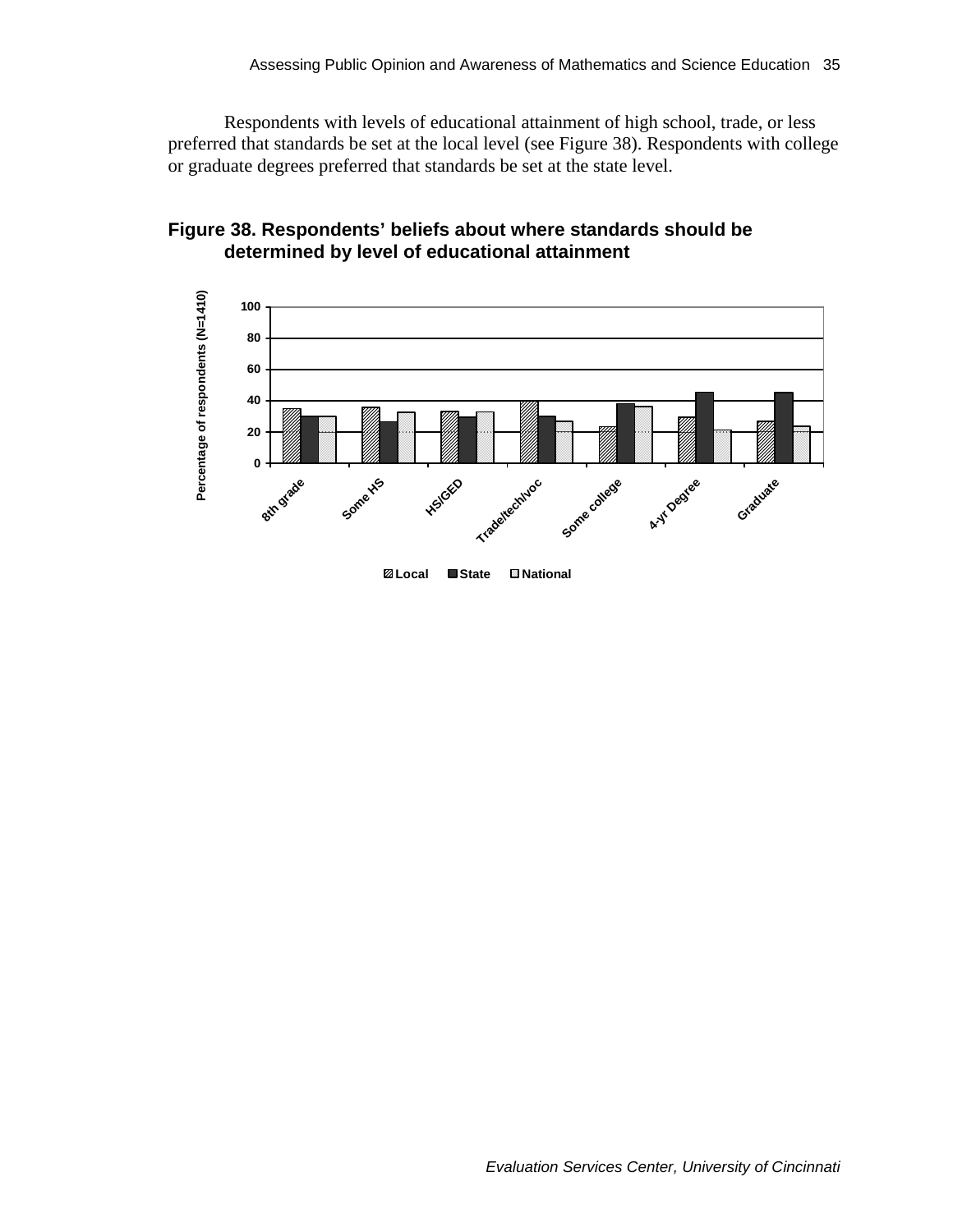### **Discussion**

<span id="page-45-0"></span>Respondents were predominantly Caucasian and were evenly divided across the 12 professional development regions of Ohio. The majority of respondents were between the ages of 35 and 50 years old with 22.1% reporting annual incomes greater than \$60,000. The most commonly reported occupations were professional and retired followed by sales/service and trade. Almost all respondents (93.5%) had attained at least a high school diploma with a third of this group having completed four-year college degrees.

Most of the respondents attended public schools as children. Only 36.3% of respondents were parents of school-aged children. Of this group, 84.6% enrolled their children in public schools. A few respondents (1.8%) were home schooling their children, and the rest were using either parochial (7.4%) or private (5.4%) options. Due to the small number of respondents who were home schooling their children, it is not possible to make meaningful comparison between home schoolers and parents using other schooling options.

#### **Elements of a Quality Mathematics and Science Education**

Most respondents believed that mathematics and science have practical value. Mathematics had a slight edge over science, in that a greater proportion of respondents agreed with the mathematics statements than with the science statements. However, both subject areas were valued by more than 80% of respondents, on average. Almost all respondents felt that mathematics and science should help students make sense of the world around them, again emphasizing their belief in the importance of the applied aspects of mathematics and science. Educational attainment was a factor in respondents' beliefs concerning the practical value of science education. Respondents who had progressed farther in their schooling were more likely to believe in the practical value of science education than respondents with fewer years of schooling.

The majority of respondents acknowledged that the basic skills fundamental to learning and using mathematics and science have changed in the past 30 years. However, close to one-fourth of the respondents felt that these basic skills were no different than those required 30 years ago. What is not clear is whether respondents believe that the number of basic skills required have increased or decreased over the years. It is also not clear what respondents believe is different with respect to the type of skills needed.

Respondents expressed the belief that mathematics and science teachers should receive specialized training to teach these subjects and that their knowledge in these subjects should be periodically tested. As the age of respondents increased, the number expressing agreement with these two statements also increased suggesting that older individuals are more likely to recognize the need for specialized training and proficiency training for teachers. These beliefs did not correlate with educational attainment,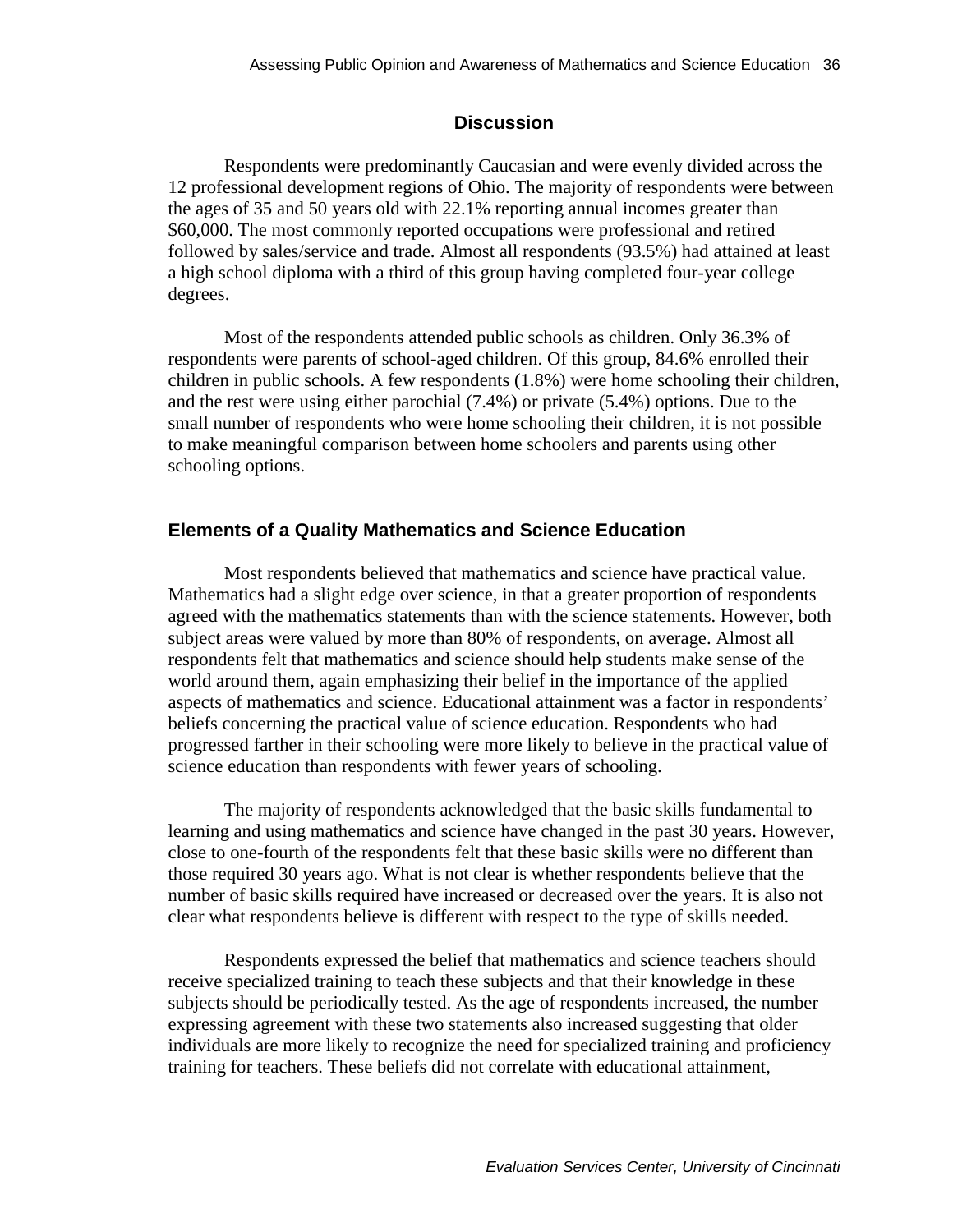however. Thus, years of schooling does not appear to be a factor in respondents' beliefs about specialized professional development for teachers.

While respondents were more than willing to express opinions about the performance and skills expected of teachers, they were not prepared to evaluate the quality of the programs that prepared teachers. Only half the respondents expressed the belief that colleges and universities were doing a good job of preparing teachers in mathematics and science. However, a large number of respondents (26.8%) were either neutral in their beliefs or chose not to answer this question. The most common reason given for not expressing an opinion was lack of expertise on the part of respondents to judge the quality of teacher preparation programs. While this may suggest that the general public does not have confidence in teacher education programs, it may also indicate that this may be an area that is outside respondents' experience. Indeed, those respondents most likely to express a belief that teachers were not being adequately prepared were the ones who also indicated that they would prefer spending fewer tax monies to support educational change than they do now.

Opinion with respect to proficiency testing was mixed. Most respondents felt that Ohio's mathematics and science proficiency tests should be comparable to other state and national tests administered to students. However, barely half (49.2%) believed that proficiency testing was a fair measure of student learning, with 37.4% of respondents expressing the belief that proficiency tests are not a fair measure of learning. The more highly educated the respondent, the less likely they were to believe that proficiency tests were a fair measure of student learning. Parents of school-aged children, however, were stronger in their beliefs about proficiency testing with 40.7% expressing the belief that proficiency tests were fair measures of student learning. These results must bring into question the value of proficiency testing in the eyes of the general public. They also suggest that exploration of alternative means of assessing student learning in mathematics and science might be a worthwhile effort.

#### **Courses and Skills Students Should Master**

Almost all respondents believed that students should master basic arithmetic and reasoning and problem-solving skills in order to graduate from high school. Respondents' choices of the mathematics and science courses that should be required for graduation from high school could be classified into three groups of three courses each. Group 1 consisted of basic arithmetic, biology, and algebra. More than 70% of respondents across all demographic groups felt that these courses should be required for graduation. Group 2 consisted of earth and space science, ecology, and geometry. These courses were indicated by a small majority (50-60%) of all respondents. Group 3 consisted of chemistry, probability and statistics, and physics. Less than half of all respondents believed that these courses should be required for graduation. In fact, twice as many respondents believed that physics should not be a required course than believed that it should be required. A little more than half believed that chemistry and statistics should not be required.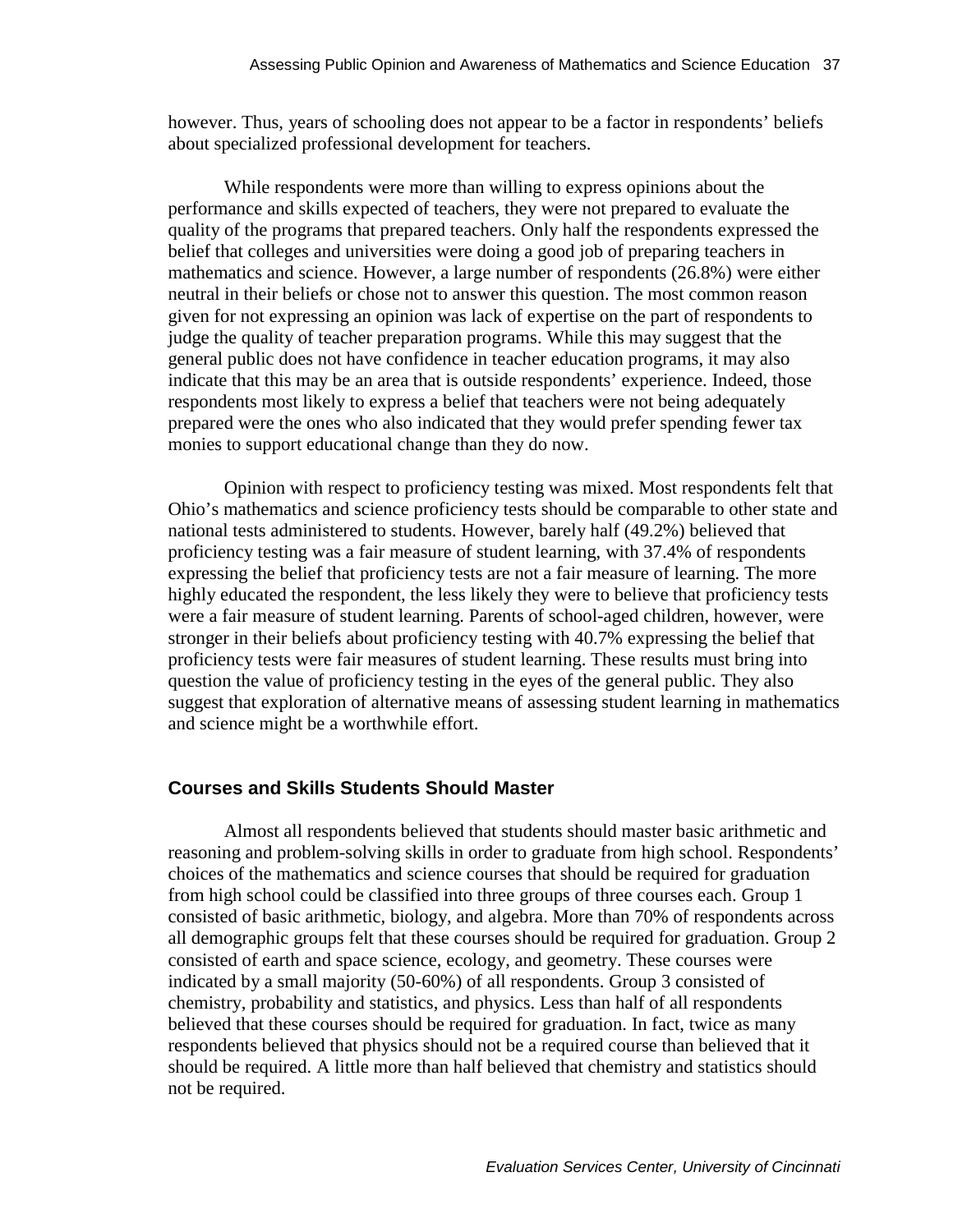Skills that should be acquired before graduation fell into two distinct groups. Group 1 consisted of the following: reasoning and problem-solving; knowing how to communicate and explain mathematics; and using calculators and computers to do mathematics. More than 70% of respondents felt that these were essential skills. Group 2 consisted of completing a scientific research project and knowing how to communicate and explain science. A little more than half of all respondents felt that these were essential skills.

Mathematics is definitely a valued subject. Two of the Group 1 courses and all the Group 1 skills are related to mathematics, although reasoning and problem-solving may be applied to science as well. More respondents believed that mathematics had practical value than believed the same for science. It is possible that mathematics is perceived as a subject that has more utility in daily life than science. This may also explain the higher value placed on mathematics-related skills than on scientific skills.

A review of the courses by rank suggests that mathematics and science courses that emphasize applied skills and readily transfer to tasks of daily living were more likely to be considered essential for high school students than those that may be considered more theoretical or specialized in their utility. The low level of support for completing a scientific research project is problematic as this may, indeed, be considered an applied skill. The combination of the words "research" and "project" in this option may have resulted in different interpretations on the part of respondents, as these two words do not necessarily imply the same type of activity. Future surveys need to first understand how respondents define these terms and should consider separating them into two discrete items on the survey. While pilot research was conducted on the survey as a whole, it might have been useful to conduct some targeted focus group research on the terminology itself to better understand how respondents define these terms for purposes of responding to a survey of this type. Targeted research into why respondents believe specific courses are considered more critical for high school students is also needed to provide insight into the specific elements of mathematics and science courses and skills that are valued by the general public.

#### **Proposed Changes in the Delivery of Mathematics and Science Education**

All proposed changes, with the exception of increased planning time for teachers, were identified as important by more than 90% of all respondents across a variety of demographic variables. However, some differences did arise when results were evaluated based on respondents' willingness to spend tax monies to fund improvements. Individuals who indicated that they would prefer to spend less tax money were less likely to consider each strategy important than those who would be willing to spend the same or more tax money. Again, the least favored of the options was more planning time for teachers.

Given the similarity of responses across the proposed changes, it is difficult to identify one or two key changes that respondents truly preferred, with the exception of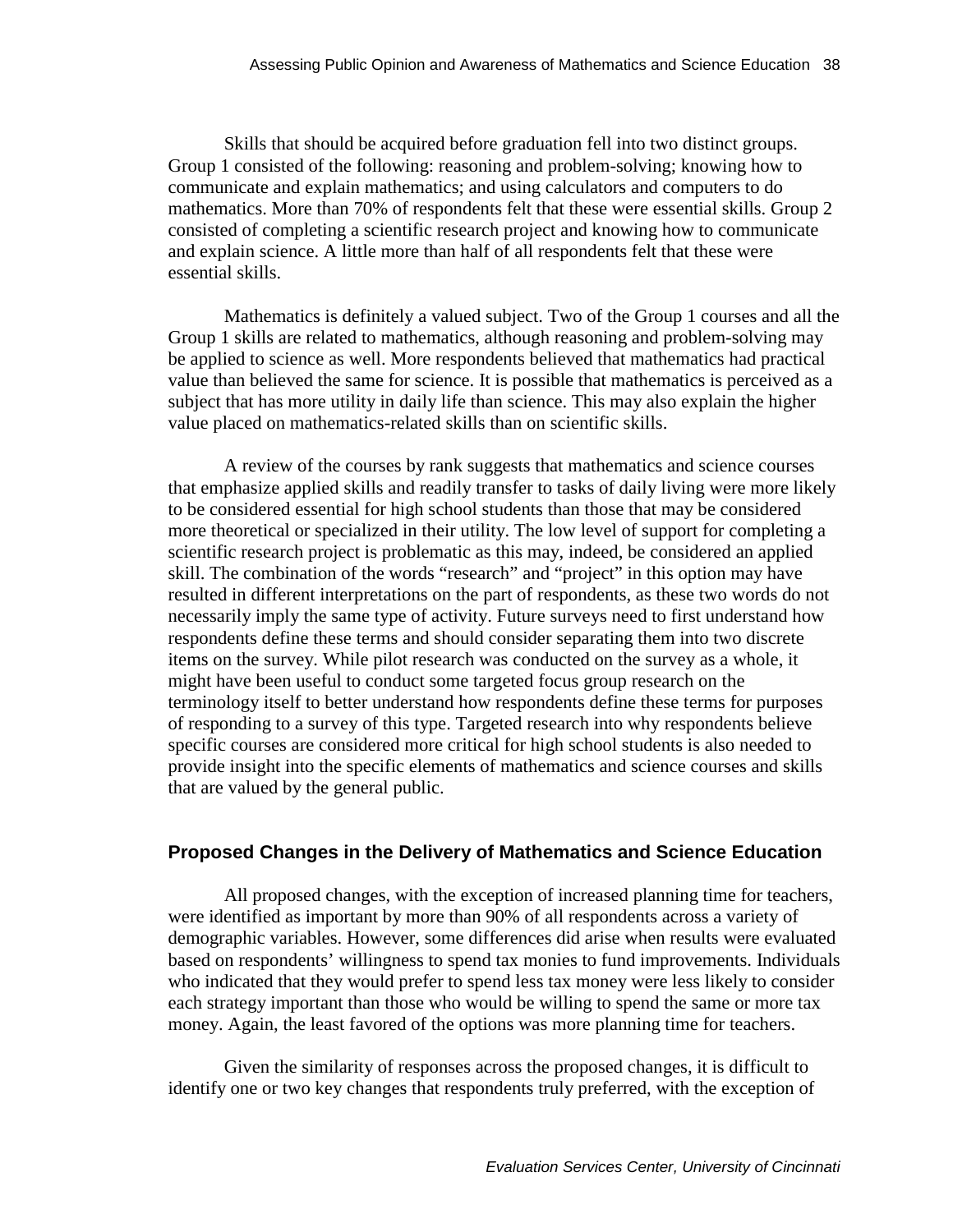planning time. While a very important element of effective teaching, increased planning time is the strategy least likely to produce effects that are directly observable by the general public, even parents of school-age children. Thus, while considered important, it is not valued as highly as the other options, the effects of which can be more easily observed and measured.

#### **Willingness to Support the Costs of Improvement**

Most school districts attempt to support the costs of staffing and classroom improvements through annual operating budgets, the bulk of which come from school tax levies that must be approved by voters. Most respondents indicated that they have voted in the past four years, with the proportion of those voting increasing with age as well as with income. Most respondents who indicated that they have not voted in the past four years were 18-25 years of age, although it may be assumed that a proportion of this group did not vote because they were too young at some point in the previous four years. Additionally, a large proportion of respondents with incomes less than \$10,000 did not vote.

Overall, very few respondents indicated that they were unwilling to support improvements in mathematics and science education through the use of tax monies. However, it should be noted that respondents were almost equally divided between spending more and spending the same amount to support improvements. Older voters, particularly those of retirement age, were more likely to prefer maintaining current spending over increases. Voters with incomes greater than \$50,000, though, were more willing to support increased spending. As these individuals were also more likely to be professionals, it is understandable that they might be more aware of the overall need for and benefits of a strong education in mathematics and science.

While these results indicate that voters may support renewal levies, it does not necessarily indicate strong support for additional levies to fund improvements in mathematics and science education. Thus, while respondents agree that mathematics and science is important and has practical value, they are not necessarily willing to support new levies to fund changes. This suggests that district, regional, and state efforts should also be turned to seeking alternative sources of funding for improvements in mathematics and science education, possibly through grants, sponsorship, or private donations.

Respondents do believe that having standards for teaching and learning in mathematics and science is important. Overall, respondents indicated a slight preference for standards set at the state level rather than at local or national levels. The only groups that indicated a stronger preference for having standards set at local levels were parents of home schooled children and individuals with incomes less than \$25,000.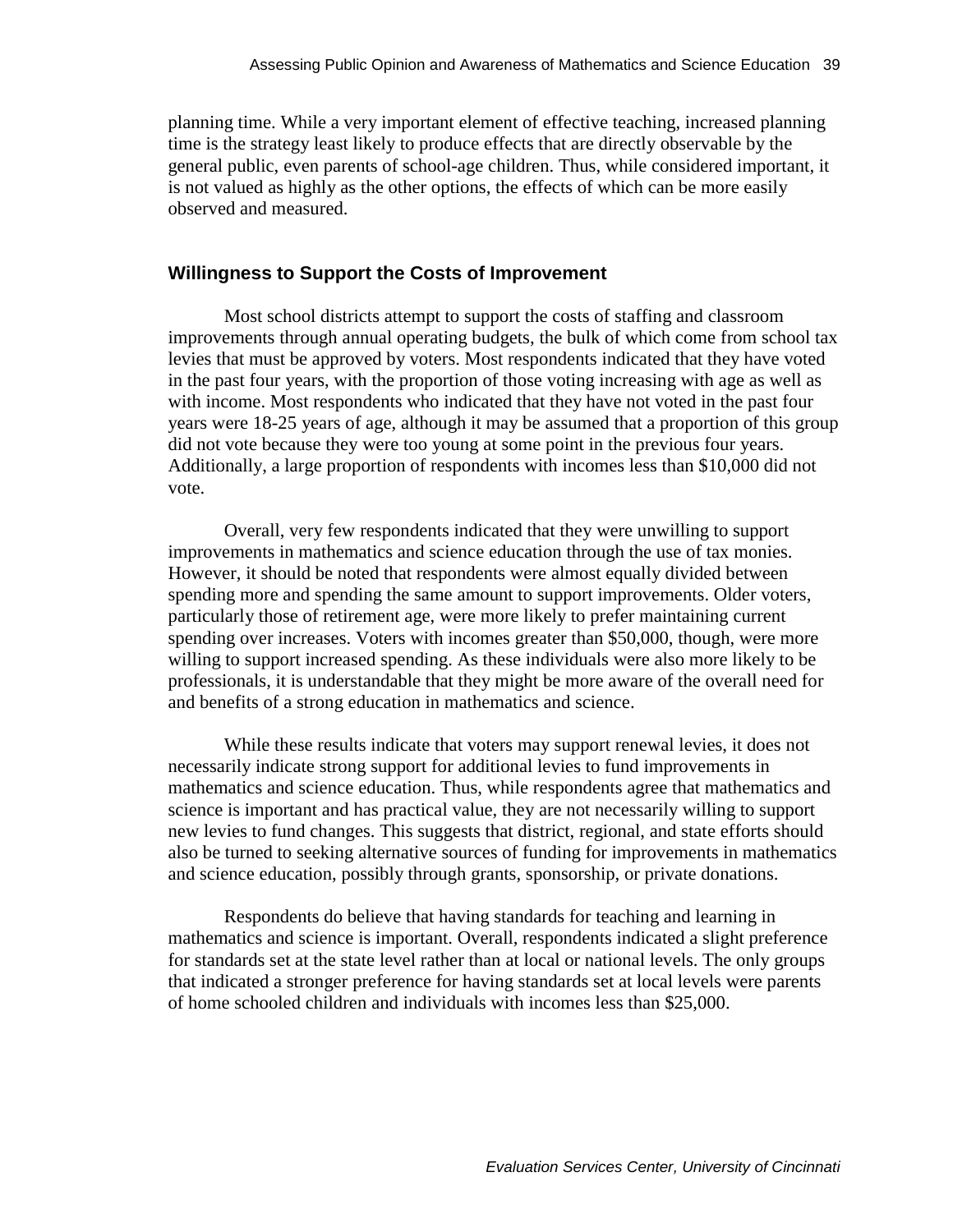#### <span id="page-49-0"></span>**Limitations of the Data**

Sampling is a concern with respect to regional and racial representation. For this survey, the sampling strategy used a simple quota approach to attain gender and regional equity. Representation for each of the twelve regions was equivalent, regardless of population density within each region. However, such a strategy will underrepresent regions that have higher population density in urban areas and overrepresent rural areas with lower density. It is suggested that future surveys utilize proportional quotas that reflect actual population density for each region as a percentage of the total sample. Census data for Ohio can be used to identify proportional weights for each region.

Racial representation of this sample was also problematic. The population of Ohio is overwhelmingly Caucasian, and the proportion of Caucasian respondents for this survey was only slightly higher than that for the state as a whole. However, the proportions of other racial groups, notably African Americans and Asians, were not representative of the state as a whole. It is likely that the underrepresentation of urban areas in terms of the proportional distribution of respondents by region contributes to this disparity. Within the state of Ohio, the majority of non-Caucasian residents may be found in urban areas. Adoption of a sampling strategy that is more representative of population density is likely to improve racial representation within the sample as well.

Proportional representation by population density can be addressed by determining target quotas for each region based on county and state population without much difficulty or negative impact on participation. Race is a more personally sensitive variable on which to base a quota strategy. Asking the respondent's race early in the survey as a qualifying variable, as was done with gender for this survey, may create the impression that only respondents of a particular race are being sought to answer the survey. If race is used as a qualifying variable for the survey, it is best asked within the context of a set of demographic variables positioned at the beginning rather than at the end of the survey. Another means might be to link zip code and telephone prefix information to urban census tracts for which racial proportions are known.

Another limitation of the data pertains to the rankings for several questions within the survey. Questions 29-34 asked respondents to use a ranking of Very Important, Somewhat Important, or Not At All Important. These response options do not offer a balance of options between what may be considered either positive or negative and, thus, tend to bias the distribution of responses toward the more positive rating of Important, particularly when responses of Very Important and Somewhat Important are combined. Question 35 asked respondents to indicate whether they would be willing to support more, less, or the same amount of tax monies for improvements in math and science education. This ordering of questions places the neutral response ("same") at the end rather than in the center of the continuum. As a result, it was not possible to run correlations for this question, since the possible responses did not follow a linear progression from one extreme to the other.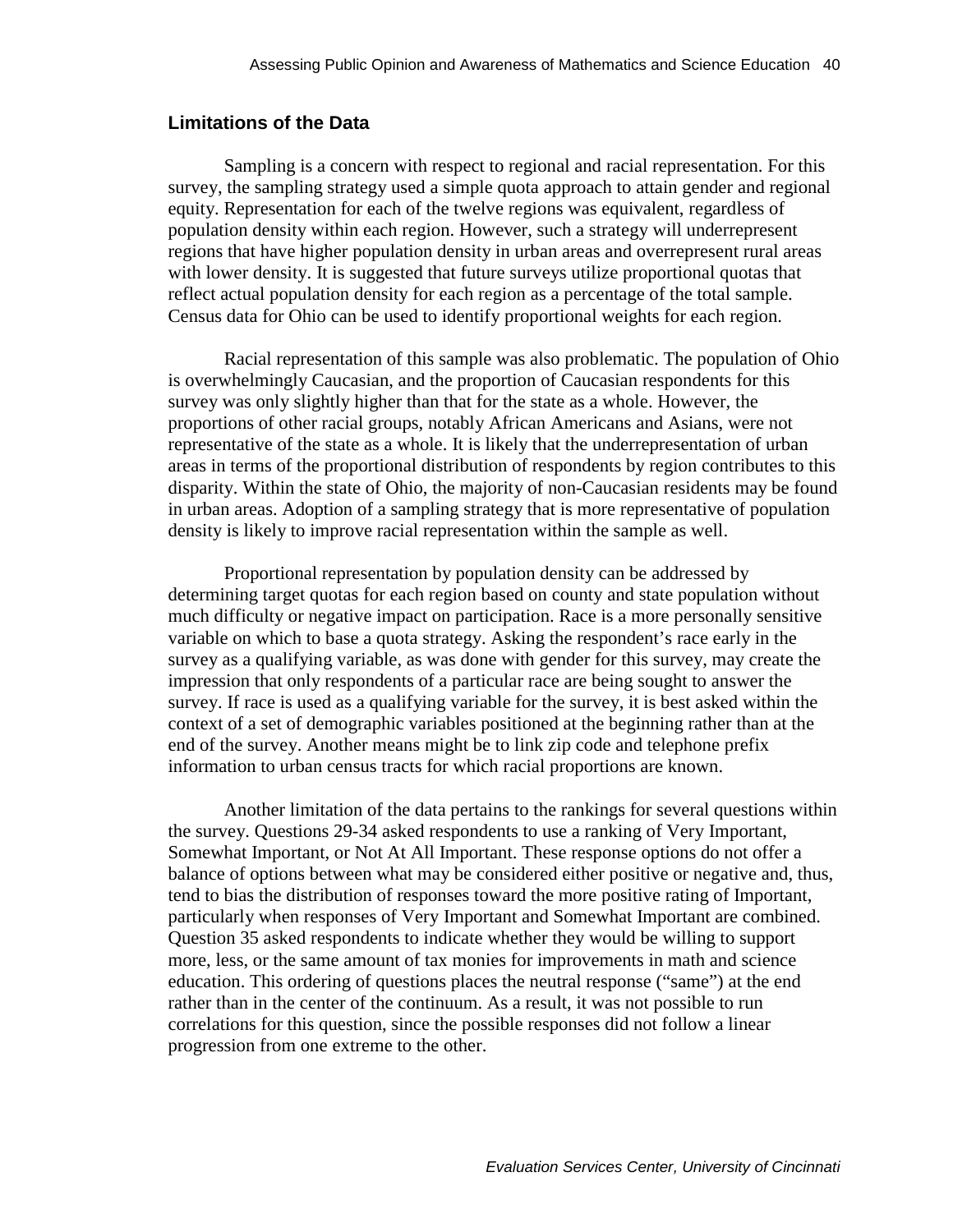### **Conclusions**

<span id="page-50-0"></span>Overall, respondents believe in the practical value of mathematics and science education. This is evident in their expressed support for changes in the delivery of mathematics and science education, including increased teacher training and hiring, improved classroom technology, and increased linkages between schools and the workplace.

Respondents believe that a quality education in mathematics and science will result in improved job opportunities for students and allow them to contribute to the workplace and the economy. Respondents believe that mathematics and science must help students make sense of the world around them. To that end, respondents identified courses and skills, particularly in mathematics, that are more commonly associated with practical application than with theory as essential for graduation from high school.

Specialized training for teachers in mathematics and science is also an important element of a quality education in mathematics and science. Respondents believe that training and hiring of new teachers should also be accompanied by professional development opportunities for current teachers to enable them to improve their skills in mathematics and science. Accountability is important, however, and respondents also believe that teachers should be periodically tested with respect to their skills and proficiency in mathematics and science.

Accountability for students was a different matter. While most respondents believe that it is important to measure learning better, a large number did not consider state proficiency tests in mathematics and science a fair measure of student learning. This suggests that alternative means for measuring student learning in mathematics and science be explored and developed for use by schools.

Support for changes in the delivery of mathematics and science education is more problematic. While few respondents indicated a preference for spending fewer tax dollars, the remainder were almost evenly divided between preferring to spend at the same level and willing to spend more. This suggests that additional tax levies to support improvements may not be an effective vehicle for funding changes. Thus, while respondents value and recognize the importance of a quality education in mathematics and science, they are not yet ready to fully support additional costs to implement necessary changes in the delivery of mathematics and science education.